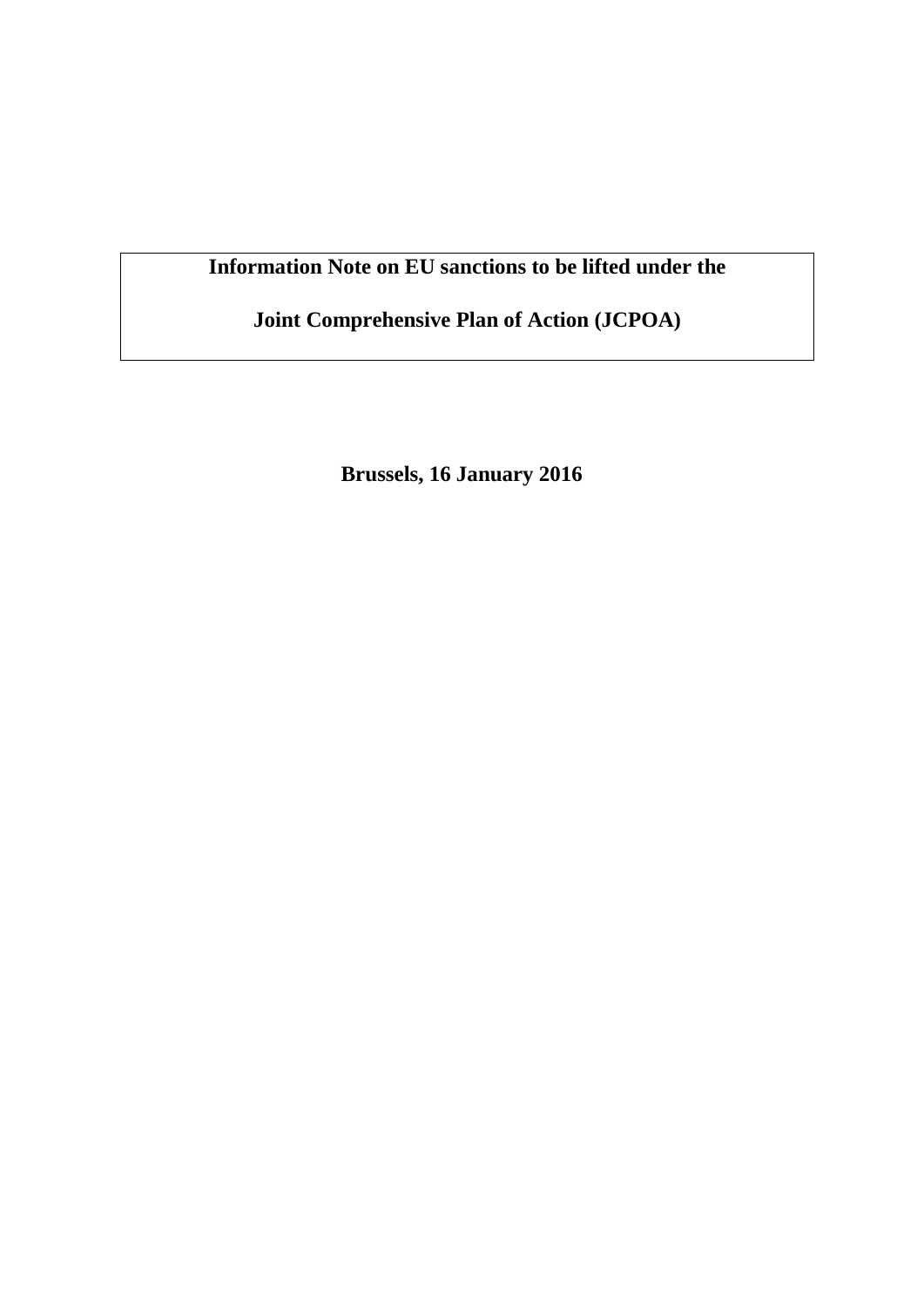## **1. Introduction**

## 1.1. Background and outline

This Information Note<sup>1</sup> is published in accordance with the voluntary commitment contained in the Joint Comprehensive Plan of Action (JCPOA) between the E3/EU+3 and the Islamic Republic of Iran to issue relevant guidelines on the details of sanctions or restrictive measures which are to be lifted under the JCPOA.<sup>2</sup>

The purpose of this Information Note is to provide practical information to all interested parties on the commitments contained in the JCPOA concerning the lifting of the sanctions, the measures adopted at the EU level to meet those commitments and the various practical stages in this process.

The information provided for in this Information Note is based on the assumption that the commitments under the JCPOA will be complied with by all the Parties.

The United States (hereinafter: U.S.) have also issued equivalent U.S. Guidelines with respect to the lifting of U.S. sanctions under the JCPOA.

This Information Note is organised as follows:

- Section 1 introduces the structure of the JCPOA.
- Section 2 describes the timelines for the implementation of the sanctions-related commitments under the JCPOA (Implementation plan).
- Section 3 presents a detailed description of the sanctions lifted under the JCPOA on Implementation Day.
- Section 4 contains an overview of the relevant EU legislative framework.
- Section 5 details the EU sanctions or restrictive measures that will remain in place after Implementation Day. This section also includes an outline of the procurement channel.

The 1 It is noted that this Information Note is not legally binding and produced for illustrative purposes only.

 $2$  In the EU legal acts the term restrictive measures is used instead of sanctions. For the purpose of the present Information Note the terms "sanctions" and "restrictive measures" are used indistinctively.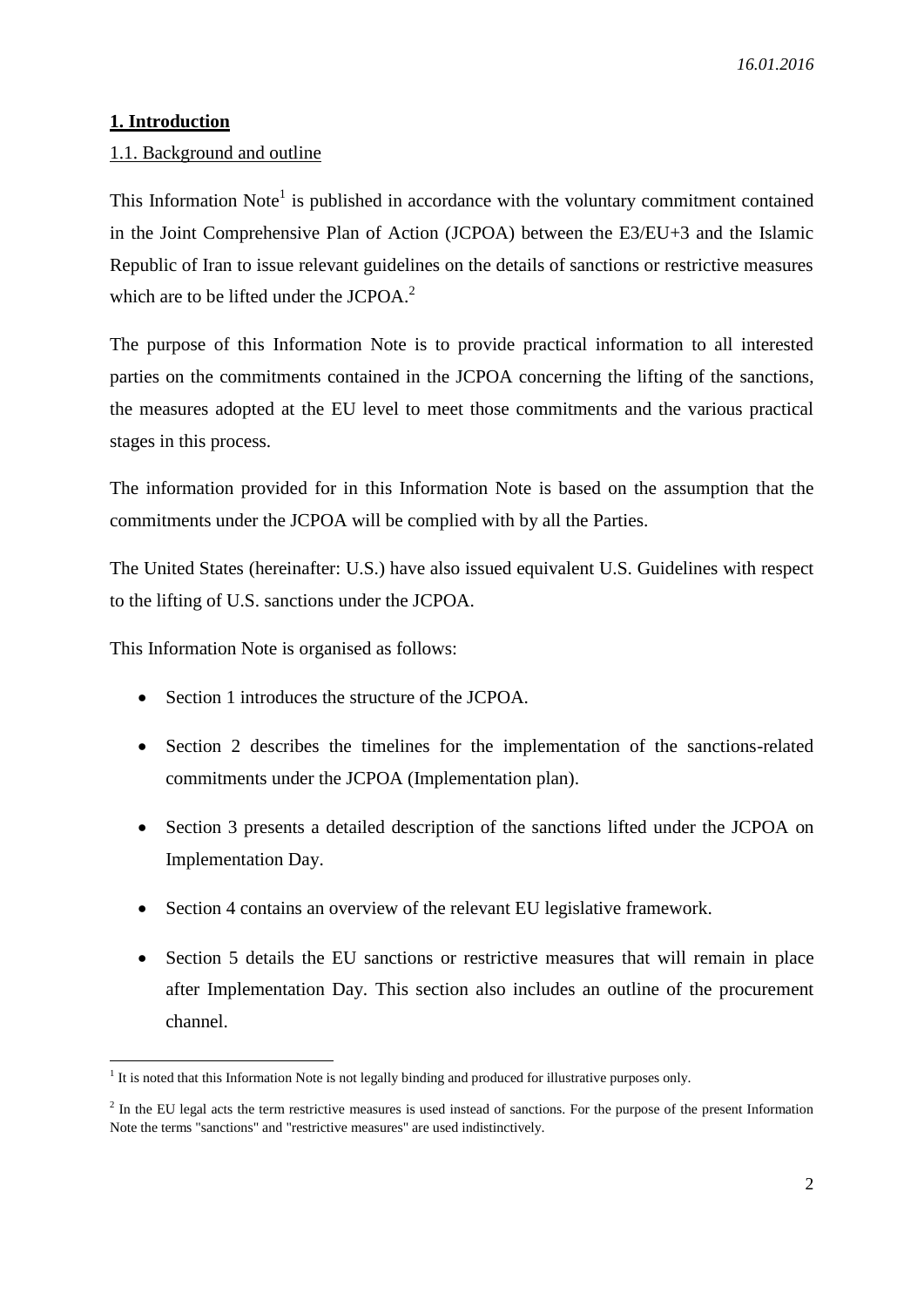- Section 6 presents EU non-nuclear related sanctions that remain in place as they are not concerned by the JCPOA.
- Section 7 is to address practical issues with regard to the JCPOA through questions and answers. Input for this section was provided by EU Member States, business community and other interested parties.
- Section 8 lists the main reference documents and provides relevant links.

#### 1.2. Introduction to the JCPOA

On 14 July 2015, the E3/EU+3 (China, France, Germany, the Russian Federation, the United Kingdom and the United States, with the High Representative of the European Union for Foreign Affairs and Security Policy) and the Islamic Republic of Iran reached an agreement on a Joint Comprehensive Plan of Action (JCPOA). The full implementation of this JCPOA will ensure the exclusively peaceful nature of Iran's nuclear programme.

The JCPOA will produce a comprehensive lifting of all UN Security Council sanctions as well as multilateral<sup>3</sup> and national sanctions related to Iran's nuclear programme. The JCPOA reflects a step-by-step approach and includes the reciprocal commitments as laid down in the agreement and is endorsed by the UN Security Council.<sup>4</sup>

UN Security Council resolution 2231 (2015) endorses the JCPOA, and urges its full implementation on the timetable established in the JCPOA. It calls upon all Members States, regional organisations and international organisations to take such actions as may be appropriate to support the implementation of the JCPOA, including by taking actions commensurate with the implementation plan set out in the JCPOA and the resolution and by refraining from actions that undermine implementation of commitments under the JCPOA.

#### 1.3. Structure of the JCPOA

**.** 

The JCPOA contains a general section addressing the main content of the agreement: preamble and general provisions, nuclear, sanctions, implementation plan and dispute

<sup>&</sup>lt;sup>3</sup> For the purposes of the JCPOA and this Information Note, the term 'multilateral sanctions' is meant to cover EU restrictive measures.

<sup>4</sup> UN Security Council resolution 2231 (2015), adopted by the Security Council on 20 July 2015.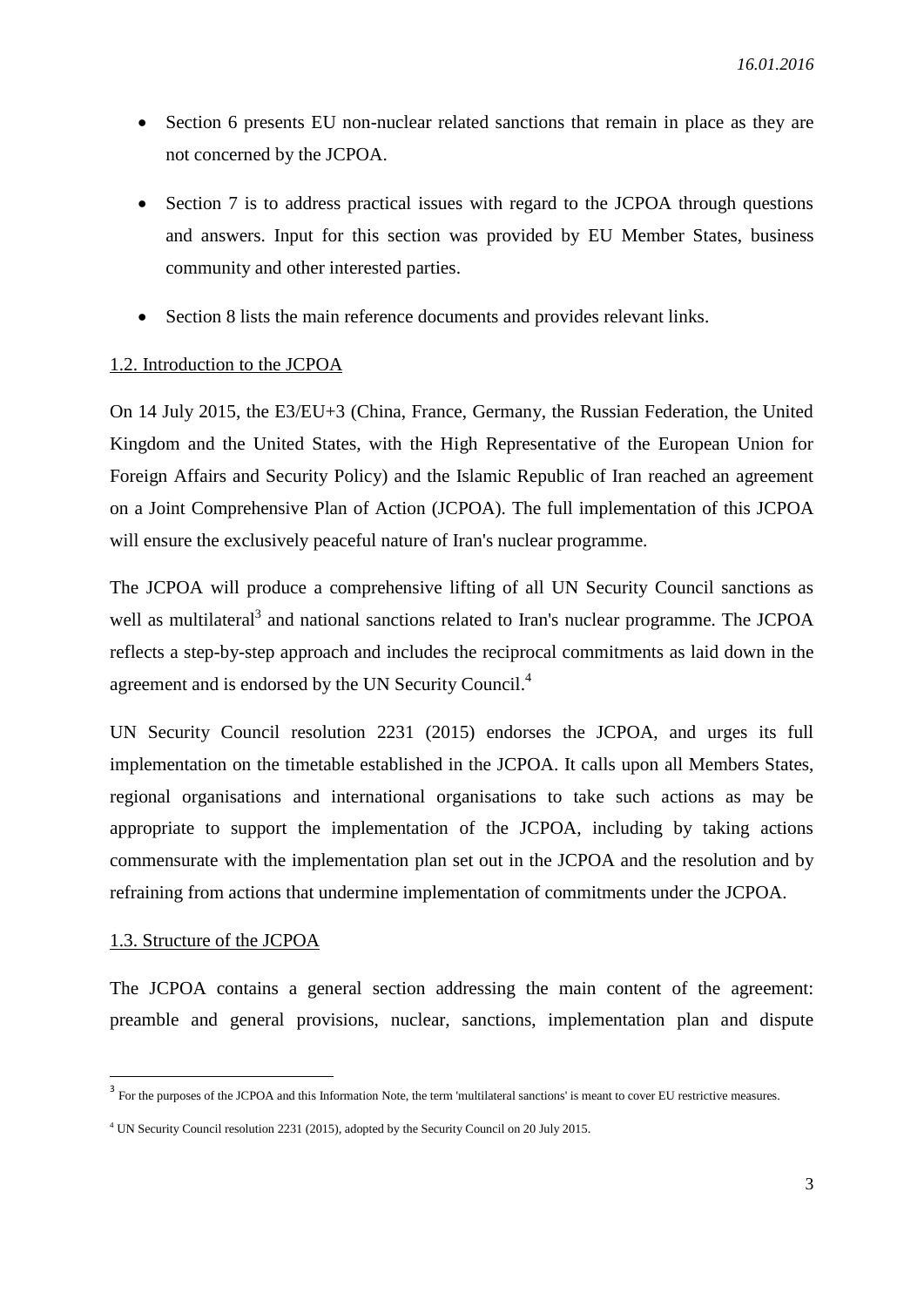resolution mechanism and is supplemented with five Annexes<sup>5</sup>. For this Information Note Annex II (Sanctions) and Annex V (Implementation Plan) are essential: Annex II stipulates exactly which sanctions will be lifted and Annex V describes the timing of the implementation of the JCPOA and points out on which event/moment in time the lifting of sanctions will occur.

Annex IV is devoted to the role of the Joint Commission established to monitor the implementation of the JCPOA and to carry out the functions as provided for in the JCPOA. The Joint Commission will also address issues arising from the implementation of the JCPOA. On the basis of Annex IV a Procurement Working Group and a Working Group on the Implementation of Sanctions Lifting will be established. The High Representative will act as the coordinator of the Joint Commission and of both working groups.

The International Atomic Energy Agency (IAEA) has an essential and independent role and is requested to monitor and verify the implementation of the voluntary nuclear-related measures as detailed in the JCPOA. The IAEA will provide regular updates to the Board of Governors and the UN Security Council.

<sup>5</sup> Annex I: Nuclear-related measures, Annex II: Sanctions-related commitments, Annex III: Civil Nuclear Cooperation, Annex IV: Joint Commission and Annex V: Implementation Plan.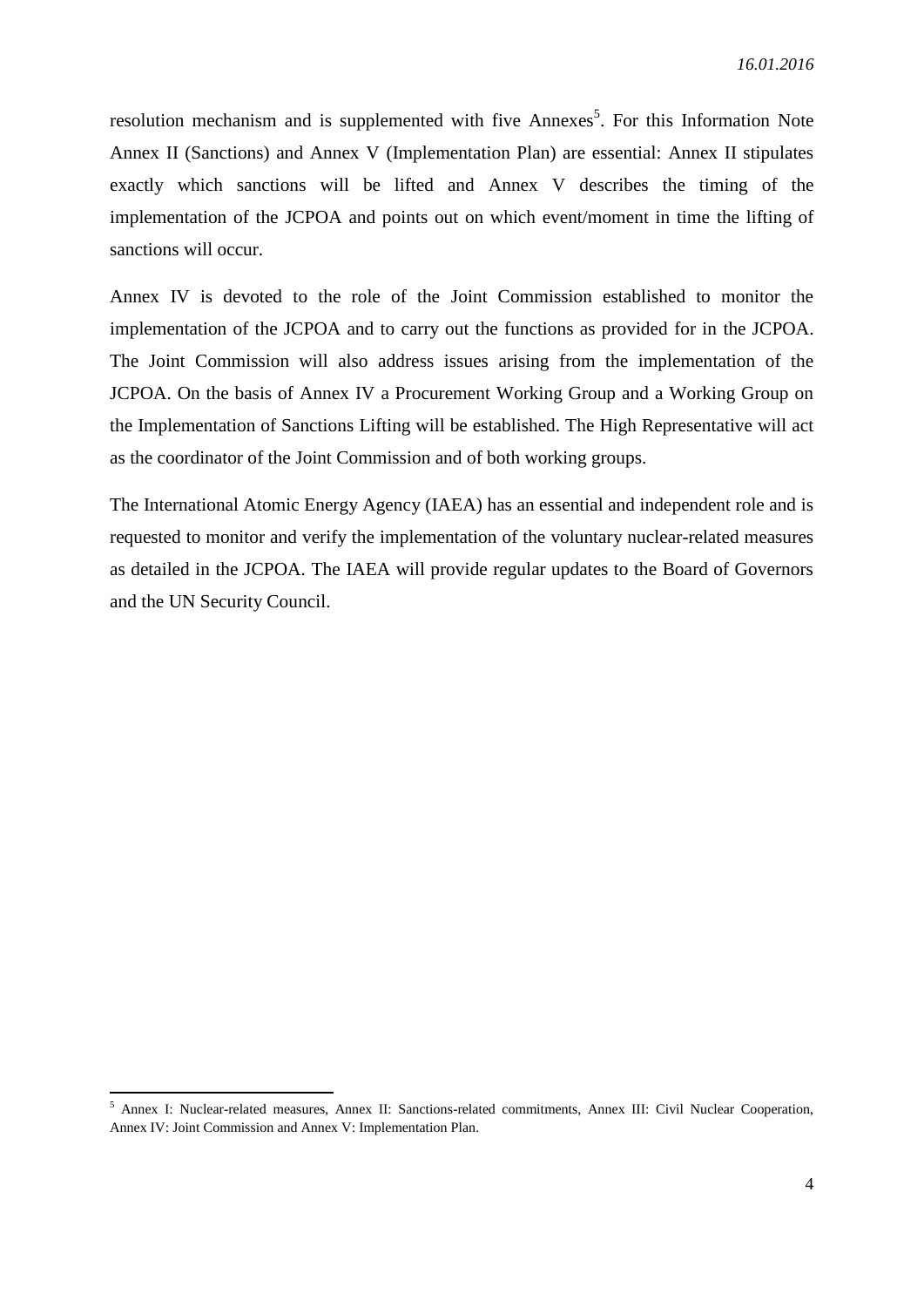#### **2. Timelines**

Annex V of the JCPOA contains the Implementation plan describing the sequence and the steps to be carried out under the provisions of the JCPOA. There are five main events to distinguish in this process: Finalisation Day, Adoption Day, Implementation Day, Transition Day and UN Security Council resolution Termination Day.

#### 2.1. Finalisation Day

This event took place on 14 July 2015 when the negotiations on the JCPOA were successfully concluded and endorsed by E3/EU+3 and Iran. Following this event the UN Security Council adopted Resolution 2231(2015) on 20 July 2015. The Council of the European Union expressed its full support for UN Security Council resolution 2231(2015) on the same day with the adoption of Conclusions<sup>6</sup>.

#### 2.2. Adoption Day

On Adoption Day, which occurred on 18 October 2015, the JCPOA came into effect. Iran started the implementation of its nuclear-related commitments. The European Union and the United States began to make the necessary preparations for the lifting of nuclear-related sanctions as laid down in the JCPOA.

The European Union adopted the necessary legal acts to lift all EU economic and financial sanctions taken in connection with the Iranian nuclear programme<sup>7</sup> as laid down in the JCPOA.<sup>8</sup> The EU legislative package adopted on 18 October 2015 will only come into effect on Implementation Day.<sup>9</sup>

 6 http://www.consilium.europa.eu/en/press/press-releases/2015/07/20-fac-iran/

 $<sup>7</sup>$  More information on EU legal acts is to be found in Section 4 on the legislative framework.</sup>

<sup>8</sup> As specified in section 16.1 of Annex V of the JCPOA.

<sup>&</sup>lt;sup>9</sup> More information on EU legal acts is to be found in Section 4 on the legislative framework.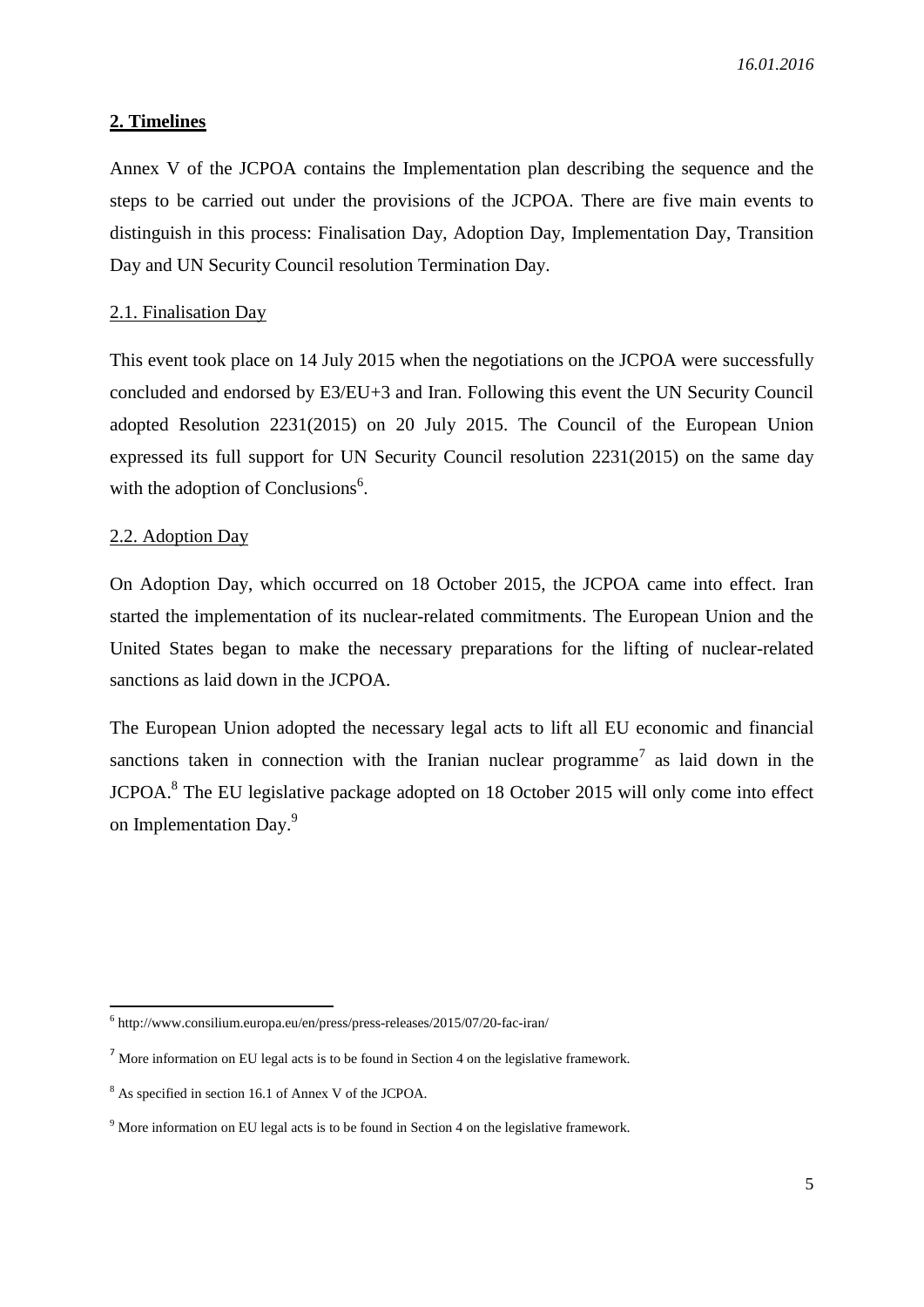#### 2.3. Implementation Day

Implementation Day will occur upon the IAEA-verified implementation by Iran of the nuclear-related measures<sup>10</sup> and simultaneously, the E3/EU+3 taking the actions<sup>11</sup> to which they have committed under the JCPOA.

The exact date of Implementation Day will depend on when Iran completes its nuclear-related commitments under the JCPOA.<sup>12</sup> As soon as the Director-General of the IAEA has presented a report to the IAEA Board of Governors and to the United Nations Security Council which confirms that Iran has taken the measures specified in paragraphs 15.1 to 15.11 of Annex V to the JCPOA, EU economic and financial sanctions taken in connection with the Iranian nuclear programme<sup>13</sup> will be lifted. On that same day, the European Union will publish in the Official Journal of the European Union a legal act and related notice intended exclusively to confirm that the legislation adopted on Adoption Day shall apply.<sup>14</sup> The details of the sanctions to be lifted will be described in section 4 of this Information Note.

On Implementation Day, the limited sanctions relief provided to Iran under the 2013-interim agreement  $(JPOA)^{15}$  is superseded by the lifting of all economic and financial sanctions taken in connection with the Iranian nuclear programme in accordance with the JCPOA.

#### 2.4. Transition Day

**.** 

Transition Day is in 8 years after Adoption Day (18 October 2023) or at an earlier moment based upon a report from the Director General of the IAEA to the IAEA Board of Governors and in parallel to the UN Security Council stating that the IAEA has concluded that all nuclear material in Iran remains in peaceful activities (Broader Conclusion). On this day, the

 $10$  As specified in paragraph 15 of Annex V of the JCPOA.

 $11$  As specified in paragraph 16 and 17 of Annex V of the JCPOA.

<sup>&</sup>lt;sup>12</sup> As specified in Sections 15.1-15.11 of Annex V of the JCPOA

<sup>&</sup>lt;sup>13</sup> As specified in Sections 16.1 -16.4 of Annex V of the JCPOA.

<sup>&</sup>lt;sup>14</sup> Official Journal of the European Union L 274, 18.10.2015, p.1, see Article 2 of Decision (EU) 1863/2015.

<sup>&</sup>lt;sup>15</sup> As part of the Joint Plan of Action the EU suspended on 20 January 2014 sanctions on petrochemicals, gold and precious metals, the prohibitions on the provision of insurance and transport in relation to Iranian crude oil sales as well as vessels. The thresholds for authorising financial transfers to and from Iran were increased.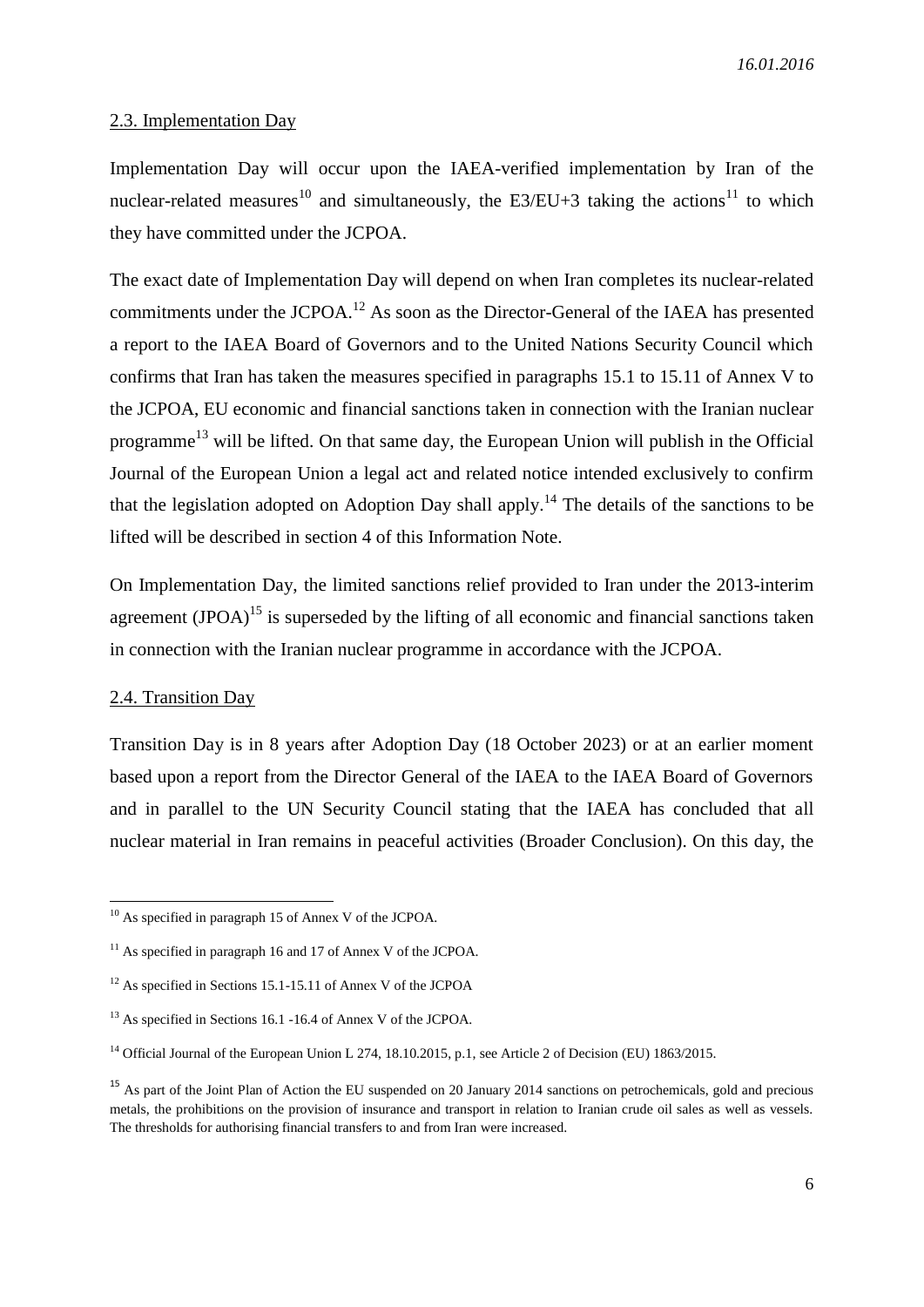EU will lift proliferation–related sanctions<sup>16</sup>, including arms and missile technology sanctions and related designations. All provisions in Council Decision 2010/413/CFSP suspended on Implementation Day will be terminated on Transition Day.

#### 2.5. UN Security Council resolution Termination Day

UN Security Council resolution Termination Day will occur 10 years from Adoption Day. On Termination Day all the provisions of UN Security Council resolution 2231(2015) will terminate and the UN Security Council will conclude consideration of the Iranian nuclear issue; the EU will lift all remaining nuclear-related restrictions and terminate the legal acts. <sup>17</sup>

#### 2.6. Dispute Resolution Mechanism

The JCPOA provides for a consultation process if one of the participants in the JCPOA believes that the agreed commitments have not been met. The participants in the JCPOA will try to resolve the issue according to the procedures set out in the JCPOA.<sup>18</sup> If at the end of the process the issue still has not been resolved to the satisfaction of the complaining participant and that participant deems the issue to constitute significant non-performance of the obligations under the JCPOA, it can notify the UN Security Council thereof.

The UN Security Council will – in accordance with its procedures – vote on a resolution to continue the sanctions lifting. If this resolution is not adopted within 30 days of the notification, then the provisions of the relevant UN Security Council resolutions<sup>19</sup> will be reimposed ("snapback"), unless the UN Security Council decides otherwise.

In the event of a reintroduction of measures, paragraph 37 of the JCPOA and paragraph 14 of UN Security Council resolution 2231 (2015) stipulates that the application of UN Security Council provisions will "not apply with retroactive effect to contracts signed between any party and Iran or Iranian individuals and entities prior to the date of the application, provided

<sup>1</sup> <sup>16</sup> As specified in sections 20.1-20.4 of Annex V of the JCPOA.

 $17$  These restrictions include the procurement channel as described in section 5.2 of this Note.

<sup>&</sup>lt;sup>18</sup> As specified in paragraph 36 and 37 of the JCPOA.

<sup>19</sup> UN Security Council resolutions 1696(2006), 1737(2006), 1747(2007), 1803(2008), 1835(2008), 1929(2010) and 2224(2015).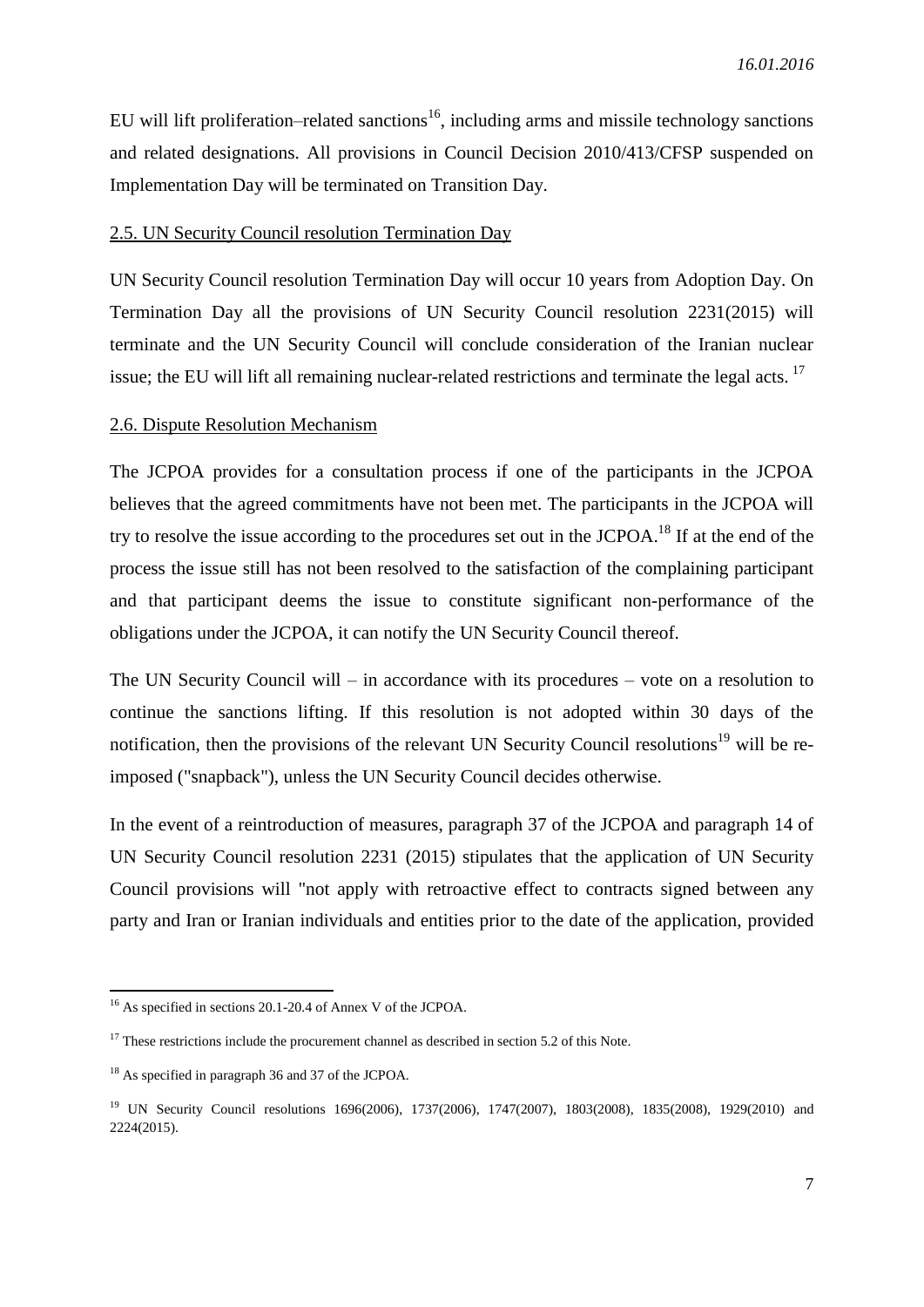that the activities contemplated under and execution of such contracts are consistent with the JCPOA and the previous and current UN Security Council resolutions."

Referring to the provisions of the  $JCPOA^{20}$ , it should be noted that all parties to the  $JCPOA$ are determined to avoid any behaviour which could be qualified as non-performance and to avoid a re-imposition of sanctions by engaging in the Dispute Resolution Mechanism.

• Reintroduction of EU sanctions ("EU snapback")

In the event of a significant non-performance by Iran of its commitments under the JCPOA and after having exhausted all recourse possibilities under the Dispute Resolution Mechanism, the European Union will reintroduce the lifted EU sanctions ("EU snapback"). An "EU snapback" will take the form of a decision by the Council of the European Union, based on a recommendation by the High Representative of the European Union for Foreign Affairs and Security Policy, France, Germany and the United Kingdom. Such a decision will reintroduce all the EU sanctions taken in connection with the Iranian nuclear programme that have been suspended and/or terminated consistent with Council declaration of 18 October  $2015^{21}$  and in accordance with regular EU procedures for the adoption of restrictive measures.

Sanctions will not apply with retroactive effect. In the event of the reintroduction of EU sanctions, the execution of contracts concluded in accordance with the JCPOA while sanctions relief was in force will be permitted consistent with previous provisions when sanctions were originally imposed, in order to allow companies to wind down their activities<sup>22</sup>. Details about the period of time allowed for the execution of prior contracts will be specified in the legal acts providing for the reintroduction of EU sanctions.

For example, the reintroduction of sanctions on investment activities would not retroactively penalise investment made before the date of snapback, and the execution of investment contracts concluded before the reintroduction of sanctions will be permitted consistent with previous provisions when sanctions were originally imposed.

<sup>&</sup>lt;sup>20</sup> See paragraph 28 of the JCPOA.

<sup>&</sup>lt;sup>21</sup> Official Journal of the European Union C 345/01, Pb C 345, 18.10.2015, p 1.

 $22$  Activities allowed while sanctions relief was in force, as further detailed in Section 3 of this Information Note.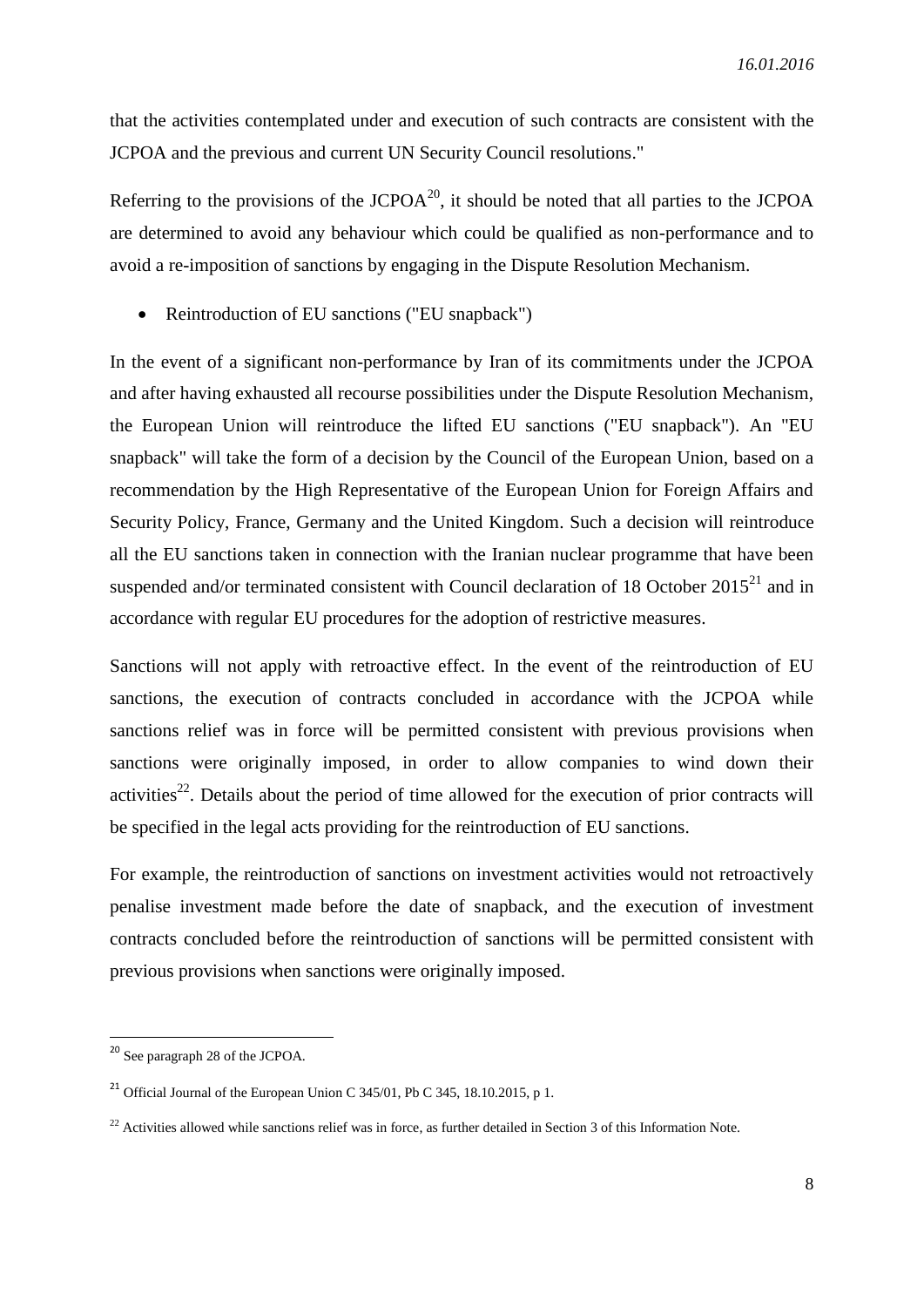Contracts that were permitted when the sanctions regime was still in place will not be targeted by the reintroduction of sanctions.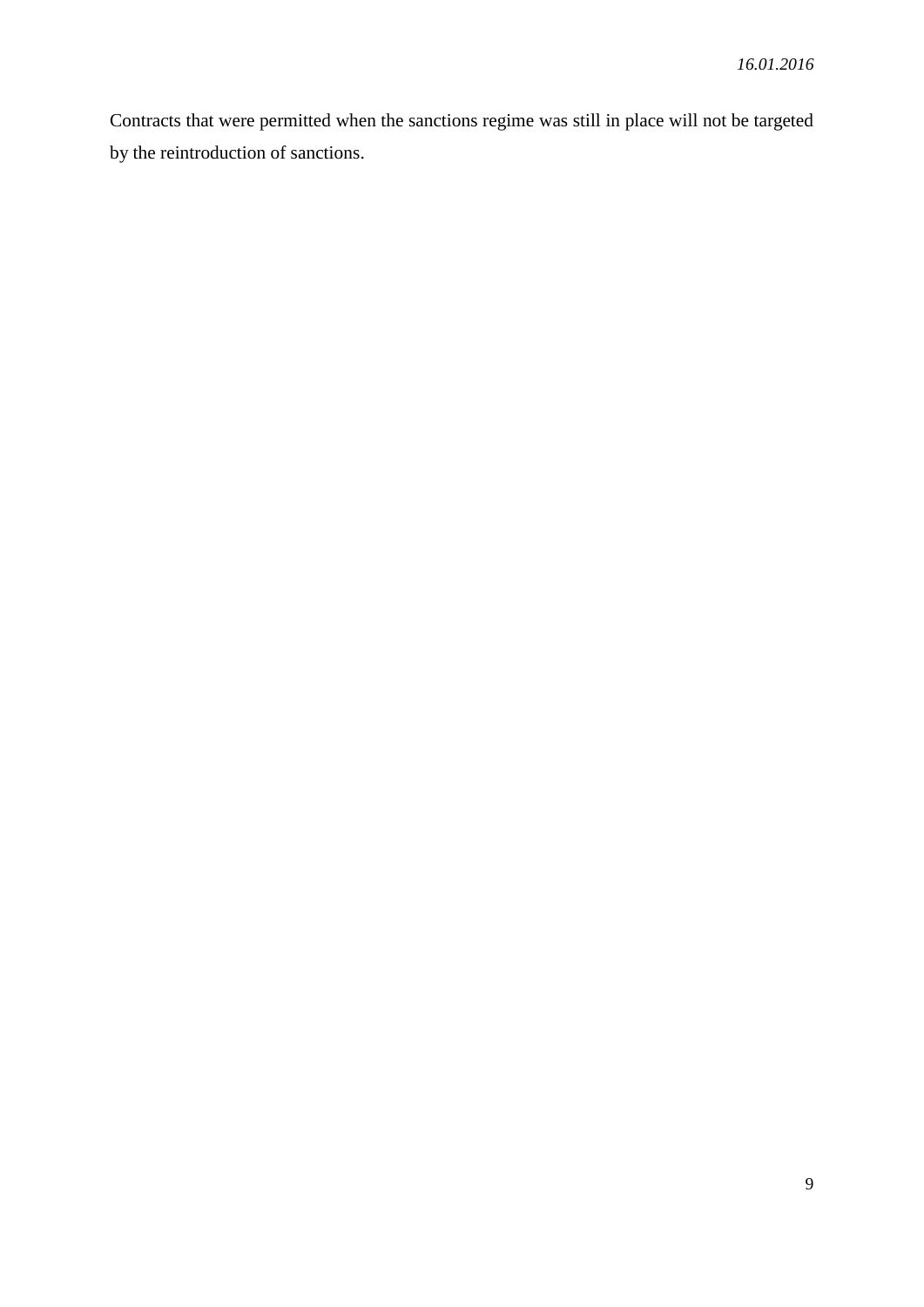#### **3. Description of sanctions lifted on Implementation Day**

## 3.1. Sanctions lifted by the European Union on Implementation Day

On Implementation Day, the EU lifted all its economic and financial sanctions<sup>23</sup> taken in connection with the Iranian nuclear programme. As a consequence of the lifting of these sanctions, the following activities, including associated services, are allowed as of Implementation Day.<sup>24</sup>

Financial, banking and insurance measures

The prohibition of financial transfers to and from Iran (including the notification and authorisation regimes) is lifted. Consequently, transfers of funds between EU persons, entities or bodies, including EU financial and credit institutions, and non-listed Iranian persons, entities or bodies, including Iranian financial and credit institutions<sup>25</sup>, are permitted as of Implementation Day and the requirements for authorisation or notification of transfers of funds are no longer applicable.

Banking activities, such as the establishment of new correspondent banking relationships and the opening of branches, subsidiaries or representative offices of non-listed Iranian banks in Member States are permitted. Non-listed Iranian financial and credit institutions are also allowed to acquire or extend participation, or to acquire any other ownership interest in EU financial and credit institutions. EU financial and credit institutions are allowed to open representative offices or to establish branch or subsidiaries in Iran; to establish joint ventures and open bank accounts with Iranian financial or credit institutions.

The supply of specialised financial messaging services, including SWIFT, is allowed for Iranian natural or legal persons, entities or bodies, including Iranian financial institutions and

1

 $^{23}$  As specified in Sections 16.1 -16.4 of Annex V of the JCPOA.

 $24$  For the exact details of the permitted activities reference is made to Annex II of the JCPOA. This section describes permitted activities following the lifting of sanctions on Implementation Day. It does not cover other activities that were permissible while the sanctions regime was in place and thus continue to be permitted after Implementation Day.

<sup>&</sup>lt;sup>25</sup> With the exception of Iranian natural or legal persons, entities of bodies, including financial and credit institutions still subject to restrictive measures after Implementation Day, as set out in Attachment 2 to Annex II of the JCPOA.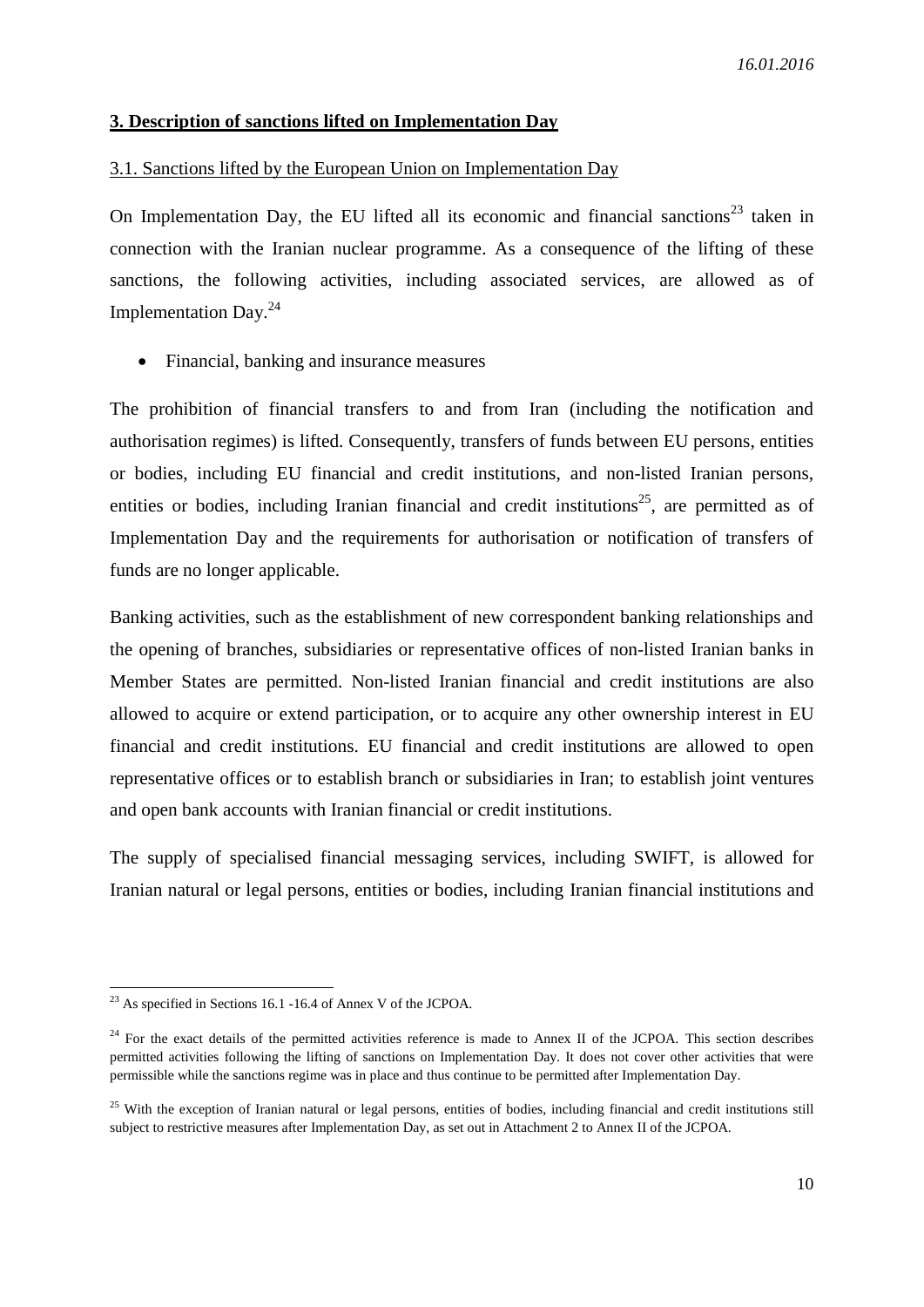the Central Bank of Iran that are no longer subject to restrictive measures as of Implementation Day. 26

The provision of financial support for trade with Iran such as export credit, guarantees or insurance is permitted as of Implementation Day. The same applies for commitments for grants, financial assistance and concessional loans to the Government of Iran. Other allowed activities in this context are provision of insurance and reinsurance to Iran and transactions in public or public-guaranteed bonds with Iran.

• Oil, gas and petrochemical sectors

Import, purchase, swap and transport of crude oil and petroleum products, gas and petrochemical products from Iran is allowed as of Implementation Day. EU persons are able to export equipment or technology, and provide technical assistance, including training, used in the sectors of the oil, gas and petrochemical industries in Iran covering exploration, production and refining of oil and natural gas, including liquefaction of natural gas, to any Iranian person, in or outside Iran, or for use in Iran. Investing in the Iranian oil, gas and petrochemical sectors, by the granting of any financial loan or credit to, the acquisition or extension of a participation in, and the creation of any joint venture with, any Iranian person that is engaged in the oil, gas and petrochemical sectors in Iran or outside Iran is permitted as of Implementation Day.

• Shipping, shipbuilding and transport sectors

Sanctions related to shipping and shipbuilding sectors and certain sanctions related to the transport sector, including the provision of associated services to these sectors, are lifted on Implementation Day.

Consequently, the following activities are allowed: sale, supply, transfer or export of naval equipment and technology for ship building, maintenance or refit, to Iran or to any Iranian persons engaged in this sector; the design, construction or the participation in the design or construction of cargo vessels and oil tankers for Iran or for Iranian persons; the provision of vessels designed or used for the transport or storage of oil and petrochemical products to Iranian persons, entities or bodies; and the provision of flagging and classification services,

1

 $26$  Persons and entities as set out in Attachment 1 to Annex II of the JCPOA.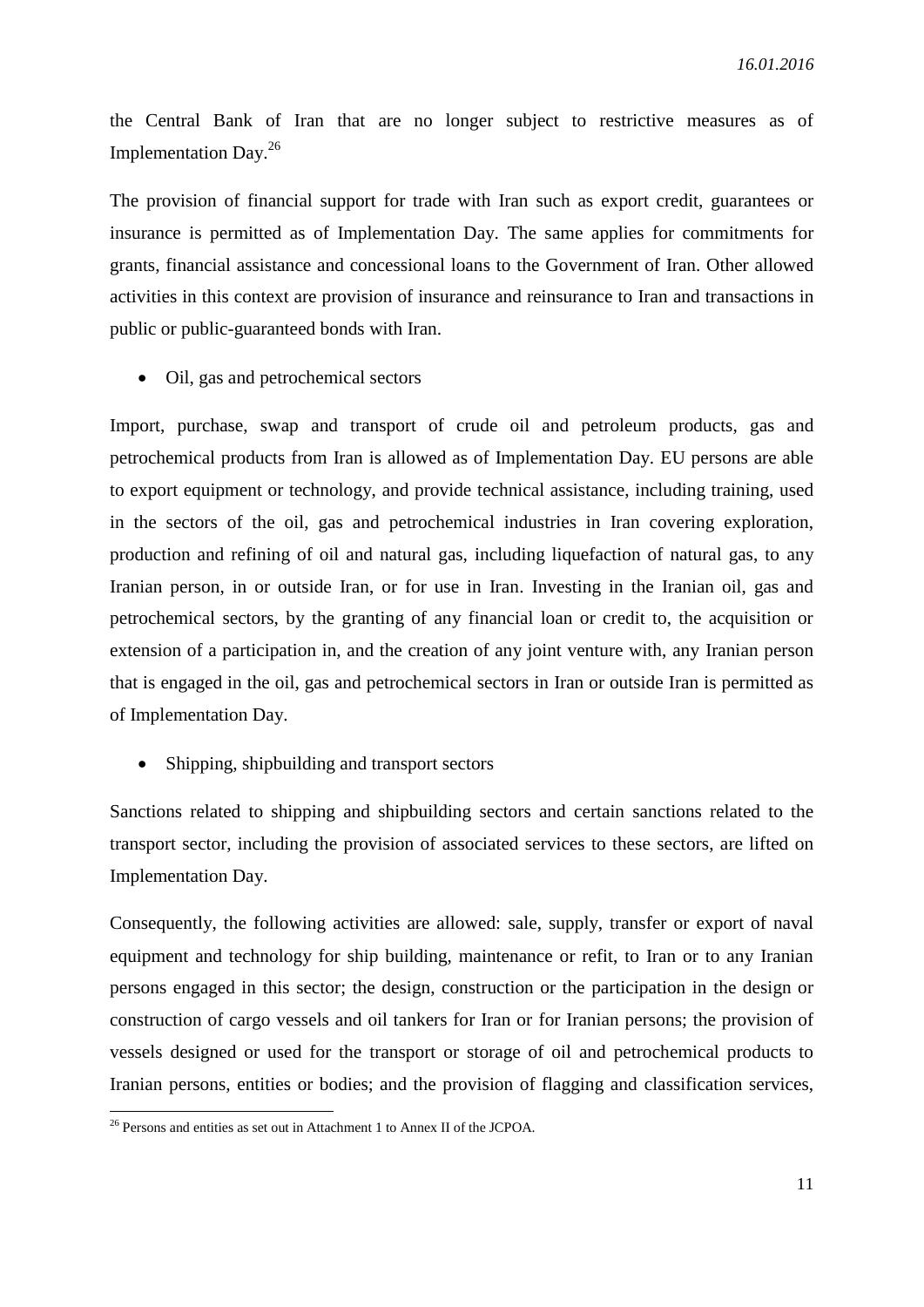including those pertaining to technical specification, registration and identification numbers of any kind, to Iranian oil tankers and cargo vessels.

All cargo flights operated by Iranian carriers or originating from Iran have access to the airports under the jurisdiction of EU Member States.

Inspection, seizure and disposal by EU Member States of cargoes to and from Iran in their territories no longer apply with regard to items which are no longer prohibited.

Provision of bunkering or ship supply services, or any other servicing of vessels, to Iranianowned or Iranian-contracted vessels not carrying prohibited items is allowed; and the provision of fuel, engineering and maintenance services to Iranian cargo aircraft not carrying prohibited items is permitted.

• Gold, other precious metals, banknotes and coinage

Sale, supply, purchase, export, transfer or transport of gold and precious metals as well as diamonds, and provision of related brokering, financing and security services, to, from or for the Government of Iran, its public bodies, corporations and agencies, or the Central Bank of Iran is allowed.

Delivery of newly printed or minted banknotes and coinage for the Central Bank of Iran is permitted.

• Metals

Sale, supply, transfer or export of certain graphite and raw or semi-finished metals to any Iranian person, entity or body or for use in Iran is no longer prohibited but subject to an authorisation regime as of Implementation Day. $27$ 

• Software

**.** 

Sale, supply, transfer or export of Enterprise Resource Planning software, including updates, to any Iranian person, entity or body, or for use in Iran, in connection with activities consistent with the JCPOA is no longer prohibited but subject to an authorisation regime as of

 $27$  For details on the authorisation regime and the list of goods subject to it, see section 5.2 on the sanctions that will remain in place after Implementation Day.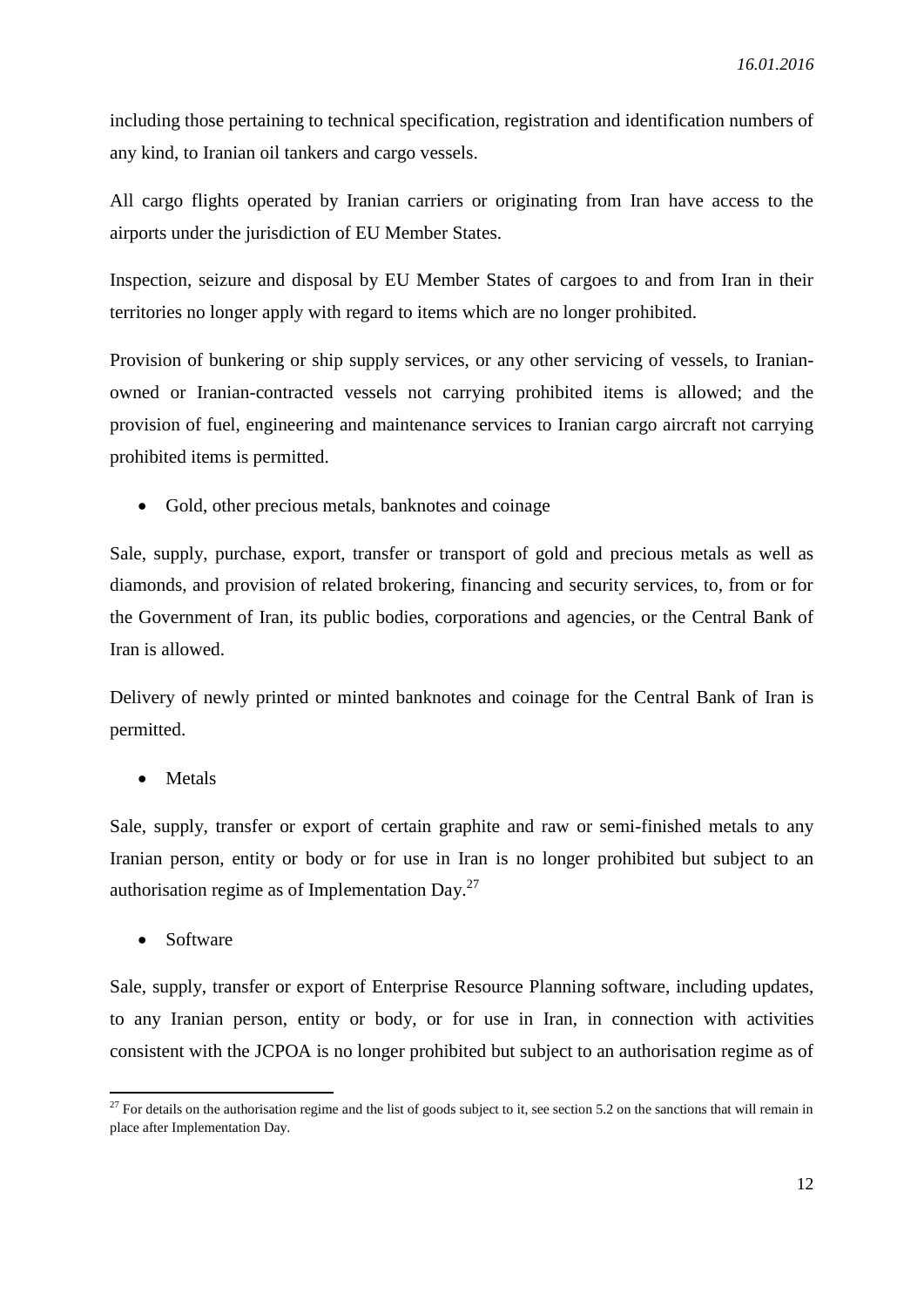Implementation Day if the software is designed specifically for use in nuclear and military industries. 28

• De-listing of persons, entities and bodies

As of Implementation Day, certain persons, entities and bodies are delisted and consequently no longer subject to the asset freeze, prohibition to make funds available and visa ban. This covers UN listings and EU autonomous listings. For more information on the persons and entities that will be delisted it is advised to consult Council Implementing Regulation (EU) 2015/1862 of 18 October 2015, implementing Regulation (EU) No 267/2012 concerning restrictive measures against Iran.<sup>29</sup>

### 3.2. U.S. Sanctions

For the details and consequences of the lifting of sanctions in the U.S. it is recommended to consult the U.S. Guidelines with Respect to the Lifting of Sanctions on Implementation Day under the Joint Comprehensive Plan of Action (JCPOA) between the E3/EU+3 and the Islamic Republic of Iran and the FAQs.<sup>30</sup>

<sup>&</sup>lt;sup>28</sup> For details on the authorisation regime, see section 5.2 on the sanctions that will remain in place after Implementation Day.

 $29$  See also section 4 on EU legislative framework.

<sup>30</sup> https://www.treasury.gov/resource-center/sanctions/Programs/Pages/iran.aspx.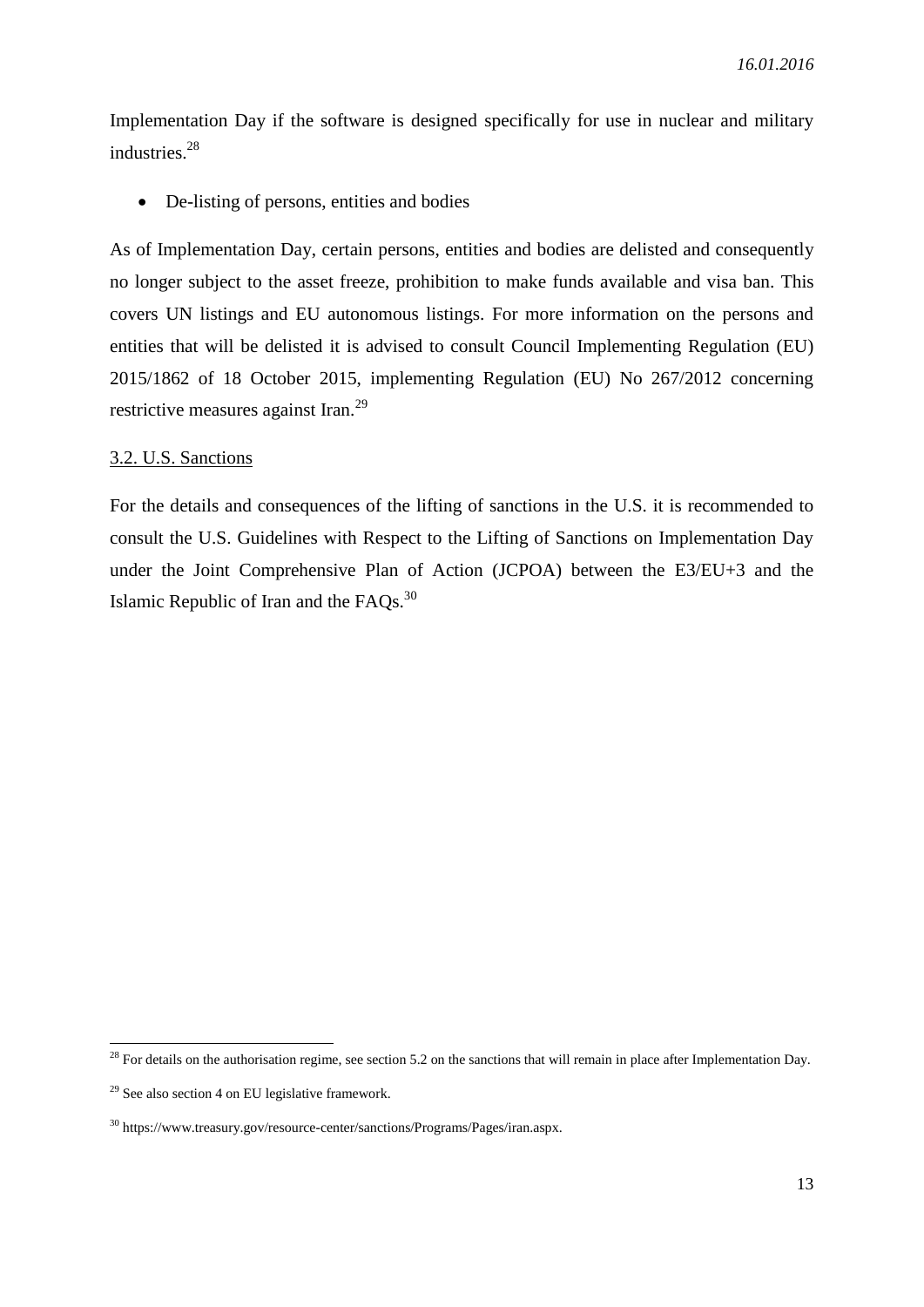#### **4. Legal framework**

This section contains an overview of the relevant legal framework implementing the lifting<sup>31</sup> of sanctions as specified in the JCPOA.

#### 4.1. UN Security Council resolution 2231(2015)

UN Security Council resolution 2231(2015) was adopted on 20 July 2015. It endorsed the JCPOA, urged its full implementation on the timetable established in the JCPO $A^{32}$ , and defined the schedule and commitments to be undertaken by all parties to lead to the termination of UN sanctions against Iran.

- On Implementation Day, all provisions of previous UN Security Council resolutions<sup>33</sup> on the Iranian nuclear issue are terminated, subject to re-imposition in the event of significant non-performance by Iran of JCPOA commitments, and specific restrictions, including restrictions regarding the transfer of proliferation sensitive goods, apply.
- On UN Security Council resolution Termination Day, all the provisions of UN Security Council resolution 2231(2015) will terminate and the UN Security Council will conclude its consideration of the Iranian nuclear issue and the item will be removed from the list of matters of which the Council is seized.

#### 4.2. EU legislative framework

It is through the adoption of legal acts providing the legislative framework for the lifting of EU sanctions that the European Union implements UN Security Council resolution 2231(2015) in accordance with the JCPOA. Although the lifting of the abovementioned sanctions takes effect on Implementation Day, the EU committed under the JCPOA to prepare and adopt the necessary legislation on Adoption Day (18 October 2015), but with delayed application.

1

 $31$  In the present Information Note the "lifting" of restrictive measures refers equally to the suspension and implementation of those measures, as appropriate.

<sup>32</sup> Annex V of the JCPOA.

<sup>33</sup> UN Security Council resolutions 1696(2006), 1737(2006), 1747(2007), 1803(2008), 1835(2008), 1929(2010) and 2224(2015).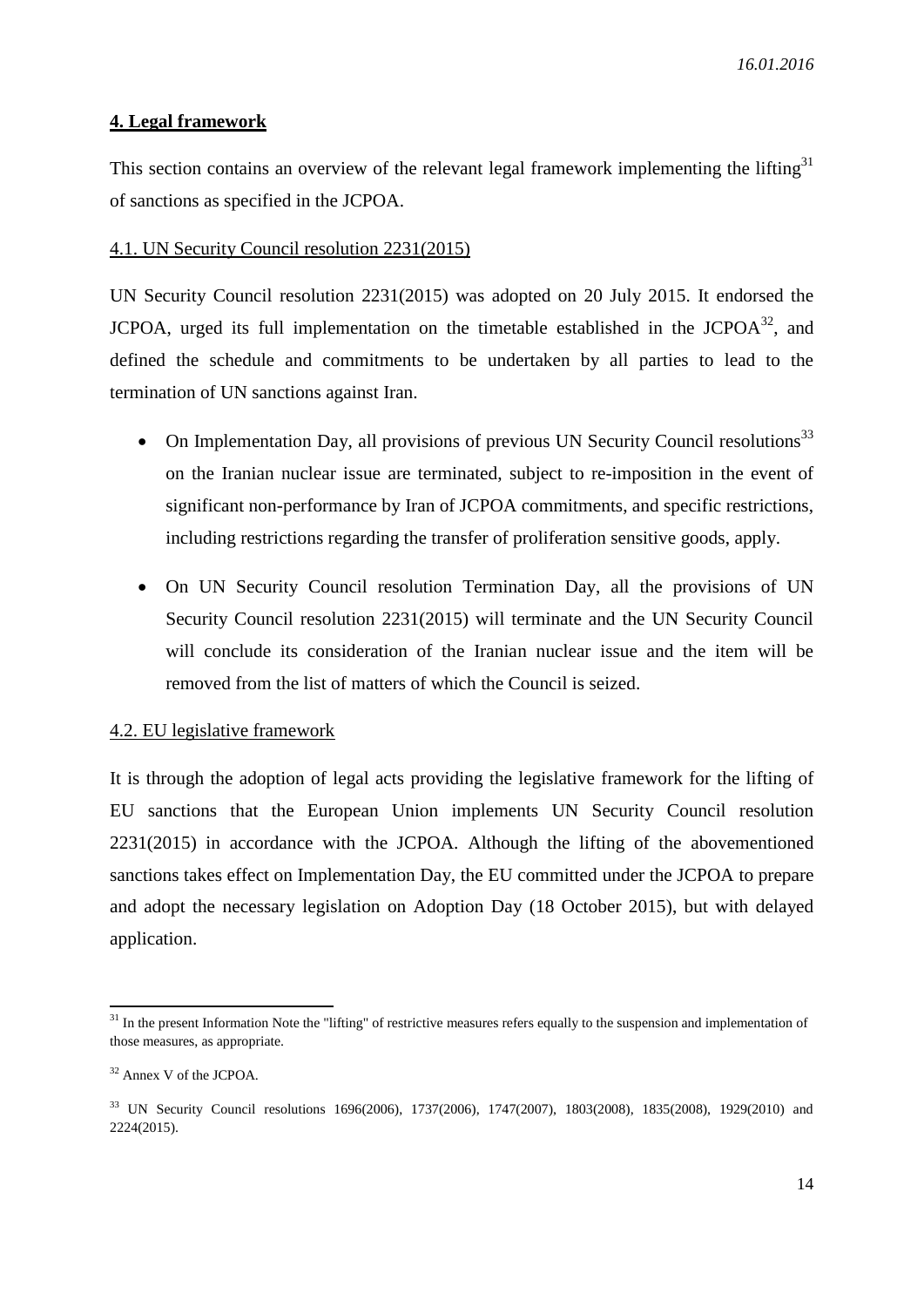The restrictive measures lifted in accordance with the JCPOA are those that have been imposed by the European Union in relation to Iran nuclear-related activities as set out in Council Decision  $2010/413/CFSP<sup>34</sup>$  and Council Regulation (EU) No  $267/2012^{35}$ . The implementation of UN Security Council resolution 2231(2015) in accordance with the JCPOA is mainly<sup>36</sup> accomplished through the following EU legal acts:

• Council Decision (CFSP) 2015/1863 of 18 October 2015 amending Council Decision  $2010/413/CFSP$  concerning restrictive measures against Iran<sup>37</sup>

This Decision provides for the suspension of the articles of Council Decision 2010/413/CFSP concerning all EU economic and financial sanctions as specified in the JCPOA simultaneously with the implementation by Iran, and verified by the IAEA, of the agreed nuclear measures. The Decision also suspends the application of asset freeze (including the prohibition to make funds and economic resources available) and visa ban measures for persons and entities as specified in the JCPOA. Furthermore, this Decision also introduces an authorisation regime for reviewing and deciding on certain nuclear-related transfers and transfers of certain metals and software. The Decision is implemented by two Regulations (see below), which are directly applicable in all Member States.

 Council Regulation (EU) 2015/1861 of 18 October 2015 amending Regulation (EU) No 267/2012 concerning restrictive measures against Iran<sup>38</sup>

This Regulation provides for the deletion of the corresponding articles of Council Regulation (EU) No 267/2012 concerning all EU economic and financial sanctions as specified in the JCPOA, simultaneously with the implementation by Iran, of the agreed nuclear measures and verified by the IAEA. Furthermore, this Regulation also implements the prior authorisation regime for reviewing and deciding on certain nuclear-related transfers and transfers of certain

<sup>1</sup> <sup>34</sup> Official Journal of the European Union L 195, 27.07.2010, p.39 [\(http://eur-lex.europa.eu/legal](http://eur-lex.europa.eu/legal-content/EN/TXT/?uri=uriserv:OJ.L_.2010.195.01.0039.01.ENG)[content/EN/TXT/?uri=uriserv:OJ.L\\_.2010.195.01.0039.01.ENG\)](http://eur-lex.europa.eu/legal-content/EN/TXT/?uri=uriserv:OJ.L_.2010.195.01.0039.01.ENG)

 $35$  Official Journal of the European Union L 88, 24, 03, 2012, p.1.

<sup>&</sup>lt;sup>36</sup> Referring to the sanctions to be lifted on Implementation Day. The lifting of remaining sanctions on Transition Day will require separate EU legal acts, see paragraph 2.4.

<sup>&</sup>lt;sup>37</sup> Official Journal of the European Union L 274, 18.10.2014, p.174.

<sup>38</sup> Official Journal of the European Union L 274, 18.10.2014, p.1.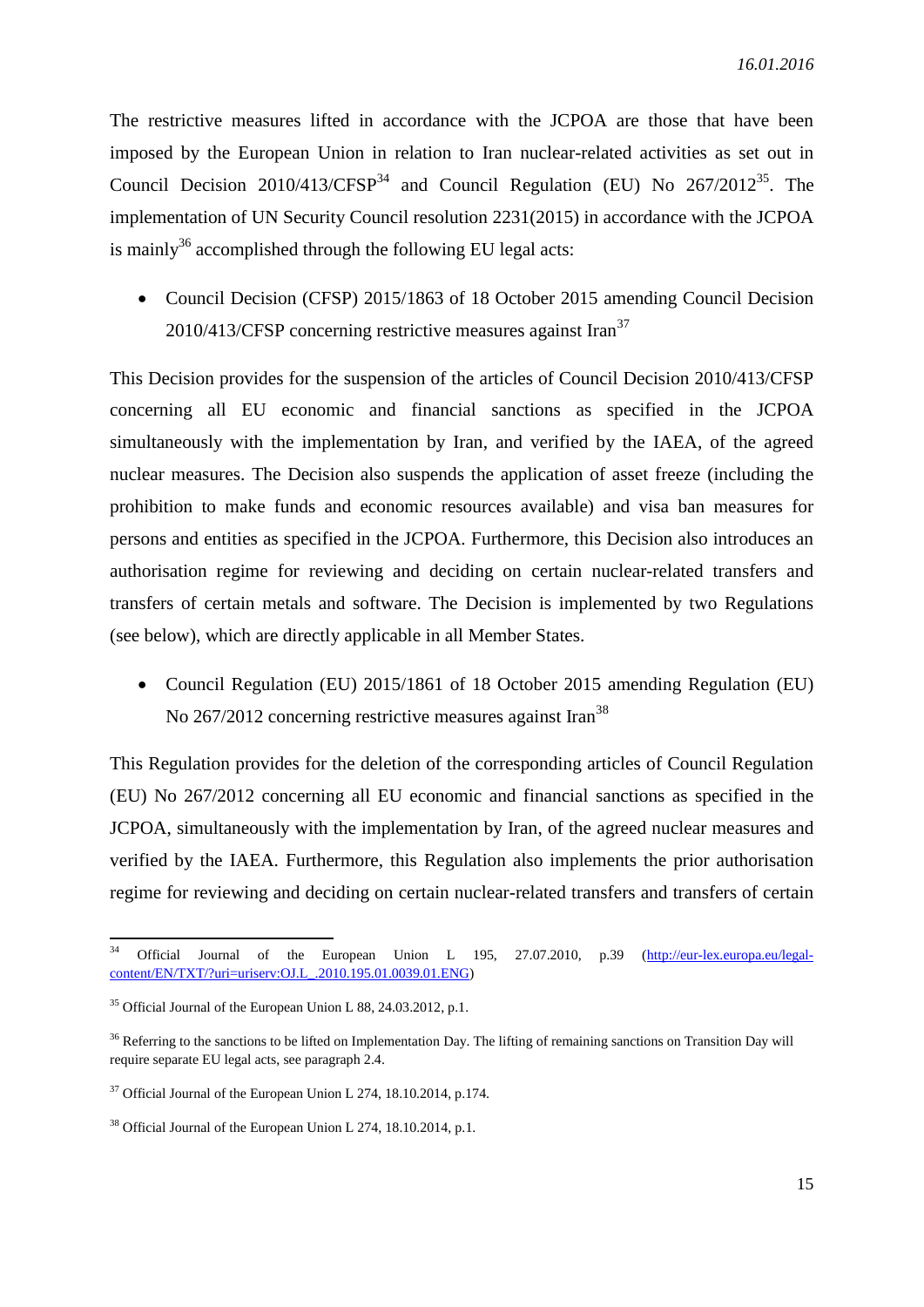metals and software. Council Regulation (EU) 2015/1861 also implements provisions on the proliferation-related prohibitions, like missile technology sanctions, that will remain in force.

Council Regulation (EU) 2015/1861 is binding in its entirety and directly applicable in all EU Member States.<sup>39</sup>

 Council Implementing Regulation (EU) 2015/1862 of 18 October 2015, implementing Regulation (EU) No  $267/2012$  concerning restrictive measures against Iran<sup>40</sup>

This Regulation implements Council Decision (CFSP) 2015/1863 in so far as it lifts the restrictive measures applying to individuals and entities set out in Annexes V (UN listings) and VI (autonomous listings) to Decision 2010/413/CFSP simultaneously with the IAEAverified implementation by Iran of agreed nuclear-related measures. These individuals and entities are removed from the list of persons and entities subject to restrictive measures, set out in Annexes VIII (UN listings) and IX (autonomous listings) to Regulation (EU) No 267/2012 simultaneously with the IAEA-verified implementation by Iran of agreed nuclearrelated measures.

Once the Council of the EU has noted that the Director-General of the IAEA has presented a report to the IAEA Board of Governors and to the United Nations Security Council which confirms that Iran has taken the measures specified in JCPOA, the Council Decision, Regulation and Implementing Regulation lifting all EU economic and financial sanctions will come into effect on the same day. A legal act and related notice intended exclusively to confirm that the legislation adopted on Adoption Day<sup>41</sup> shall apply will be published in the Official Journal of the European Union<sup>42</sup>.

Finally, the Council of the EU issued a Statement<sup>43</sup> noting that the commitment to lift all EU nuclear-related sanctions is without prejudice to the dispute resolution mechanism specified in

<sup>&</sup>lt;sup>39</sup> See Article 2 of Regulation (EU) 2015/1861. Declaration No 17 attached to the EU Treaties provides that: "in accordance with well-settled case law of the Court of Justice of the EU, the treaties and the law adopted by the Union on the basis of the Treaties have primacy over the law of the Member States (...)".

 $40$  Official Journal of the European Union L 274, 18.10.2014, p.161.

<sup>&</sup>lt;sup>41</sup> Official Journal of the European Union L 274, 18.10.2015, p.1.

<sup>42</sup> See Article 2 of Council Decision (CFSP) 2015/1863 of 18 October 2015.

<sup>&</sup>lt;sup>43</sup> Official Journal of the European Union C  $345/01$ , Pb C  $345$ , 18, 10, 2015, p 1.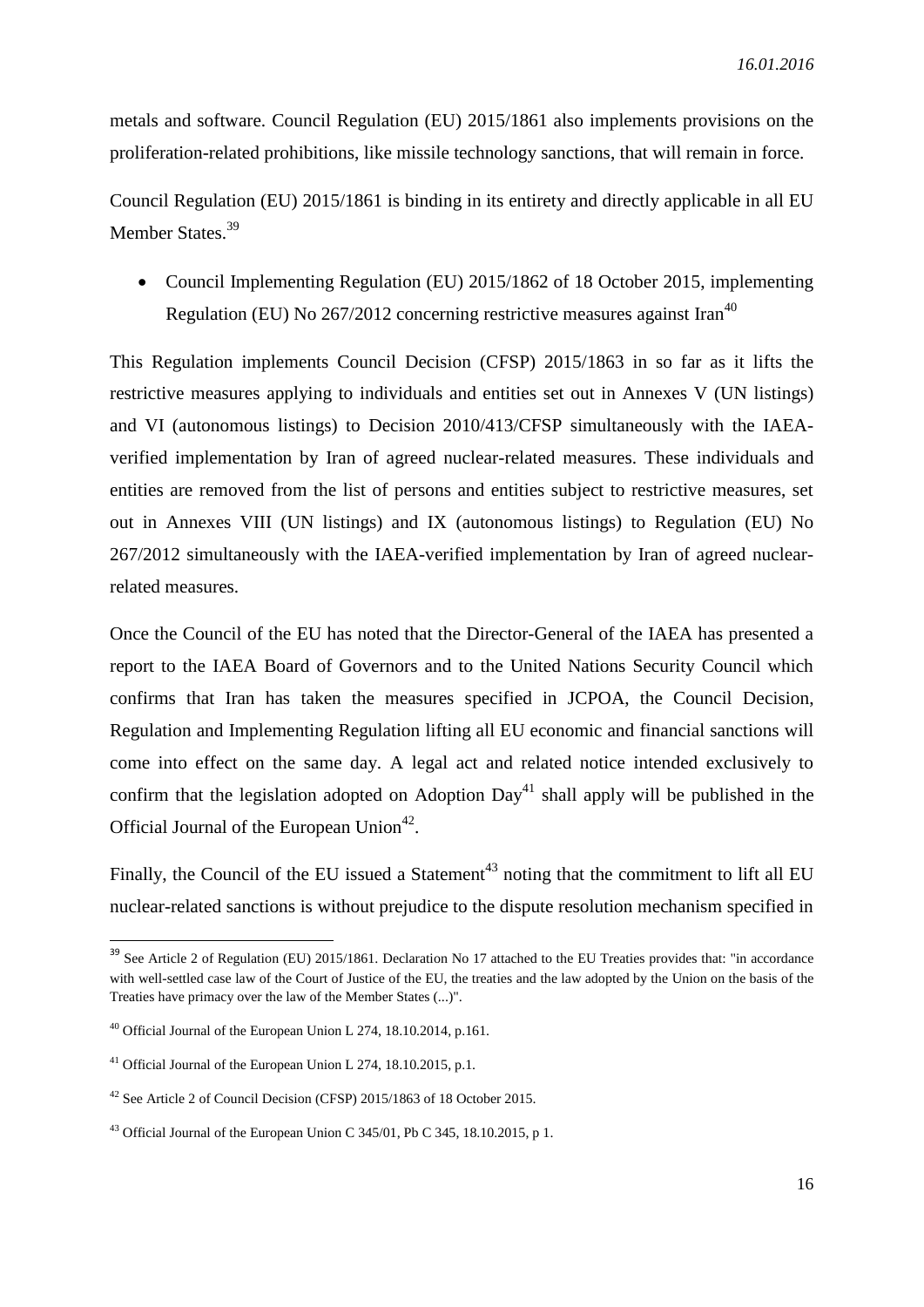the JCPOA and to the reintroduction of EU sanctions in the case of significant nonperformance by Iran of its commitments under the JCPOA. However, all parties involved in the JCPOA process will engage in ensuring that the JCPOA is successfully implemented and sustained.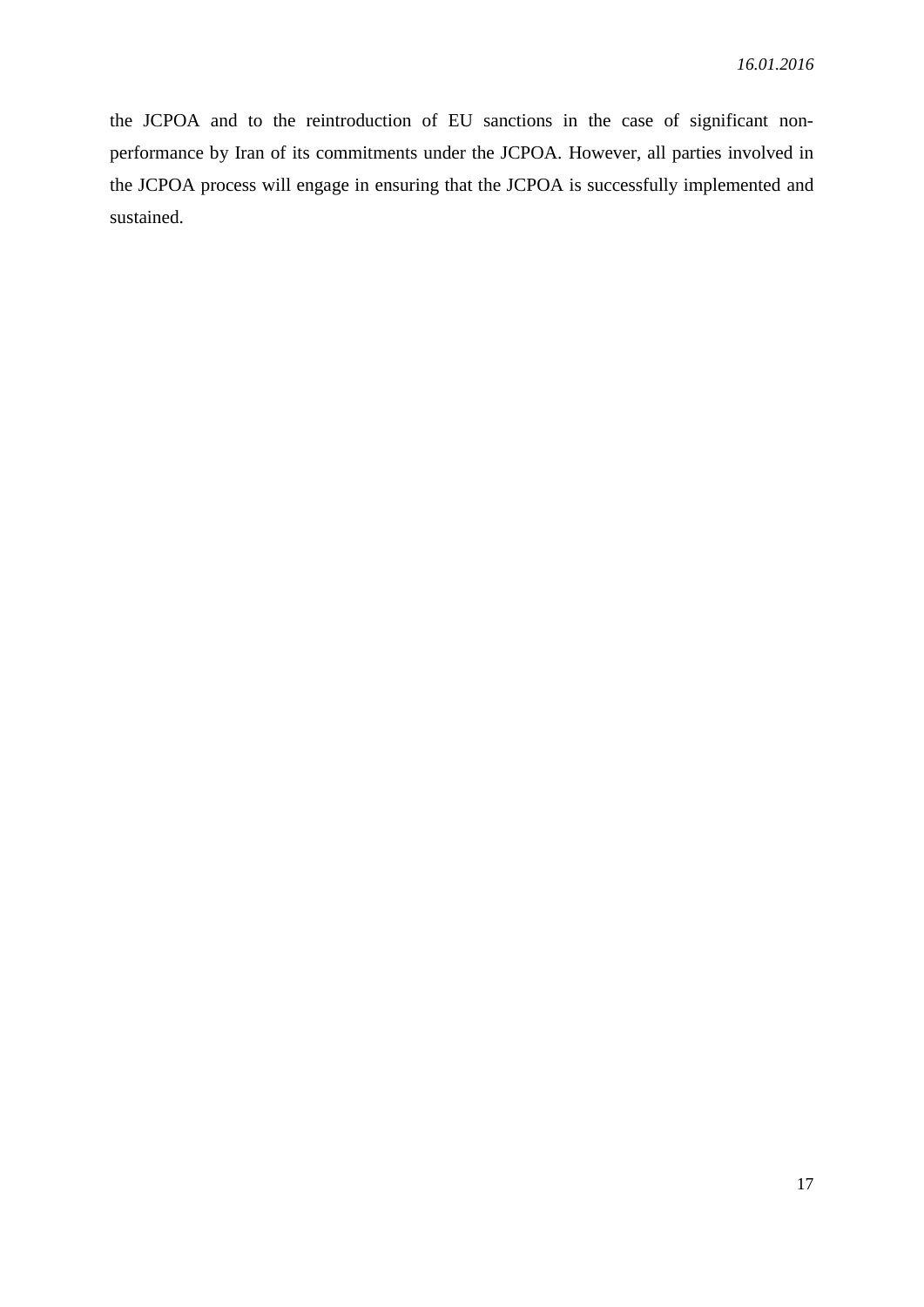## **5. Proliferation-related sanctions and restrictions remaining in place after Implementation Day**

This section describes the proliferation-related sanctions and restrictions that remain in place after Implementation Day. These concern the arms embargo, sanctions related to missile technology, restrictions on certain nuclear-related transfers and activities, provisions concerning certain metals and software which are subject to an authorisation regime, as well as related listings which remain in force after Implementation Day.

Measures concerning inspection of cargoes to and from Iran and those related to the provision of bunkering or ship supply services continue to apply after Implementation Day in relation to items which will continue to be prohibited.

#### 5.1. Proliferation-related sanctions

Arms embargo

A prohibition to sell, supply, or transfer, directly or indirectly, or procure arms and related materiel of all types, including weapons and ammunition, military vehicles and equipment, paramilitary equipment and spare parts for such arms and related materiel; and the provision of associated services continues to apply after Implementation Day. The EU arms embargo covers all goods included in the EU common military list.<sup>44</sup>

The EU arms embargo stays in place until Transition Day.<sup>45</sup>

• Missile technology sanctions

A prohibition to sell, supply, transfer, export or procure, directly or indirectly, the goods and technology listed in Annex III to Council Regulation (EU) No 267/2012 concerning restrictive measures against Iran, as modified by Council Regulation No 2015/1861<sup>46</sup> (hereafter: Council Regulation 267/2012 (as amended)), and any other item that the Member State determines that could contribute to the development of nuclear weapon delivery systems, and the provision of associated services continues to apply. Annex III lists all goods

<sup>&</sup>lt;sup>44</sup> Link to the UE CML.

<sup>45</sup> As specified in Annex V, paragraph 20.1, of the JCPOA.

<sup>46</sup> Official Journal of the European Union L 274, 18.10.2015, p.15.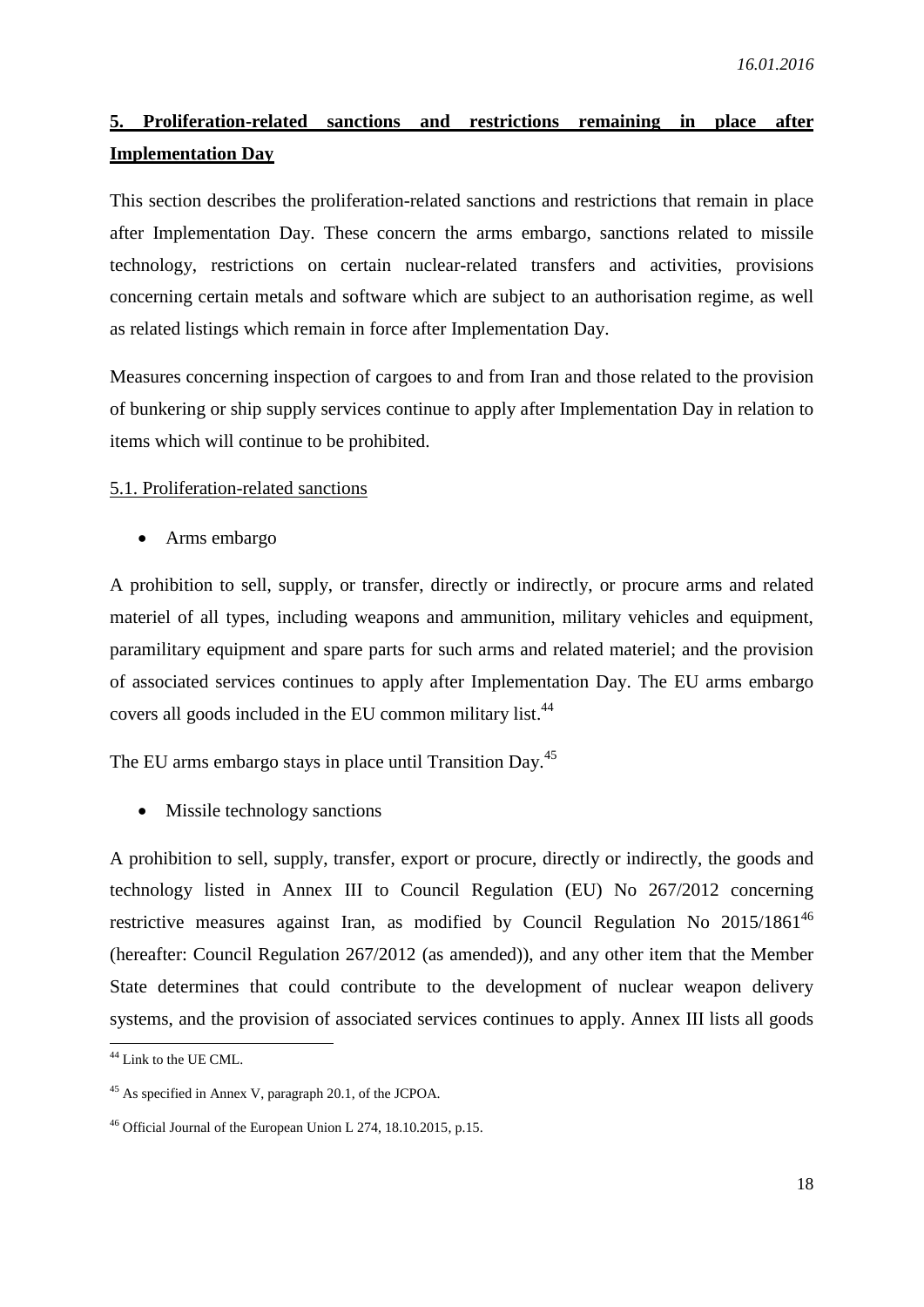and technology contained in the Missile Technology Control Regime list. For more information on the Missile Technology Control Regime lists, it is recommended to consult the Guidelines of the Missile Technology Control Regime.<sup>47</sup>

It is to be noted that in case an item whose specific technical characteristics or specifications fall within the categories covered by both Annex I and Annex III to Council Regulation 267/2012 (as amended), the item is considered to fall within Annex III, meaning that a prohibition always applies in this situation.<sup>48</sup>

EU missile technology sanctions stay in place until Transition Day.<sup>49</sup>

Remaining individuals and entities subject to restrictive measures

Certain persons and entities (UN and EU listings) will remain subject to an asset freeze, visa ban and prohibition on the provision of specialised financial messaging services (SWIFT) until Transition Day.<sup>50</sup>

## 5.2. Proliferation-related restrictions (authorisation regimes including the Procurement Channel)

• Nuclear transfers and activities

As of Implementation Day, proliferation-sensitive transfers and activities concerning certain goods and technology, including associated services, such as technical and financial assistance and related investments are subject to prior authorisation to be granted on a caseby-case basis by the competent authorities of the Member State.<sup>51</sup>

The lists of goods and technology subject to prior authorisation are to be found in Annexes I and II to Council Regulation 267/2012 (as amended).

<sup>&</sup>lt;sup>47</sup> http://www.mtcr.info/english/guidelines.html

<sup>&</sup>lt;sup>48</sup> According to the introductory note in Annex I to Council Regulation  $267/2012$  (as amended).

<sup>49</sup> As specified in Annex V, paragraph 20.1, of the JCPOA.

<sup>&</sup>lt;sup>50</sup> Persons and entities as set out in Attachment 2 to Annex II of the JCPOA.

<sup>&</sup>lt;sup>51</sup> Competent authorities of each Member Sate are identified in Annex X to Council Regulation 267/2012 concerning restrictive measures against Iran.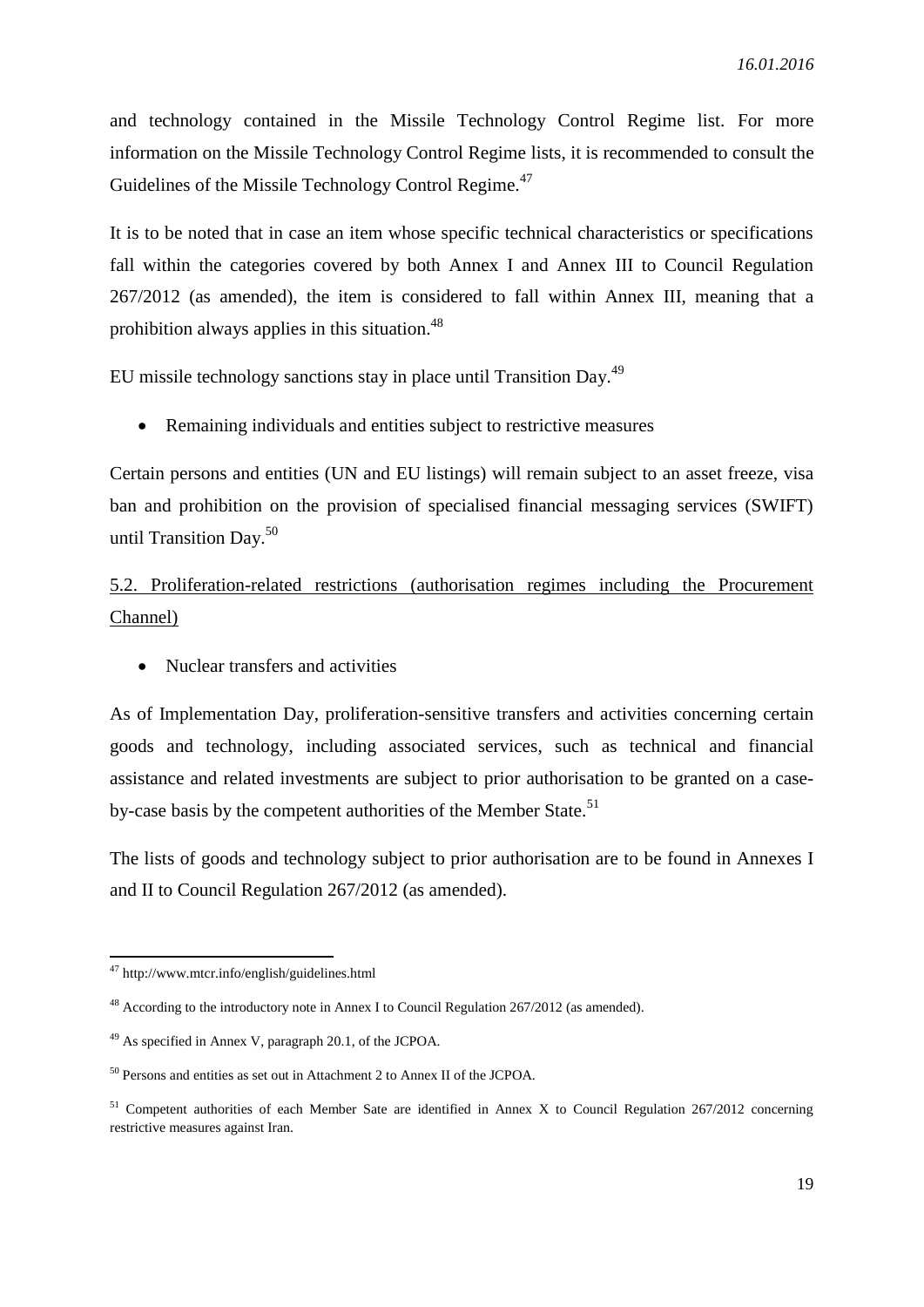Annex I contains the goods and technology listed in the Nuclear Suppliers Group lists. For more information on the Nuclear Suppliers Group list, it is recommended to consult the Guidelines for Nuclear Transfers of the Nuclear Supplier Group.<sup>52</sup>

In the case of goods and technology listed in Annex I, any transfer or related activity falls within the procurement channel as described in the  $JCPOA<sup>53</sup>$  and UN Security Council resolution  $2231(2015)^{54}$ . Consequently, the national competent authority will have to submit a request for authorisation to the UN Security Council. The Procurement Working Group of the Joint Commission will make recommendation to the UN Security Council on every request for authorisation. Each E3+3 State and Iran will participate in the Procurement Working Group and the High Representative will serve as the Coordinator.

For more information on the functioning of the Procurement Working Group, it is recommended to consult the Procurement Working Group guidelines.<sup>55</sup>

Another group of goods and technology subject to prior authorisation on a case-by-case basis by the competent authorities of Member States is listed in Annex II to Council Regulation 267/2012 (as amended). Annex II contains other dual-use goods and technology that could contribute to reprocessing, enrichment-related, heavy water-related or other activities inconsistent with the JCPOA. In this case the authorisation is granted by the national competent authority only in accordance with the EU legal framework.

• Metals and Software

The sale, supply transfer or export of Enterprise Resource Planning software, designed specifically for use in nuclear and military industries, as described in Annex VIIA to Council Regulation 267/2012 (as amended), and the provision of associated services will be subject to

<sup>52</sup> http://www.nuclearsuppliersgroup.org/en/guidelines

<sup>53</sup> Annex IV of the JCPOA.

<sup>&</sup>lt;sup>54</sup> Exceptions may apply in relation to certain goods for light-water reactors or in respect of transactions necessary to implement Iran's nuclear-related commitments specified in the JCPOA or required for the preparation for the implementation of the JCPOA. For further details, consult Council Regulation 267/2012 (as amended).

*<sup>55</sup>* See the procurement channel guidelines*.*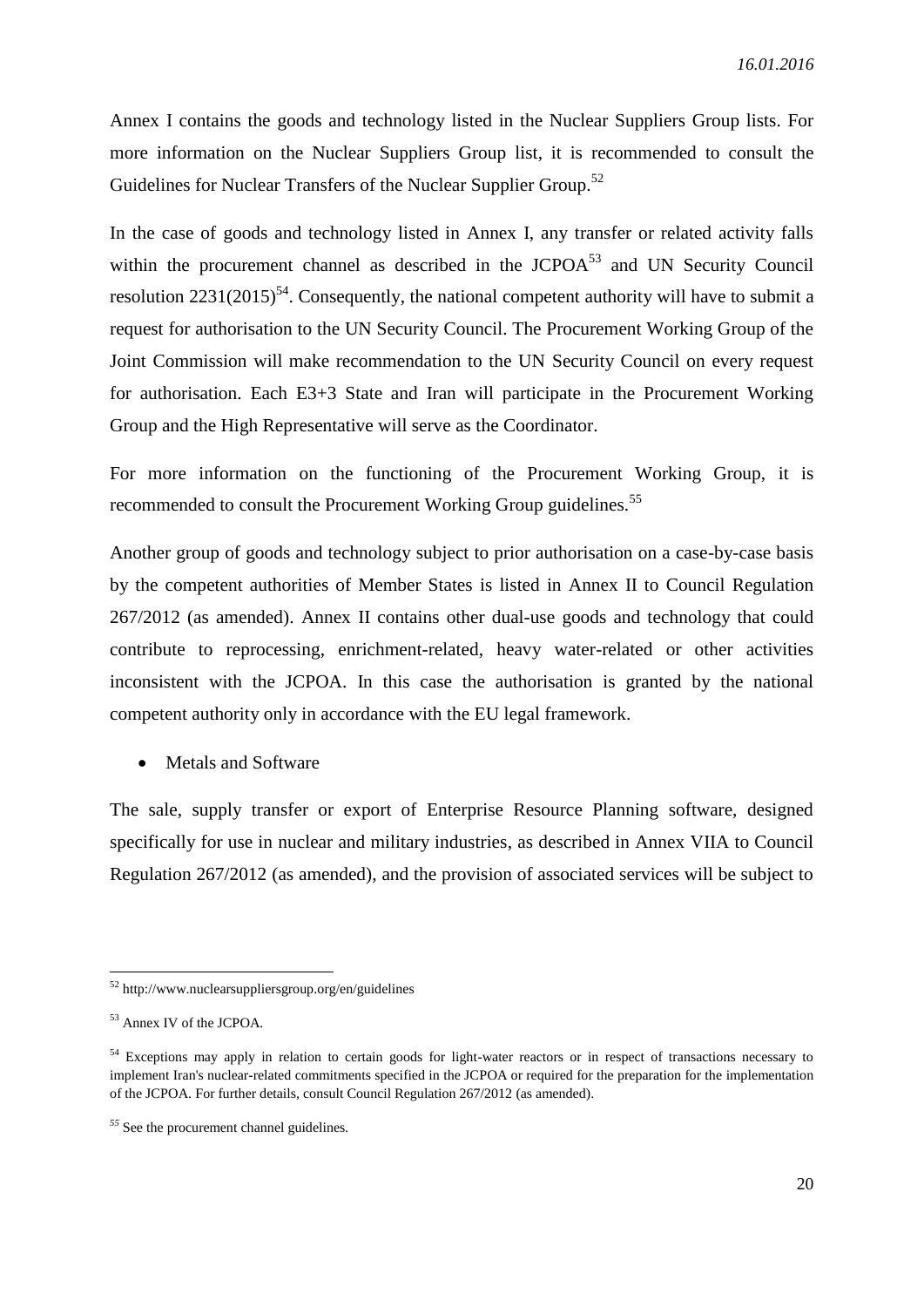prior authorisation to be granted on a case-by-case basis by the competent authorities of the Member State.<sup>56</sup>

The sale, supply, transfer or export of certain graphite and raw or semi-finished metals and the provision of associated services is subject to prior authorisation to be granted on a case-bycase basis by the competent authorities of the Member State.<sup>57</sup> The list of goods covered by this restriction can be found in Annex VIIB to Council Regulation 267/2012 (as amended).

1

<sup>&</sup>lt;sup>56</sup> Competent authorities of each Member Sate are identified in Annex X to Council Regulation 267/2012 concerning restrictive measures against Iran.

 $57$  Competent authorities of each Member Sate are identified in Annex X to Council Regulation 267/2012 concerning restrictive measures against Iran.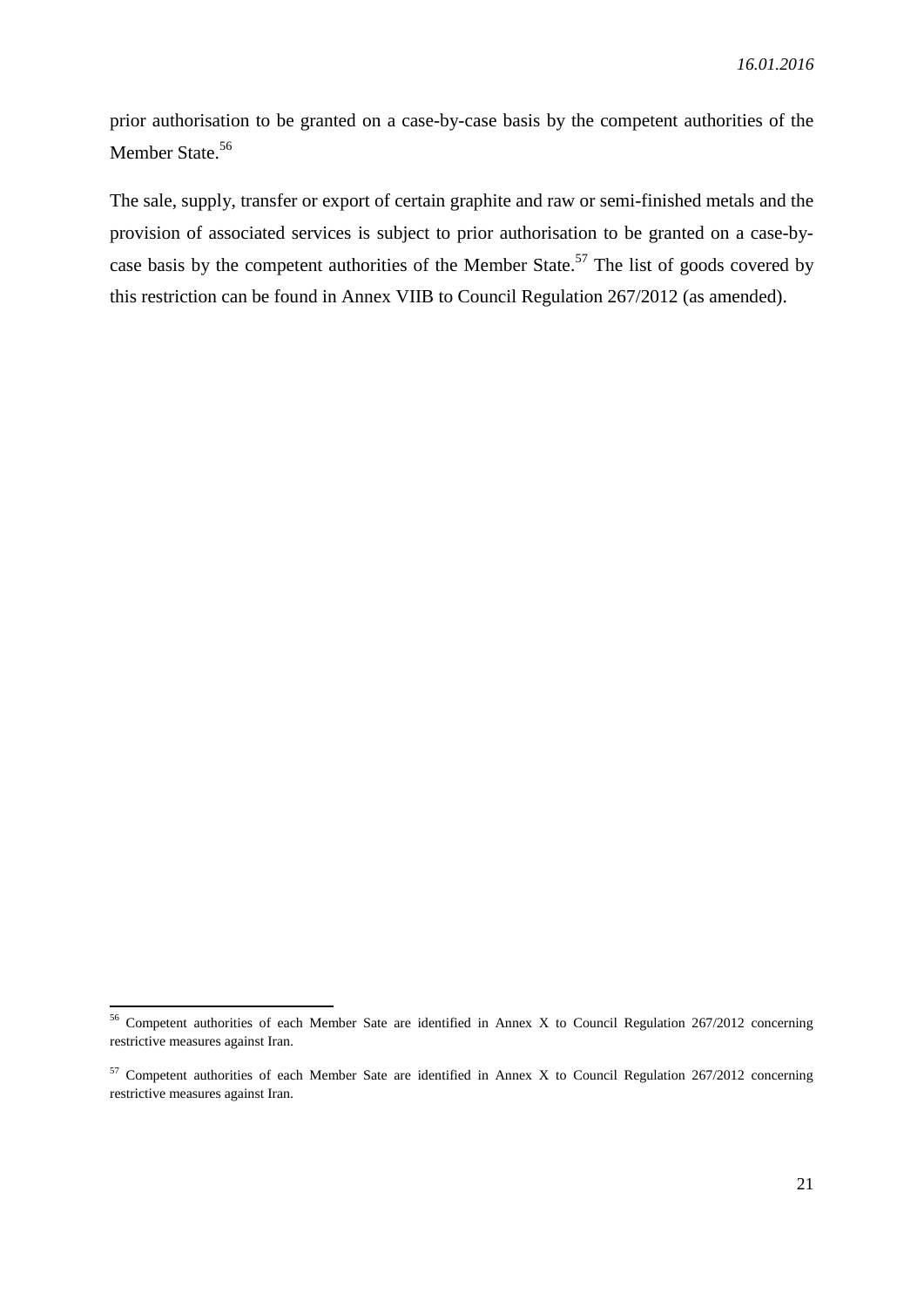## **6. Non-nuclear proliferation-related sanctions and restrictive measures**

Sanctions imposed by the EU in view of the human rights situation in Iran, support for terrorism and other grounds are not part of the JCPOA, and will remain in place.

Measures adopted by the EU in relation to concerns on human rights violations include an asset freeze and visa ban on 84 persons and one entity responsible for grave human rights violations, as well as a ban on exports to Iran of equipment which might be used for internal repression and of equipment for monitoring telecommunications.<sup>58</sup>

Iranian persons who are also listed under EU terrorism and Syria sanctions regimes (or any other EU sanctions regime)<sup>59</sup> will continue to be subject to restrictive measures under these regimes which are outside the scope of the JCPOA.

1

<sup>&</sup>lt;sup>58</sup> Please consult Annexes III and IV to Council Regulation (EU) No 359/2011 of 12 April 2011 concerning restrictive measures directed against certain persons, entities and bodies in view of the situation in Iran [\(http://eur-lex.europa.eu/legal](http://eur-lex.europa.eu/legal-content/EN/ALL/?uri=CELEX:32011R0359&qid=1452107764652)[content/EN/ALL/?uri=CELEX:32011R0359&qid=1452107764652\)](http://eur-lex.europa.eu/legal-content/EN/ALL/?uri=CELEX:32011R0359&qid=1452107764652).

<sup>&</sup>lt;sup>59</sup> EU measures to combat terrorism: Common Position 2001/931 and Council Regulation (EC) No 2580/2001.

Sanctions regime in view of the situation in Syria: Council Decision 2013/255/CFSP and Council Regulation (EU) No 36/2012.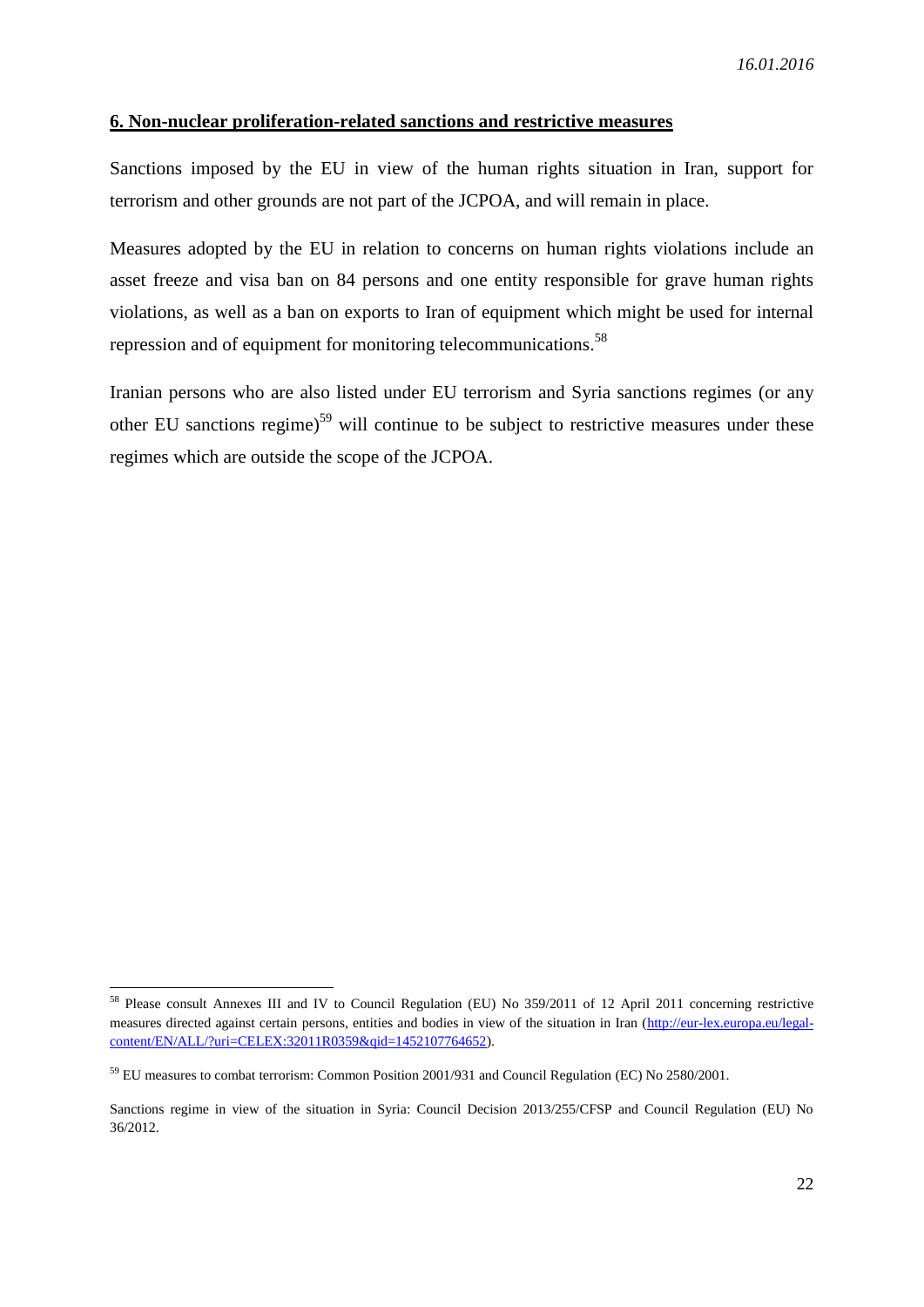#### **7. Questions and Answers**

This section contains a description of practical issues raised by EU Member States or third States and the business community. The aim of this section is to serve as a practical tool on the implementation of the JCPOA and the uniform application of the aforementioned legal acts within the EU. Therefore, this section could be updated in light of experience on the implementation of the JCPOA and relevant legal acts. The questions are divided by main categories.

#### **General questions**

1. When is Implementation Day scheduled to occur according to the JCPOA?

*There is no date set for Implementation Day. Implementation Day will occur upon the IAEA-verified implementation by Iran of the nuclear-related measures as described in the relevant paragraphs of the JCPOA, and simultaneously the E3/EU+3 will lift sanctions as described in the relevant paragraphs of the JCPOA.*

2. What sanctions are lifted on Implementation Day and is there a list of the sanctions to be lifted?

*On Implementation Day, the EU lifted all its economic and financial sanctions taken in connection with the Iranian nuclear programme. Details on sanctions which are lifted on Implementation Day are to be found in section 3 of this Information Note.*

3. What sanctions remain in place on Implementation Day?

*Proliferation-related sanctions which remain in place are described in section 5 of this Information Note. Restrictive measures not related to nuclear issues or proliferation, such as those related to human rights and support for terrorism, as described in section 6 of this Information Note, remain in place as they are not covered by the JCPOA.*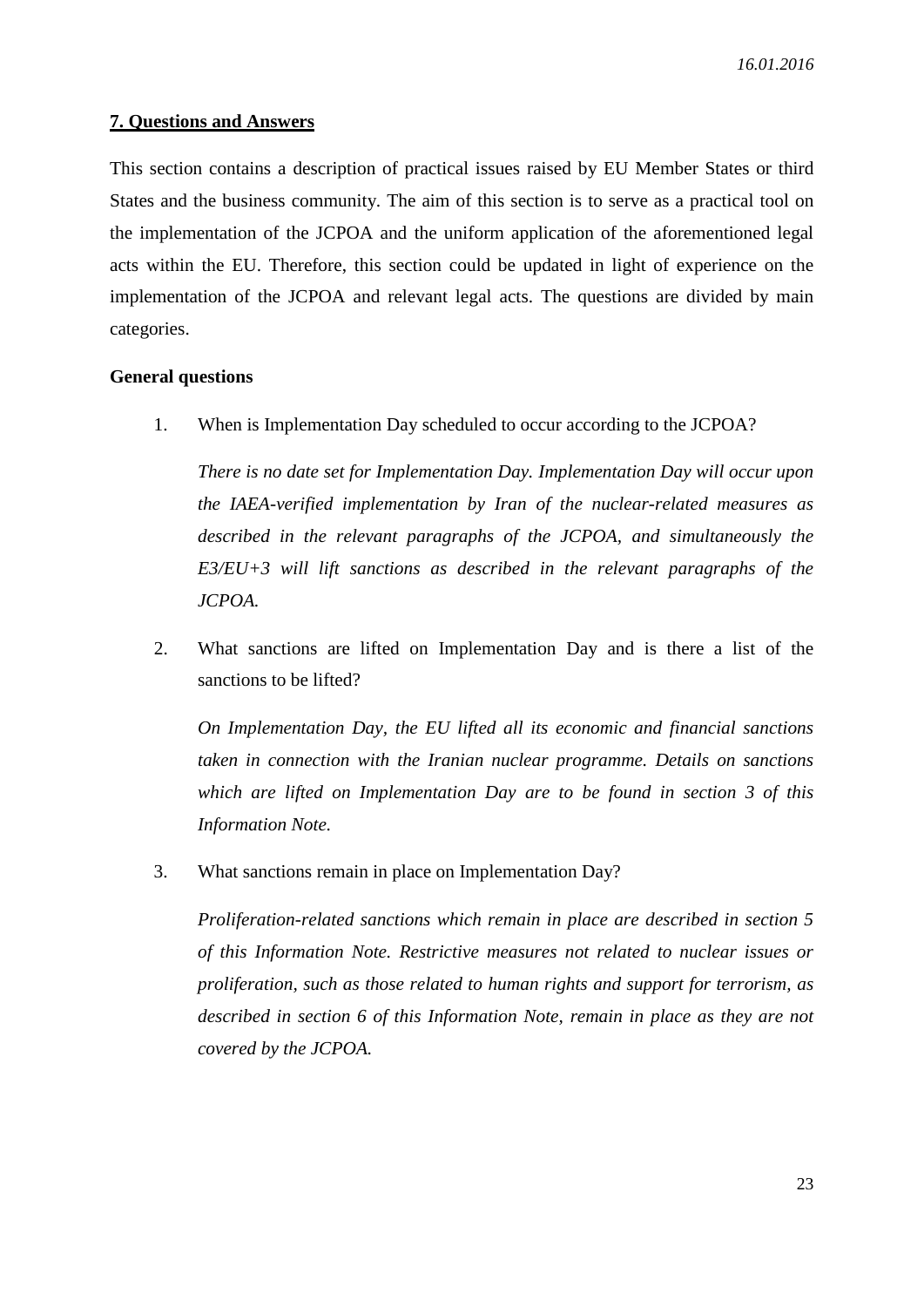4. What exports to Iran are permitted?

*As of Implementation Day, all exports to Iran are permitted, with the following exceptions:*

- *Prior authorisation to be granted on a case-by-case basis by the competent authority of the relevant Member State is needed for the export of goods and technology in Annexes I, II, VIIA and VIIB to Council Regulation 267/2012, as modified by Council Regulation No 2015/1861;*
- *A prohibition is maintained on the export of arms as detailed in the EU Common Military List and missiles-related goods and technology as detailed in Annex III (Missile Technology Control Regime list) to Council Regulation 267/2012 concerning restrictive measures against Iran, as modified by Council Regulation No 2015/1861;*
- *In addition, it remains prohibited under the Iran human rights sanctions regime to export equipment which might be used for internal repression and equipment for monitoring telecommunications since this is outside the scope of the JCPOA;*
- *Finally, any export to or for the benefit of any person or entity listed under any EU sanctions regime shall remain prohibited (prohibition to make economic resources available to listed persons or entities)*
- 5. Are there any export control rules that apply to exports to third countries?

*Any export control rules that apply independently from the sanctions taken in connection with the Iranian nuclear programme will continue to apply. Any such controls will apply to exports to any country outside the EU. In addition, goods and technology in Annexes I, II, VIIA and VIIB to Council Regulation 267/2012, as modified by Council Regulation No 2015/1861 will be subject to specific authorisation regimes if they are for an Iranian person, entity or body in or outside Iran.*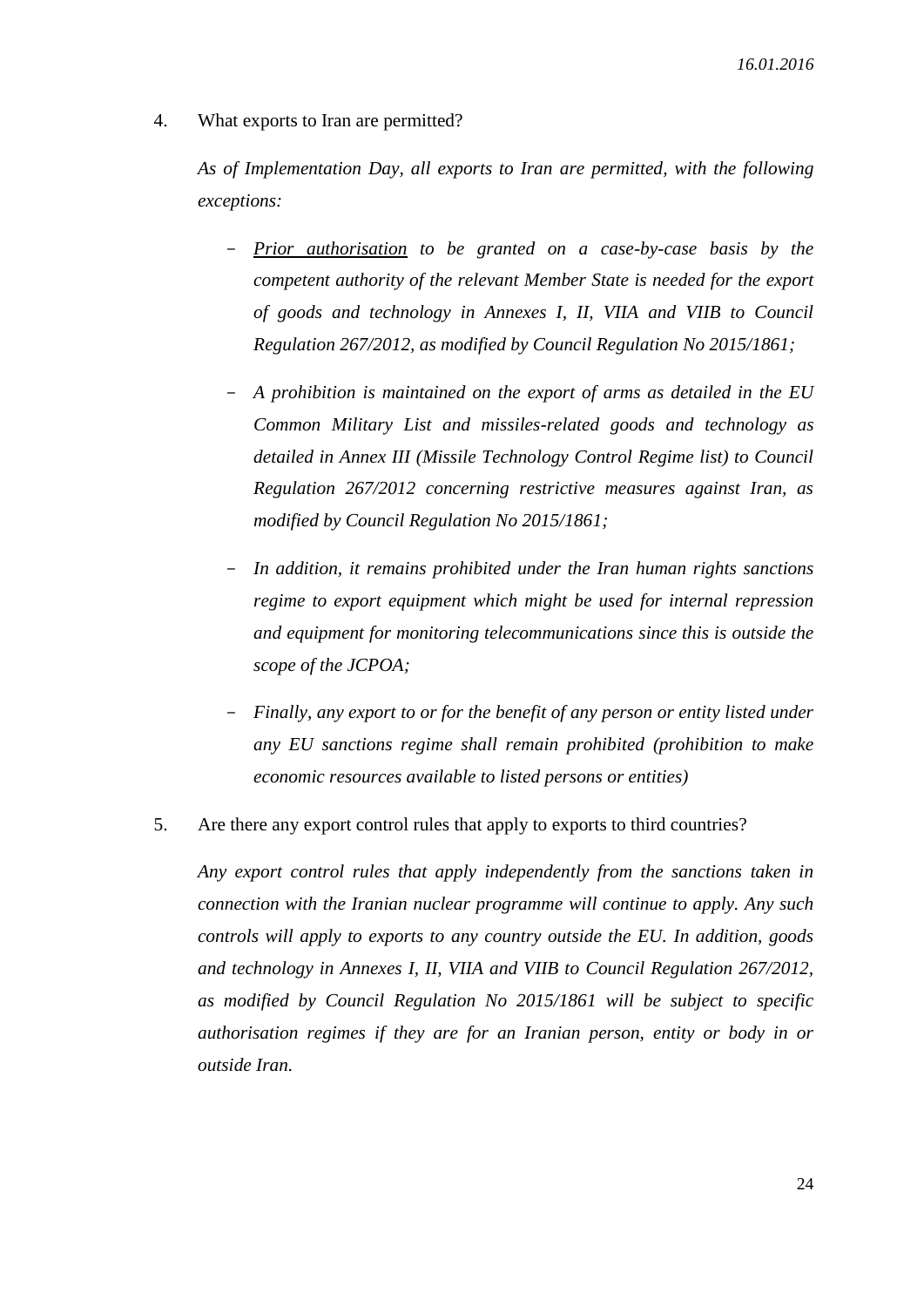6. What does the term "associated services" mean when used in Annex II of the JCPOA?

*For the purposes of Annex II of the JCPOA the term "associated services" means any service – including technical assistance, training, insurance, re-insurance, brokering, transportation or financial service – necessary and ordinarily incident to the underlying activity for which sanctions have been lifted pursuant to the JCPOA. <sup>60</sup> It is noted that the EU legal acts provide further clarity regarding the scope of lifting of sanctions on associated services for each measure.*

7. Does the lifting of sanctions also include the lifting of restrictions currently in place on Iranian students?

*As of Implementation Day, Member States are no longer under a UN or EU imposed obligation to prevent specialised teaching or training of Iranian nationals of disciplines which would contribute to Iran's proliferation-sensitive nuclear activities and development of nuclear weapon delivery systems.<sup>61</sup> However, other international obligations and commitments including UN Security Council resolution 1540 and commitments of Member States under the international export control regimes concerning intangible transfer of controlled technology related to Weapons of Mass Destruction proliferation as well as nonassistance obligations under the Chemical Weapons Convention and Biological Weapons Convention continue to apply. Member States may also have additional national approval schemes that will remain in place.*

8. What will happen if Iran does not comply with the provisions of the JCPOA?

*If Iran or the E3/EU+3 believes that the commitments under the JCPOA are not met, the issue could be referred to the Joint Commission. The Joint Commission would try to solve the issue through the dispute resolution mechanism described in the JCPOA. If at the end of the process the complaining participant believes the issue still has not been resolved to its satisfaction, and if the complaining* 

<sup>60</sup> Footnote 3 in Annex II of the JCPOA.

<sup>61</sup> Annex II, paragraph 1.5.1, of the JCPOA.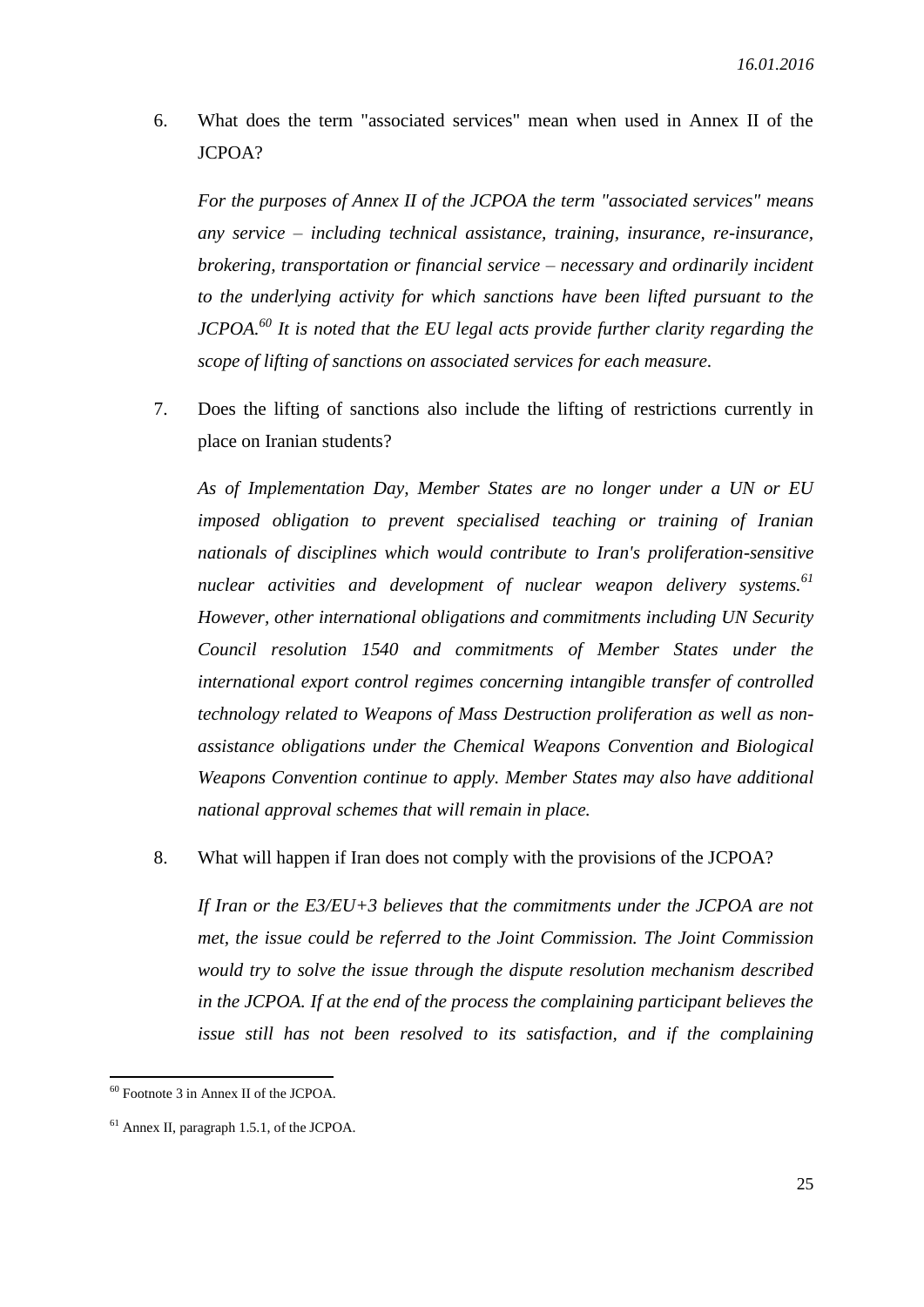*participant deems the issue to constitute significant non-performance, it can notify the UN Security Council that it believes the issue constitutes significant nonperformance of the obligations under the JCPOA. The UN Security Council will vote on a resolution to continue the sanctions lifting and if this resolution has not been adopted within 30 days of the notification, then the provisions of the old UN Security Council resolutions <sup>62</sup> will be re-imposed, unless the UN Security Council decides otherwise.*

*In such an event, the European Union, following the necessary Council decision, will reintroduce ("snapback") EU sanctions taken in connection with the Iranian nuclear programme that have been suspended and/or terminated.*

9. Is it possible that new sanctions on Iran will be introduced by the UN/EU/U.S.?

*The EU and the U.S. will refrain from re-introducing or re-imposing sanctions that have been lifted under the JCPOA or from imposing new nuclear-related sanctions, without prejudice to the dispute resolution process provided for under the JCPOA. There will be no new nuclear-related UN Security Council sanctions, without prejudice to the dispute resolution process provided for under the JCPOA.*

10. What kind of support is established for evaluating and determining if an activity is consistent with the JCPOA?

*The Joint Commission consisting of the E3/EU+3 and Iran is established to monitor the implementation of the JCPOA and will carry out the functions specified in Annex IV of the JCPOA. 63*

*For the review and recommendations on proposals for nuclear-related transfers to or activities with Iran the Joint Commission will be assisted by the Procurement Working Group. As regards the lifting of sanctions the Joint Commission will be assisted by a Working Group on Implementation of Sanctions* 

1

 $62$  UN Security Council resolutions 1696 (2006), 1737 (2006), 1747 (2007), 1803 (2008), 1835 (2008), 1929 (2010) and 2224 (2015).

<sup>63</sup> Annex IV, paragraph 2.1.1 to 2.1.16, of the JCPOA.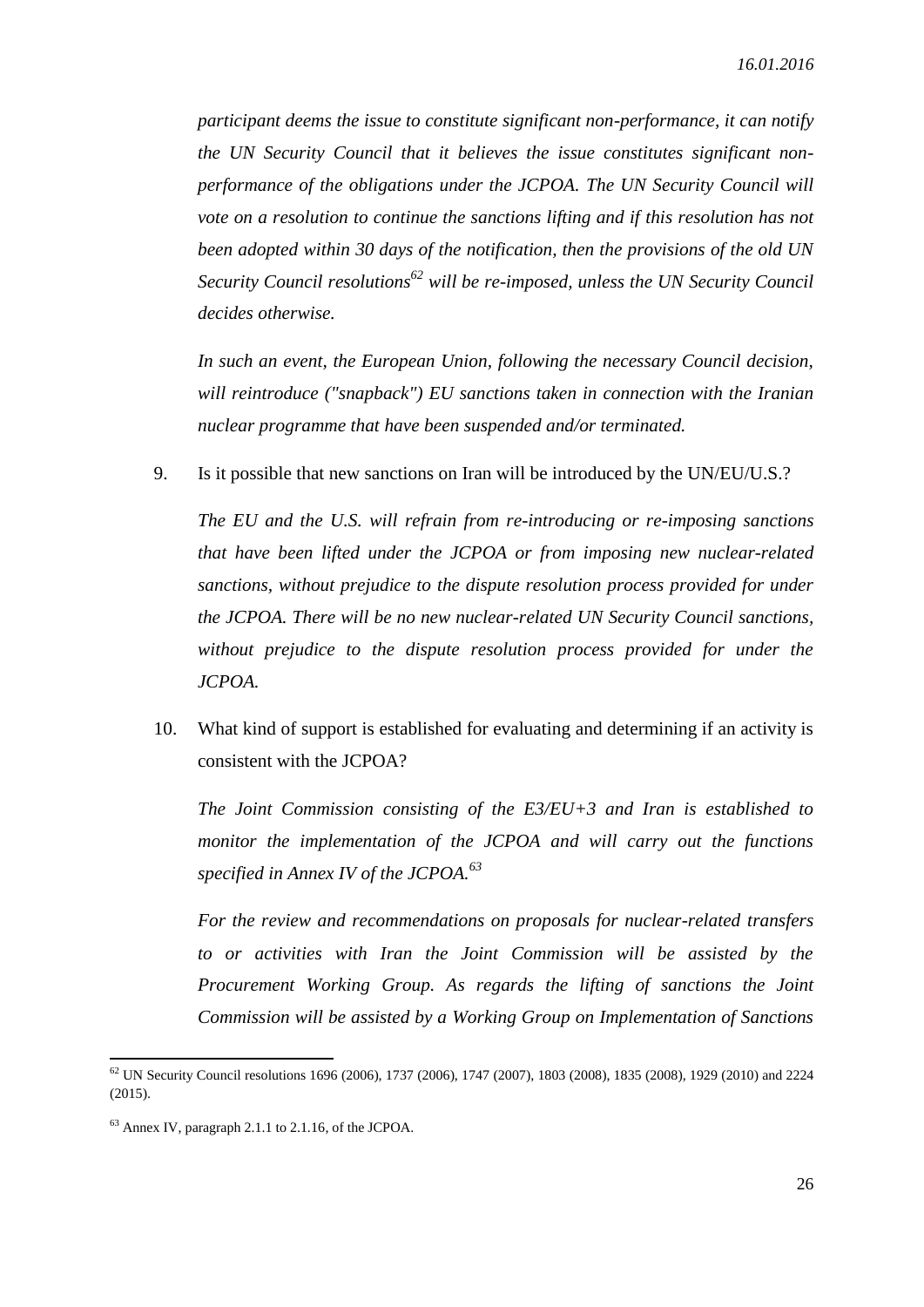*Lifting. The High Representative will serve as the coordinator of the Joint Commission and both working groups.*

#### **Financial, banking and insurance measures**

11. Is it permissible to access financial and banking services in Iran?

*The restrictions on accessing financial and banking services in Iran (as contained in EU Council Decision 2010/413/CFSP and Council Regulation 267/2012) are lifted as of Implementation Day.*

12. Does the lifting of measures on banking allow the reopening of correspondent banking accounts?

*As of Implementation Day, banking activities including the establishment of new correspondent banking relationships with Iranian banks are allowed, provided that the Iranian financial institution is not a listed entity.*

13. Can an EU person or entity use any Iranian bank for its business and engage in banking transactions? Or are there still Iranian banks listed?

*Certain Iranian banks will remain listed following Implementation Day (Ansar Bank, Bank Saderat Iran and Bank Saderat plc, Mehr Bank, Bank Sepah and Bank Sepah International)<sup>64</sup>. Hence, due diligence should be performed to ensure that the Iranian bank is not listed as activities and transactions with these banks remain prohibited. Banking transactions or relationships with non-listed Iranian banks are permissible.*

14. Is there any limitation to opening a new bank account or entering into a correspondent banking relationship with non-listed financial institutions domiciled in Iran or their branches or subsidiaries?

*All restrictive measures concerning financial, banking and insurance measures are lifted and, as of Implementation Day, it is permissible to open a new bank account or to enter into correspondent banking relationships with credit or* 

1

<sup>64</sup> Attachment 2 to Annex II of the JCPOA.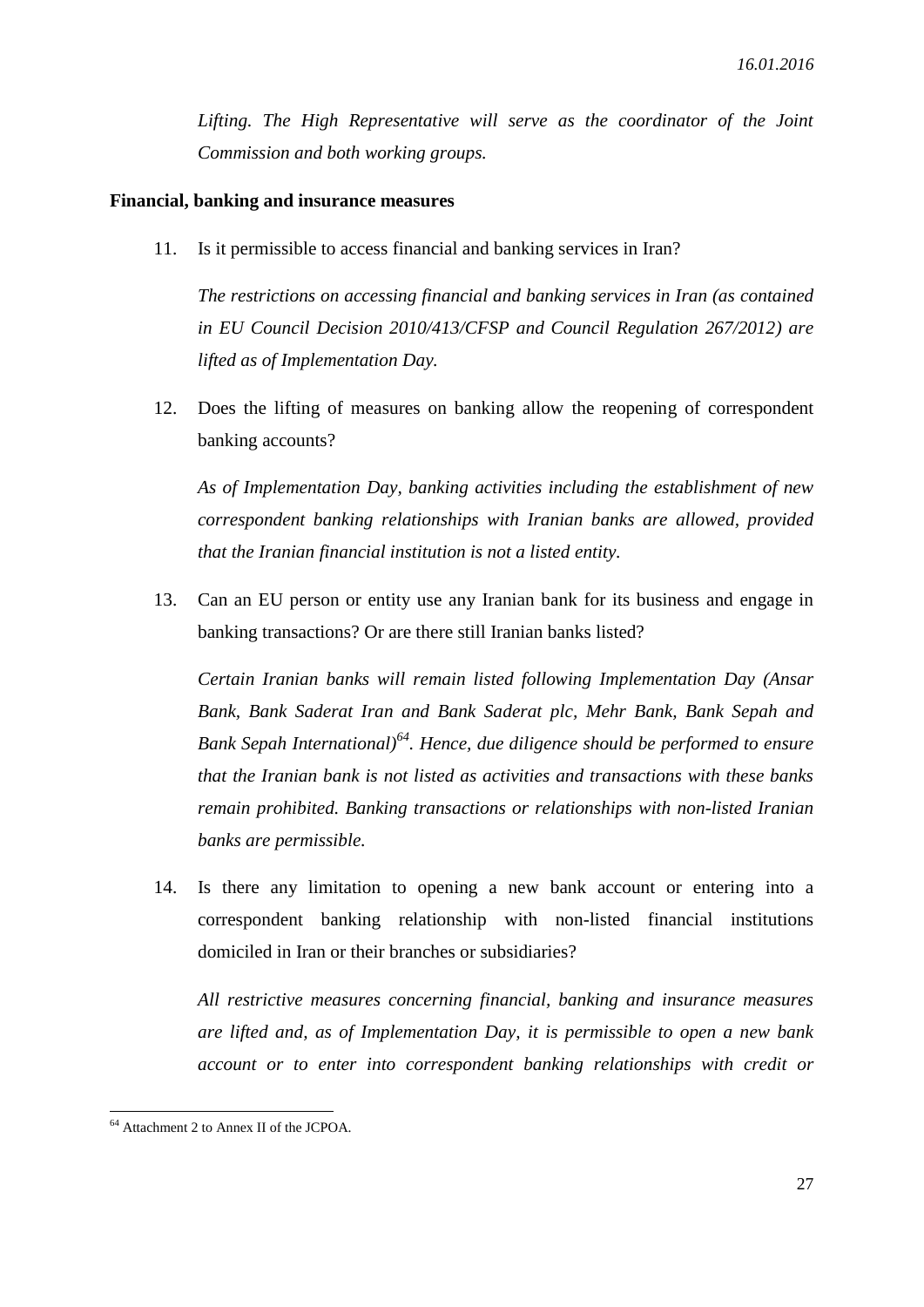*financial institutions domiciled in Iran (or their branches or subsidiaries), provided that they are not listed*.

15. Is there any limitation to opening branches, subsidiaries or representative offices of Iranian banks in EU Member States or of European banks in Iran?

*As of Implementation Day, non-listed Iranian banks are allowed to open branches, subsidiaries or representative offices in EU Member States. EU financial institutions are then permitted to open branches, subsidiaries or representative offices in Iran*.

16. What sanctions on the Central Bank of Iran (CBI) and other listed Iranian financial institutions will remain?

*The CBI and certain other listed Iranian financial institutions will be delisted and therefore sanctions related to these entities are no longer applicable as of Implementation Day.*

17. Is there any limitation for the Central Bank of Iran (CBI) to access its funds and economic resources?

*The CBI is delisted as of Implementation Day, hence sanctions related to this entity are no longer applicable as of that day and any funds or economic resources that have been frozen pursuant to its listing will be released.*

18. Is there any limitation for financial institutions supplying financial messaging services for the Central Bank of Iran (CBI) and other non-listed financial institutions?

*The prohibition for financial institutions to supply specialised financial messaging services used to exchange financial data applies in relation to listed entities. The CBI and certain other listed Iranian financial institutions are delisted as of Implementation Day. Therefore, financial institutions can supply financial messaging services for the CBI and other non-listed financial institutions as of Implementation Day.*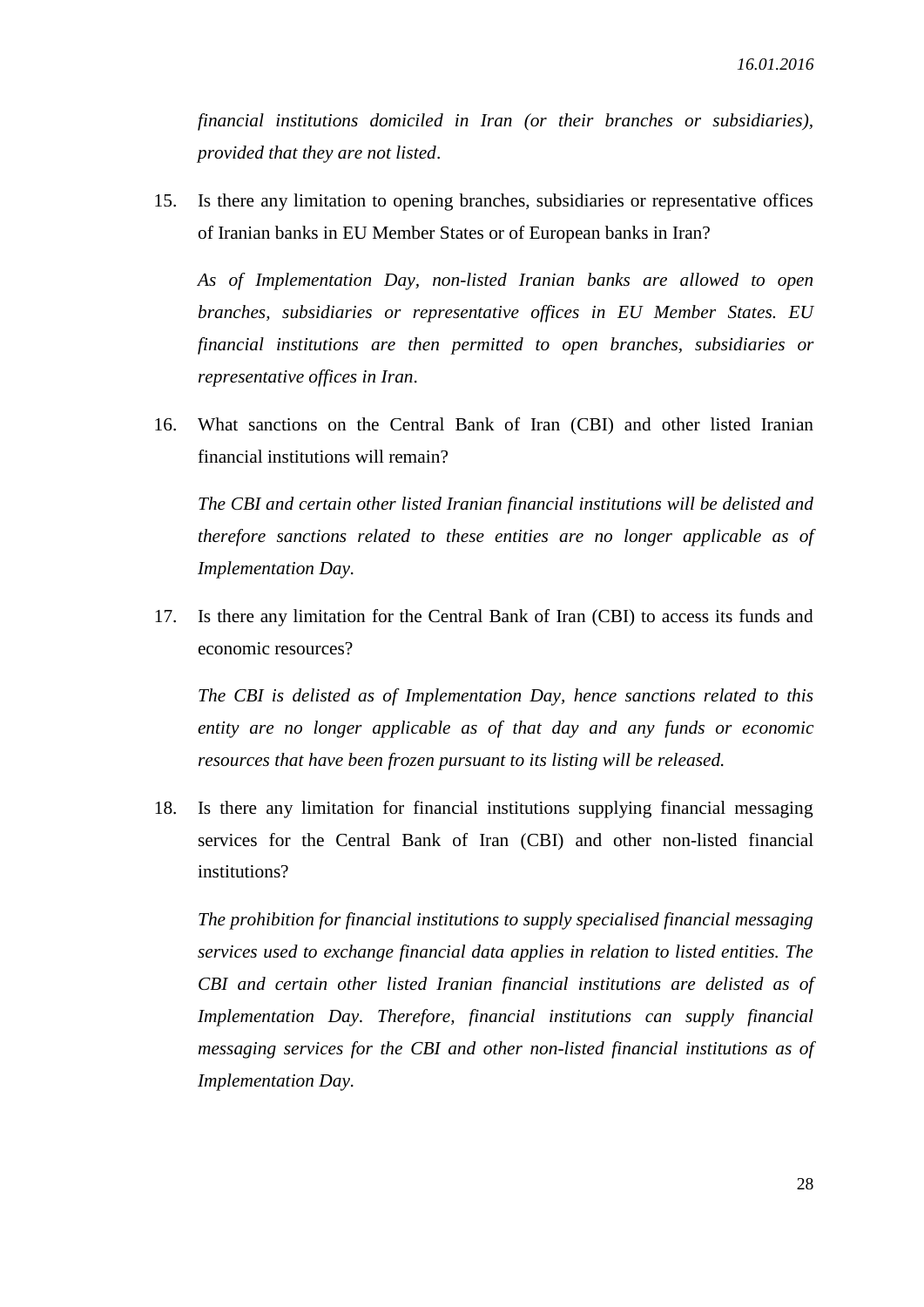19. Will financial institutions be exposed to U.S. sanctions for transacting with Iranian financial institutions if those Iranian financial institutions have banking relationships with Iranian persons on the SDN list?

*This question addresses the U.S. sanction regime and for an accurate response reference is made to the U.S. Guidelines and FAQs on the OFAC website. 65*

20. Are Iranian banks allowed to reconnect to SWIFT?

*As of Implementation Day, Iranian banks which are no longer included in the list of persons and entities subject to EU restrictive measures are allowed to reconnect to SWIFT<sup>66</sup> . Persons and entities delisted on Implementation Day are included in the Annex to Council Implementing Regulation (EU) 2015/1862 of 18 October 2015, implementing Regulation (EU) No 267/2012 concerning restrictive measures against Iran.*

*Against this background reference is made to a statement published by SWIFT<sup>67</sup> , that banks delisted by the Implementing Regulation will automatically be able to reconnect to SWIFT on Implementation Day, following the completion of SWIFT's normal connection process (i.e. administrative and systems checks, connectivity and technical arrangements).*

21. Is it permissible for EU financial institutions to clear transactions involving nonlisted Iranian persons or entities after Implementation Day?

*Yes, EU financial institutions are permitted to clear transactions with non-listed Iranian persons or entities. EU financial institutions will have to ensure, however,* 

<sup>65</sup> https://www.treasury.gov/resource-center/sanctions/Programs/Pages/iran.aspx

<sup>&</sup>lt;sup>66</sup> The following Iranian banks will remain listed following Implementation Day: Ansar Bank, Bank Saderat Iran and Bank Saderat plc, Mehr Bank, Bank Sepah and Bank Sepah International. See attachment II of Annex II of the JCPOA.

<sup>67</sup>

http://www.swift.com/about\_swift/shownews?param\_dcr=news.data/en/swift\_com/2015/Iran\_sanctions\_agreement\_update.x ml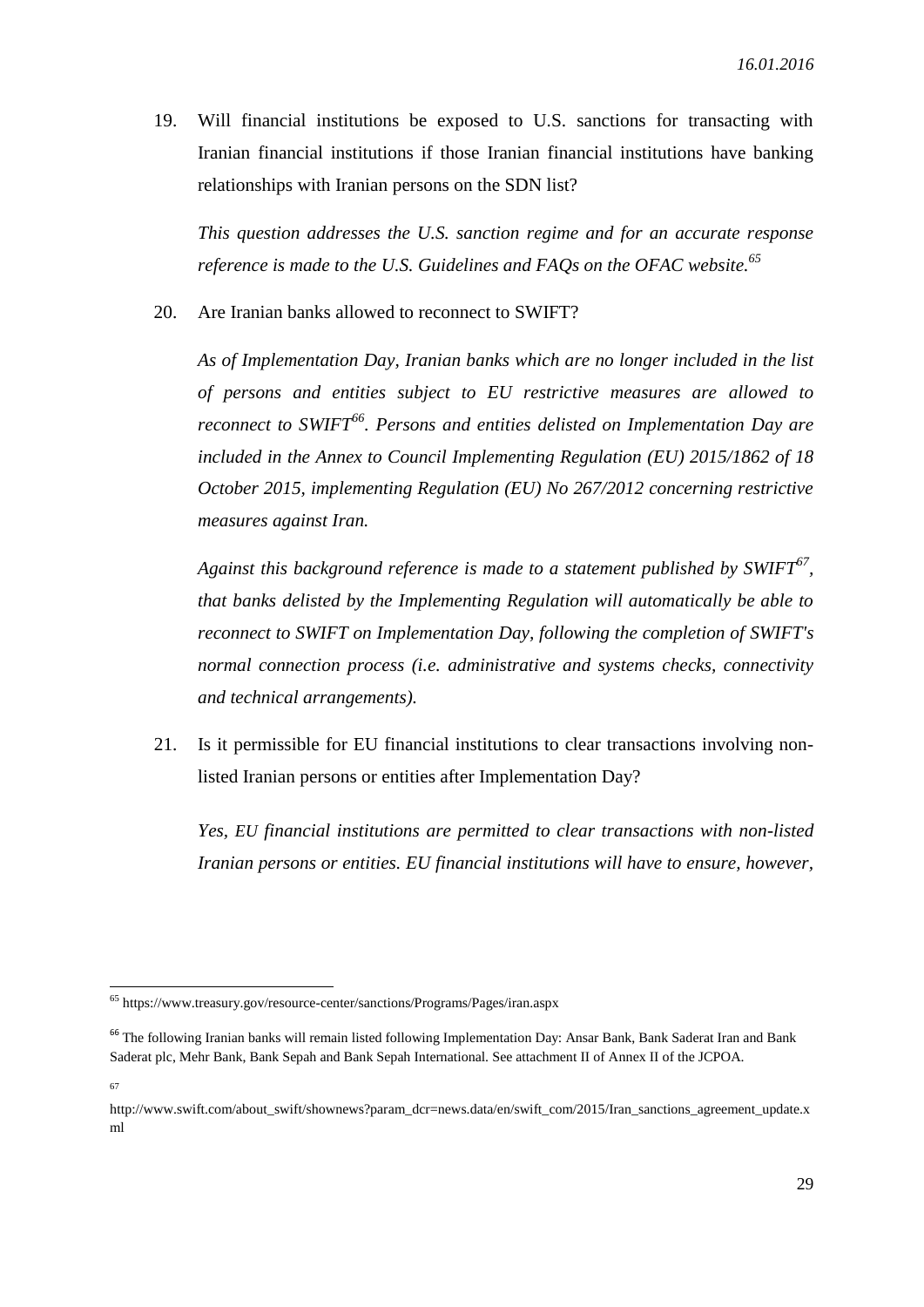*that they do not clear transactions through other financial systems, or with other entities, where such activity is not allowed. 68*

22. Is it permissible to transfer funds to and from Iran?

*As of Implementation Day, the prohibition to transfer funds with non-listed Iranian banks is lifted. Consequently, all limitations to transfer funds to or from Iran applicable to non-listed Iranian banks, financial institutions and bureaux de change, as well as any subsidiary or branch, cease to apply.*

23. Is it still necessary to file notifications and requests for authorisations relating to the transfer of funds pursuant to Articles 30, 30a of Council Regulation 267/2012 as currently applicable? Is there any limitation in relation to the amount of funds that can be transferred?

*As of Implementation Day, there is no requirement to file notifications and requests for authorisations relating to the transfer of funds to and from Iran as these articles are removed from Council Regulation 267/2012<sup>69</sup> . Equally, restrictions linked to the amount of funds to be transferred no longer apply in accordance with the JCPOA.*

24. Is it permissible to transfer funds to and from Iran for foodstuffs, healthcare, medical equipment, or for agricultural or humanitarian purposes?

*According to the restrictions on transfer of funds to and from Iran in place before Implementation Day the transfer of funds regarding foodstuffs, healthcare, medical equipment, or for agricultural or humanitarian purposes were permitted under certain conditions. However, as of Implementation Day, the provisions regarding transfer of funds to and from Iran are lifted and the limitations to transfer funds cease to apply with the exception of transfer of funds or economic resources to listed persons or entities.*

 $^{68}$ https://www.treasury.gov/resource-center/sanctions/Programs/Pages/iran.aspx

<sup>&</sup>lt;sup>69</sup> Article 1 (15), Council Regulation (EU) 2015/1861 of 18 October 2015 amending Council Regulation 267/2012.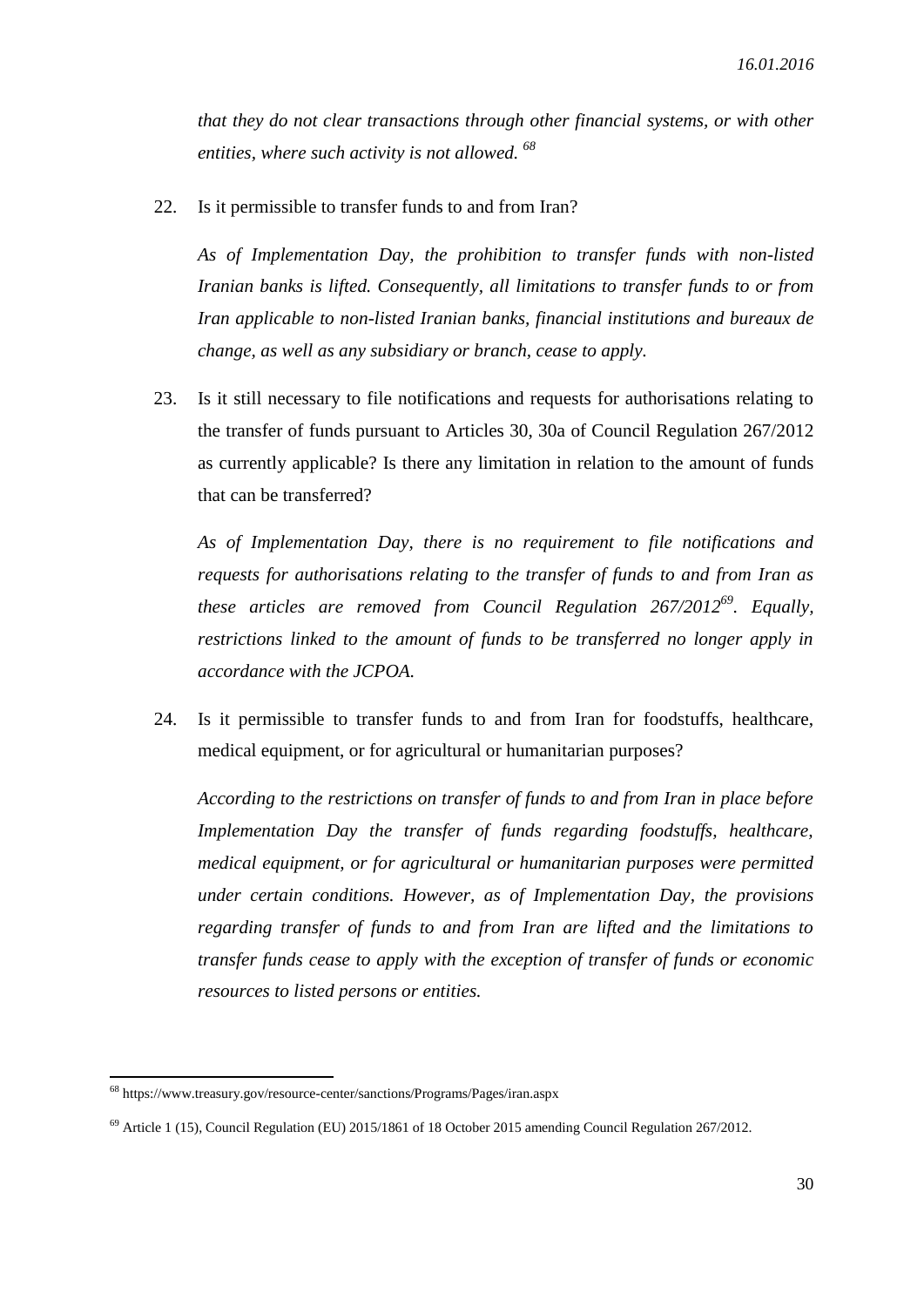25. Is it permissible for listed person and entities to use frozen funds for extraordinary expenses?

*Those persons and entities that are removed from the list as of Implementation Day have immediate access to their funds on that same day. The persons and entities remaining listed on Implementation Day will not have access to their funds. However, exemptions to take account of in particular basic needs of targeted persons, legal fees, and extraordinary expenses will remain in force and listed persons can request an authorisation from the competent authorities of Member States in order to use their funds where a valid derogation applies.*

26. Is there any limitation for Iranian banks and financial institutions, bodies and entities to access their funds and economic resources?

*Non-listed Iranian banks and financial institutions are not subject to any asset freeze measures by the European Union. Therefore, their funds in the EU are not frozen. As of Implementation Day, a number of listed Iranian banks and financial institutions are delisted. Consequently, delisted Iranian banks and financial institutions will have access to their frozen funds in the EU. However, a limited number of Iranian banks and financial institutions will remain listed (Ansar Bank, Bank Saderat Iran and Bank Saderat plc, Mehr Bank, Bank Sepah and Bank Sepah International) and not able to access their funds in the EU, unless specifically provided for in Council Regulation 267/2012.*

27. How does the lifting of sanctions provided under the EU legal acts in accordance with the JCPOA affect the provision of insurance and reinsurance for transactions involving Iran?

*As of Implementation Day, it is permitted to provide insurance and reinsurance to Iran or the Government of Iran or any non-listed Iranian person, entity or body acting on their behalf or at their direction. 70*

1

 $70$  Annex II, paragraph 3.2.3 of the JCPOA.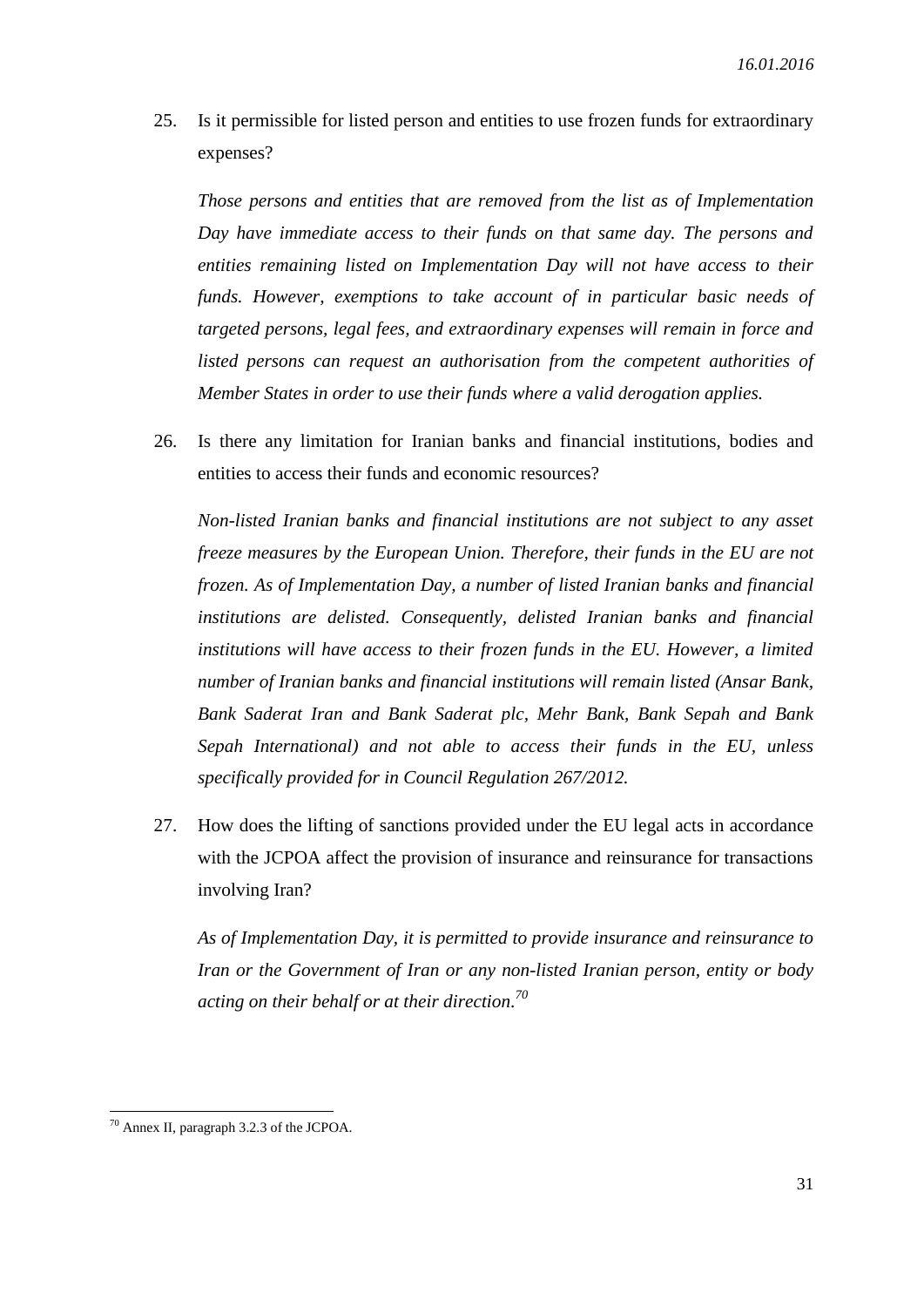28. Is the purchase or sale of Iranian issued sovereign debt allowed?

*The sale or purchase of public or public-guaranteed bonds issued by, for example, the Government of Iran or the Central Bank of Iran, or Iranian banks and credit or financial institutions, and providing related services thereto, is permitted as of Implementation Day. The same applies to any natural or legal person entity or body acting on behalf or owned and controlled by them.*

29. Are there any limitations on the provision of financial support for trade with Iran, including export credits, guarantees or insurance?

*As of Implementation Day, EU Member States are no longer prohibited from entering into new commitments to provide financial support for trade with Iran, including the granting of export credits, guarantees or insurance, to EU nationals or entities.*

30. Is there any limitation for persons to enter into new commitments for grants or concessional loans to the Government of Iran?

*As of Implementation Day, EU Member States are no longer prohibited from entering into new commitments for grants, financial assistance and concessional*  loans to the Government of Iran, including through their participation in *international financial institutions.*

31. Is there any limitation to financial institutions opening a new representative office or establishing a new branch or subsidiary in Iran?

*As of Implementation Day, EU financial institutions are able to open representative offices, subsidiaries or banking accounts in Iran. It will also be permissible to establish new joint ventures with Iranian financial institutions. However, EU financial institutions cannot engage in banking activities with those Iranian banks that will remain listed under EU sanctions after Implementation Day.*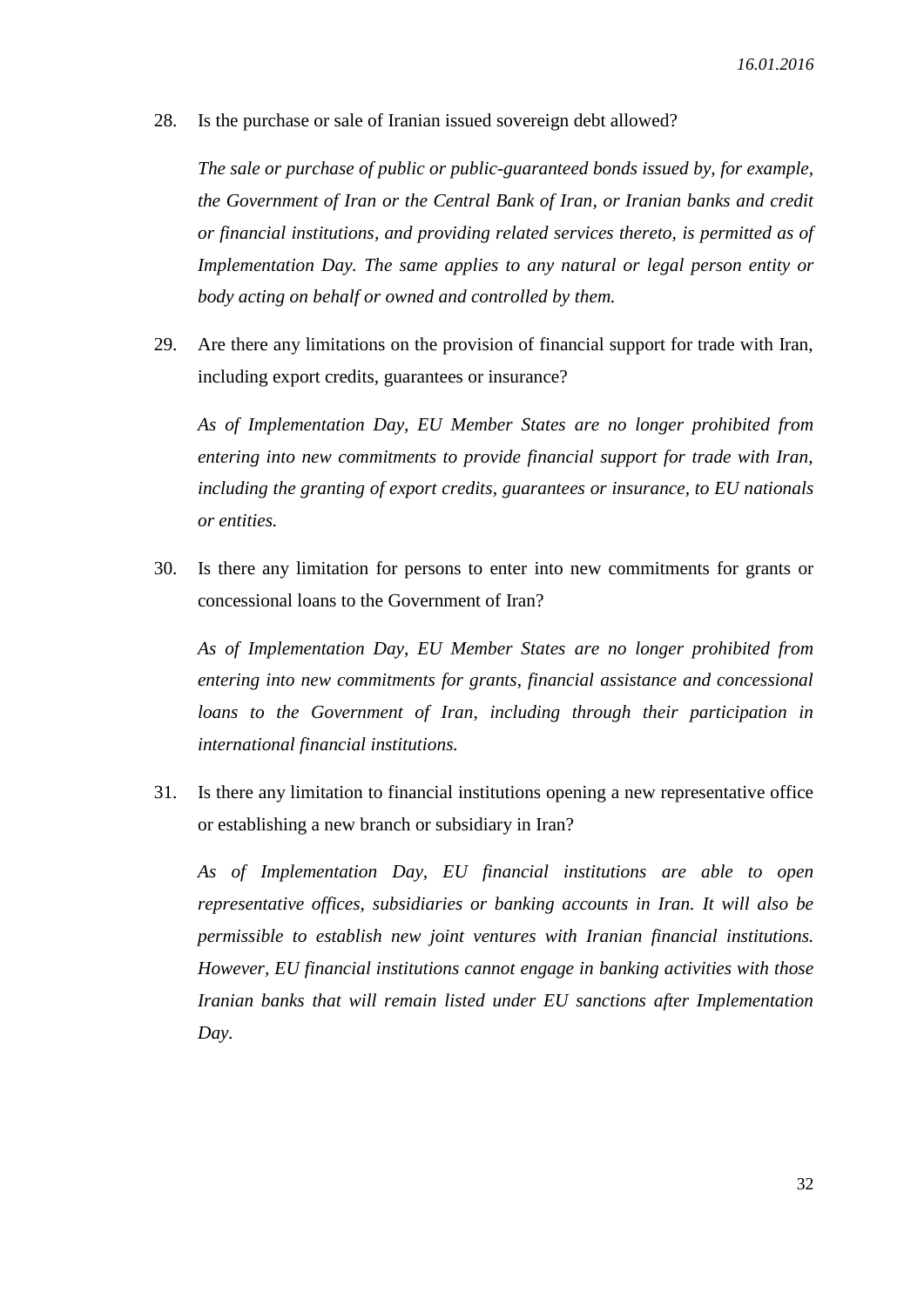#### **Oil, gas and petrochemical sectors**

32. Are petrochemicals covered by the lifting of sanctions?

*Yes, activities related to Iranian petrochemicals are covered by the lifting of sanctions on Implementation Day. 71*

33. Is it permissible to purchase, acquire, sell or market petroleum products, petrochemical products and natural gas to or from Iran?

*Yes, as of Implementation Day, it is permissible to purchase, acquire, sell or market petroleum products, petrochemical products and natural gas to or from Iran and to provide associated services. 72*

34. Will the lifting of sanctions on Iranian crude oil, petroleum products, petrochemical products and liquefied natural gas also cover the provision of transport?

*The transport of Iranian oil and petrochemical products, and the provision of insurance and re-insurance, including protection and indemnity (P&I) insurance, are permissible. As of Implementation Day, the transport of Iranian petroleum products and liquefied natural gas, and the provision of insurance and reinsurance, including protection and indemnity (P&I) insurance, are also permissible. As of Implementation Day, other activities and transactions related to Iranian oil and natural gas such as the provision of financing are also allowed. 73*

35. Are sanctions on entities such as the National Iranian Oil Company lifted?

*All entities removed from the list are no longer subject to restrictive measures. As of Implementation Day, the National Iranian Oil Company, as well as its listed subsidiaries and affiliated companies, are removed from the list of listed entities* 

<sup>71</sup> Annex II, paragraph 3.3.1, of the JCPOA.

<sup>72</sup> Annex II, paragraphs 1.2.2. and 1.2.5, of the JCPOA.

<sup>73</sup> Annex II, paragraph 3.3.1, of the JCPOA.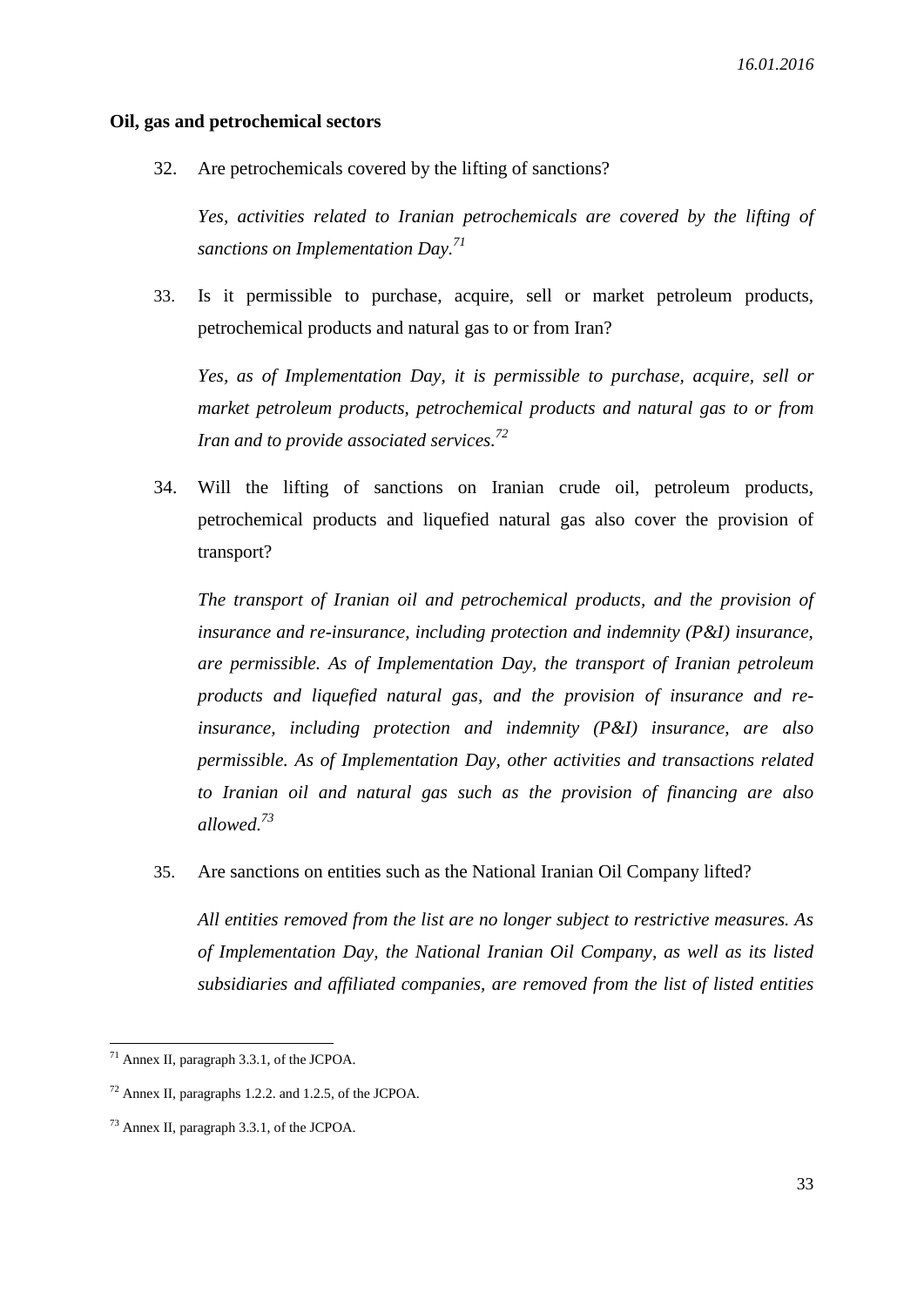*and as a consequence the sanctions on these entities are lifted and transactions are allowed.*

36. Is it permissible to invest in Iran's oil, gas and petrochemical sectors?

*Yes, as of Implementation Day, it is permissible to invest in Iran's oil, gas and petrochemical sectors. 74*

37. The JCPOA provides that on Implementation Day the application of efforts to reduce Iran's crude oil sales are ceased, including limitations on: the quantities of Iran crude oil sold; the countries that can purchase Iranian crude oil and the use of Iranian oil revenues. What will this entail?

*This question addresses the U.S. sanction regime and for an accurate response reference is made to the U.S. Guidelines and FAQ's on the OFAC website. 75*

38. Is it prohibited for an EU person to conduct business with an Iranian entity in which a natural person or entity listed by the EU retains a minority or noncontrolling interest?

*EU persons are prohibited from making available funds or economic resources to listed persons or entities directly or indirectly. The criteria to establish control or ownership and whether funds or economic resources are made indirectly available to designated persons and entities are to be found in the 'Guidelines on implementation and evaluation of restrictive measures (sanctions) in the framework of the EU Common Foreign and Security Policy'. 76*

<sup>74</sup> Annex II, paragraph 1.2.4, of the JCPOA.

<sup>75</sup> https://www.treasury.gov/resource-center/sanctions/Programs/Pages/iran.aspx

<sup>&</sup>lt;sup>76</sup> See link to  $\gamma$  New elements on the notions of ownership and control and the making available of funds or economic resources´ in section 8 on reference documents.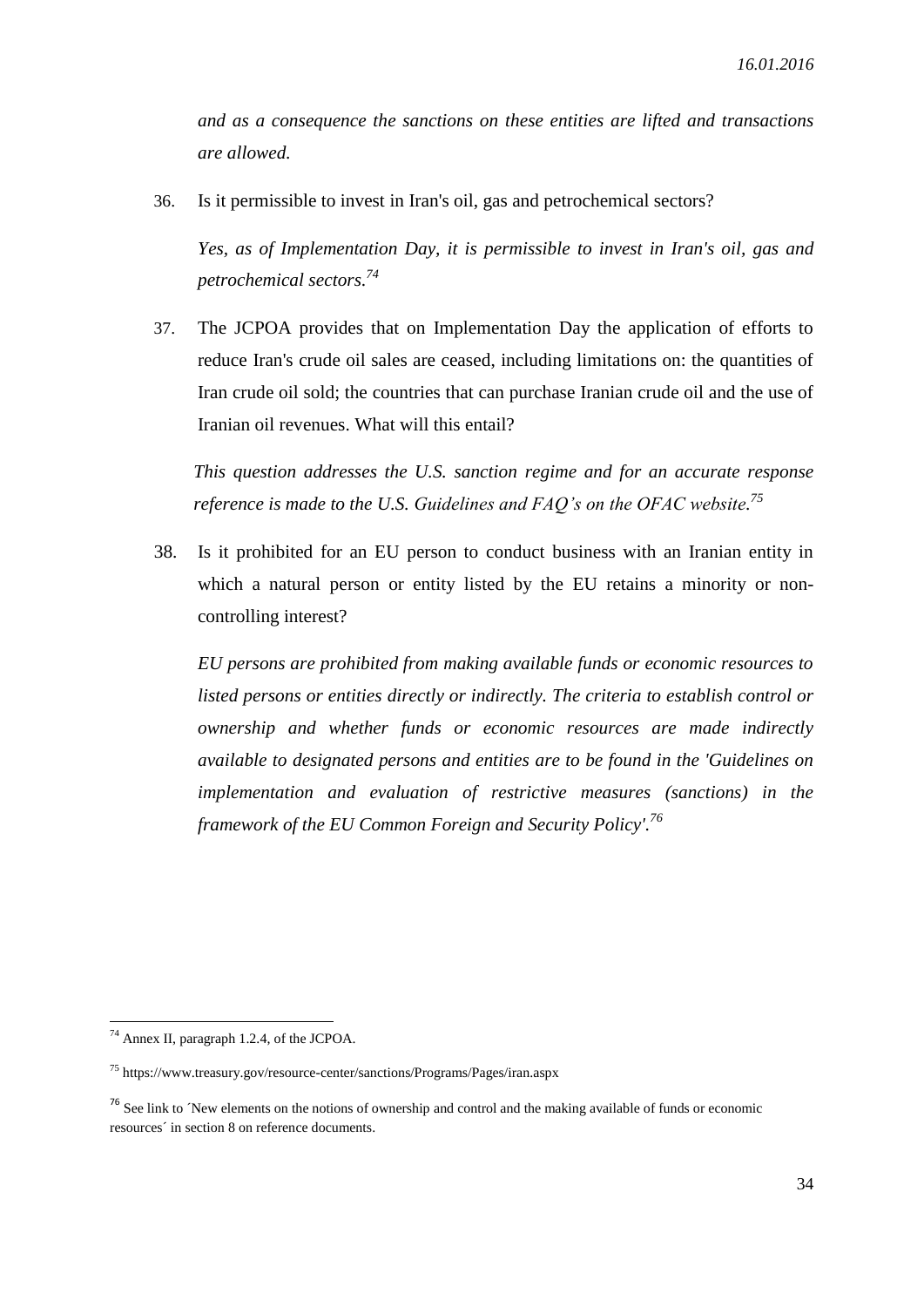#### **Shipping, shipbuilding and transport sectors**

39. Is it permissible to provide vessels designed for the transport of Iranian oil and petrochemical products?

*Yes, it is permissible to supply vessels designed for the transport or storage of oil and petrochemical products to non-listed Iranian persons or entities as well as to any person or entity for the transport of Iranian oil or petrochemical products*. 77

40. Is it permissible to export naval equipment and technology for shipbuilding to Iran?

*Yes, as of Implementation Day, it is permissible to export naval equipment and technology for shipbuilding, maintenance or refit, to Iran or to non–listed Iranian or Iranian-owned enterprises engaged in this sector. 78*

41. Is it permissible to construct and repair Iranian vessels?

*Yes, as of Implementation Day, it is allowed to sell, supply, transfer or export naval equipment and technology for ship building, maintenance or refit, to Iran or to any Iranian persons engaged in this sector such as NITC and IRISL. The participation in the design, construction and repair of cargo vessels and oil tankers for Iran or for non-listed Iranian persons or Iranian-owned enterprises engaged in this sector such as NITC and IRISL is also allowed as of Implementation Day.<sup>79</sup>*

42. Is it permissible to provide flagging and classification services to vessels owned or controlled by Iranian persons?

*Yes, as of Implementation Day, the provision of flagging and classification services, including those pertaining to technical specification, registration and identification numbers of any kind, to Iranian oil tankers and cargo vessels owned* 

 $\overline{a}$ 

 $77$  Annex II, paragraphs 1.3.1 and 1.3.2, of the JCPOA.

<sup>78</sup> Annex II, paragraph 3.4.1 of the JCPOA

<sup>79</sup> Annex II, paragraph 3.4.1. of the JCPOA.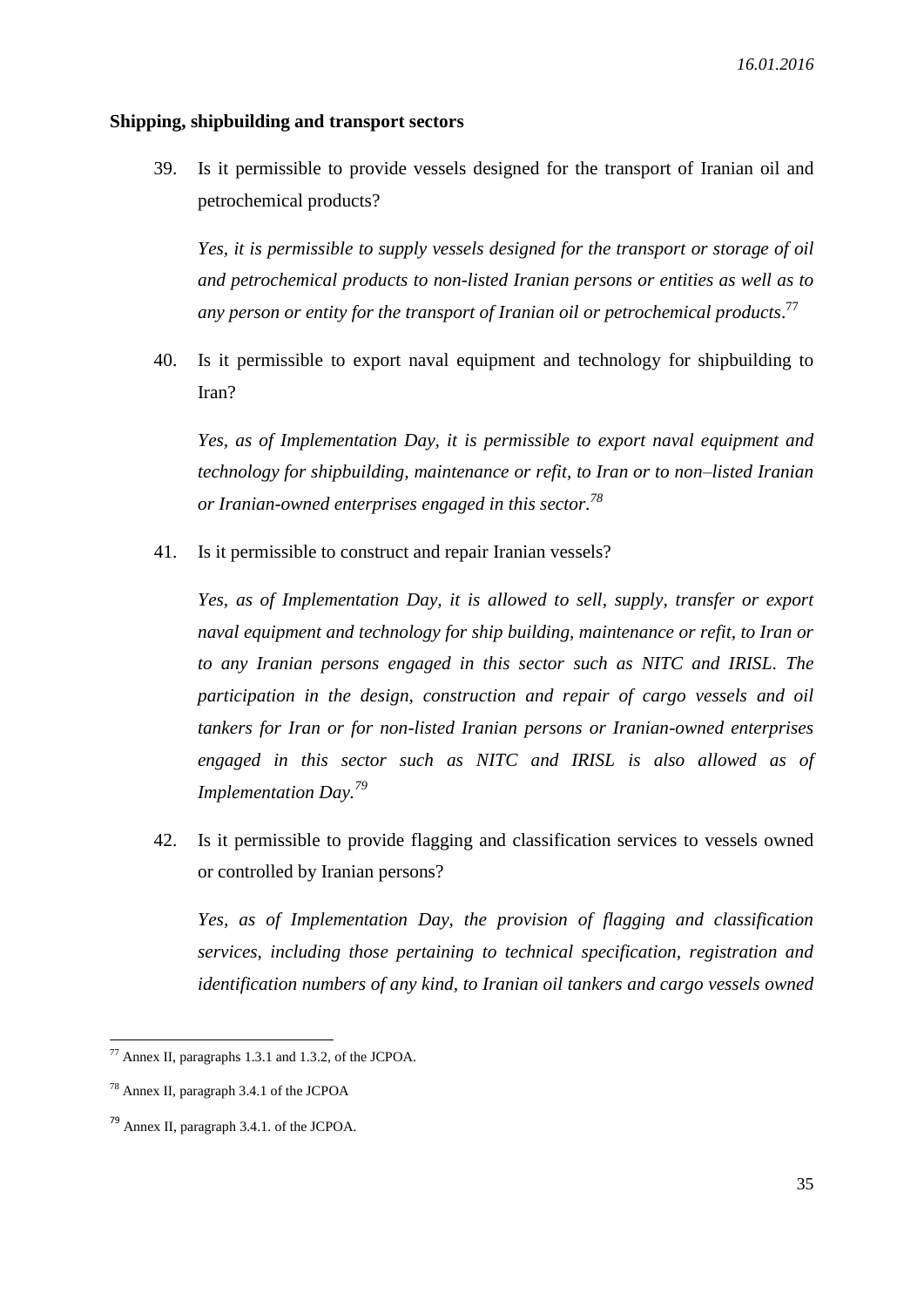*or controlled by non–listed Iranian or Iranian-owned enterprises engaged in the shipping and shipbuilding sectors such as NITC and IRISL is allowed.*

43. Is it permissible to provide bunkering or ship supply services to Iranian owned or Iranian contracted vessels?

*Yes, as of Implementation Day, it is permitted to provide bunkering or ship supply services to Iranian-owned or Iranian-contracted vessels, including chartered vessels, not carrying prohibited items.<sup>80</sup>*

#### **Gold, other precious metals, banknotes and coinage**

44. Is it permissible to mint coins for Iran or deliver newly printed or unissued Iranian dominated banknotes to the Central Bank of Iran?

*As of Implementation Day, the delivery of newly minted coinage and newly printed or unissued Iranian dominated banknotes to or for the benefit of Central Bank of Iran is allowed. 81*

45. Is it permissible to export diamonds to Iran?

*As of Implementation Day, the sale, purchase, transportation or brokering of diamonds to Iran is allowed.<sup>82</sup>*

46. Is it permissible to supply, sell, purchase, transfer, export or import gold and other precious metals to and from Iran, the Government of Iran, its public bodies, corporations and agencies, any person, entity or body owned or controlled by them?

*Yes, it is permissible to sell, supply, purchase, export, or transfer gold and precious metals, to provide related brokering, financing and security services to, or from or for the Government of Iran, its public bodies, corporations and agencies or the Central Bank of Iran its public bodies, corporations and agencies,* 

<sup>80</sup> Annex II, paragraph 3.4.4 of the JCPOA

<sup>81</sup> Annex II, paragraph 1.4.1, of the JCPOA

<sup>82</sup> Annex II, paragraph 1.4.1, of the JCPOA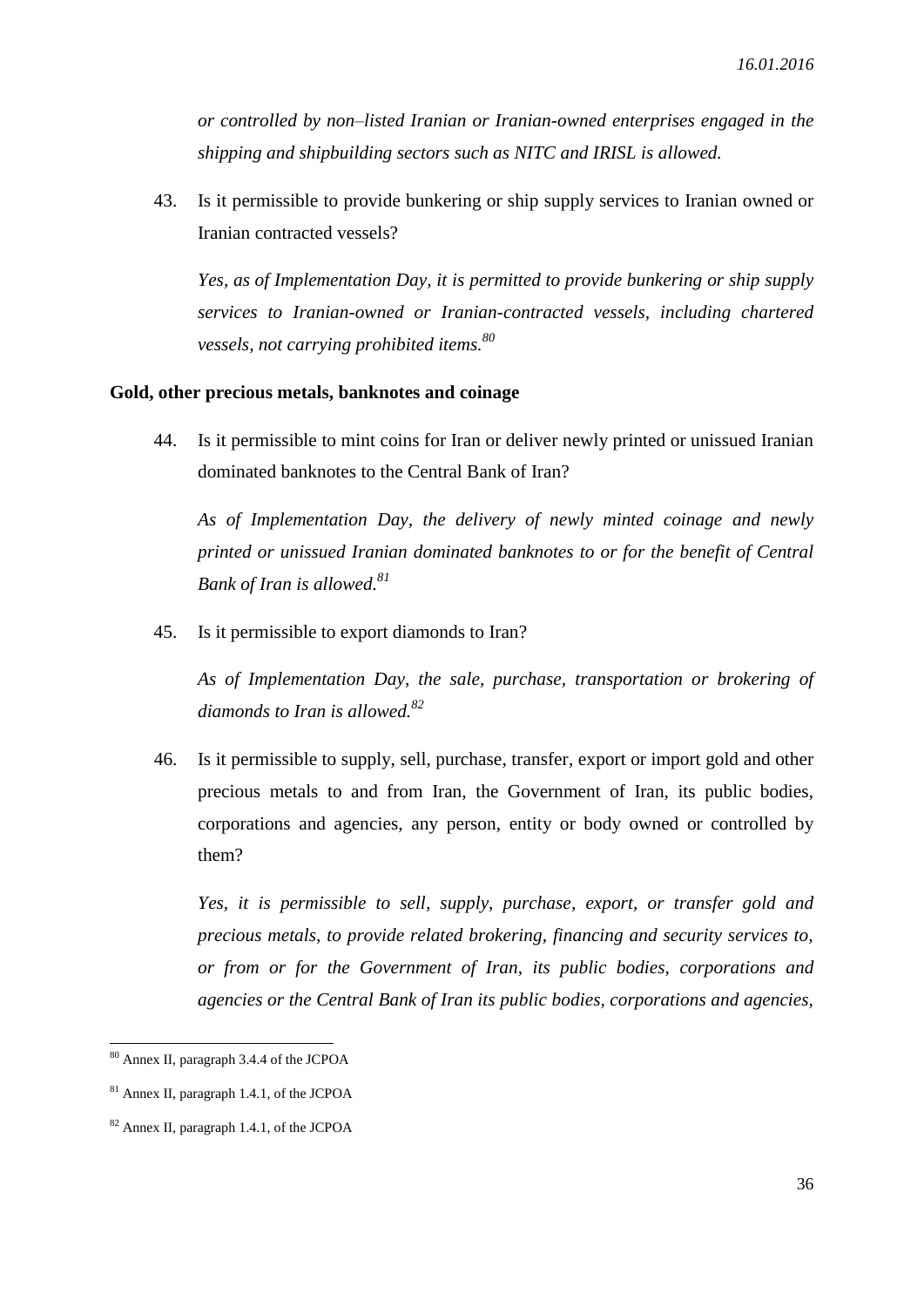*any person, entity or body acting on their behalf or at their direction, or any entity or body owned or controlled by them.*

#### **Metals / Software**

47. Are all restrictions on the export of software lifted?

*As of Implementation Day, the export of software to Iran is permitted, with the following exceptions:* 

- *Prior authorisation to be granted on a case-by-case basis by the competent authority of the relevant Member State is needed for the sale, supply, transfer or export of Enterprise Resource Planning software, designed specifically for use in nuclear and military industries as set out in Annex VIIA to Council Regulation 267/2012, as modified by Council Regulation No 2015/1861, and the provision of associated services;*
- *Prior authorisation to be granted on a case-by-case basis by the competent authority of the relevant Member State is needed for the sale, supply, transfer or export of software related to nuclear equipment and technologies as set out in Annexes I and II to Council Regulation 267/2012, as modified by Council Regulation No 2015/1861;*
- *On the contrary, the sale, supply, transfer or export of software related to ballistic missiles as set out in Annex III to Council Regulation 267/2012, as modified by Council Regulation No 2015/1861, is still subject to a prohibition.*
- 48. What metals are still subject to restriction on the sale, supply or export to Iran?

*As of Implementation Day, the export of metals to Iran is permitted with the following exception:*

- *Prior authorisation to be granted on a case-by-case basis by the competent authorities of the Member State is needed for the sale, supply, transfer or export of graphite and raw or semi-finished metals and the provision of technical assistance or training, financing or financial assistance. The list of items covered by this restriction can be found in*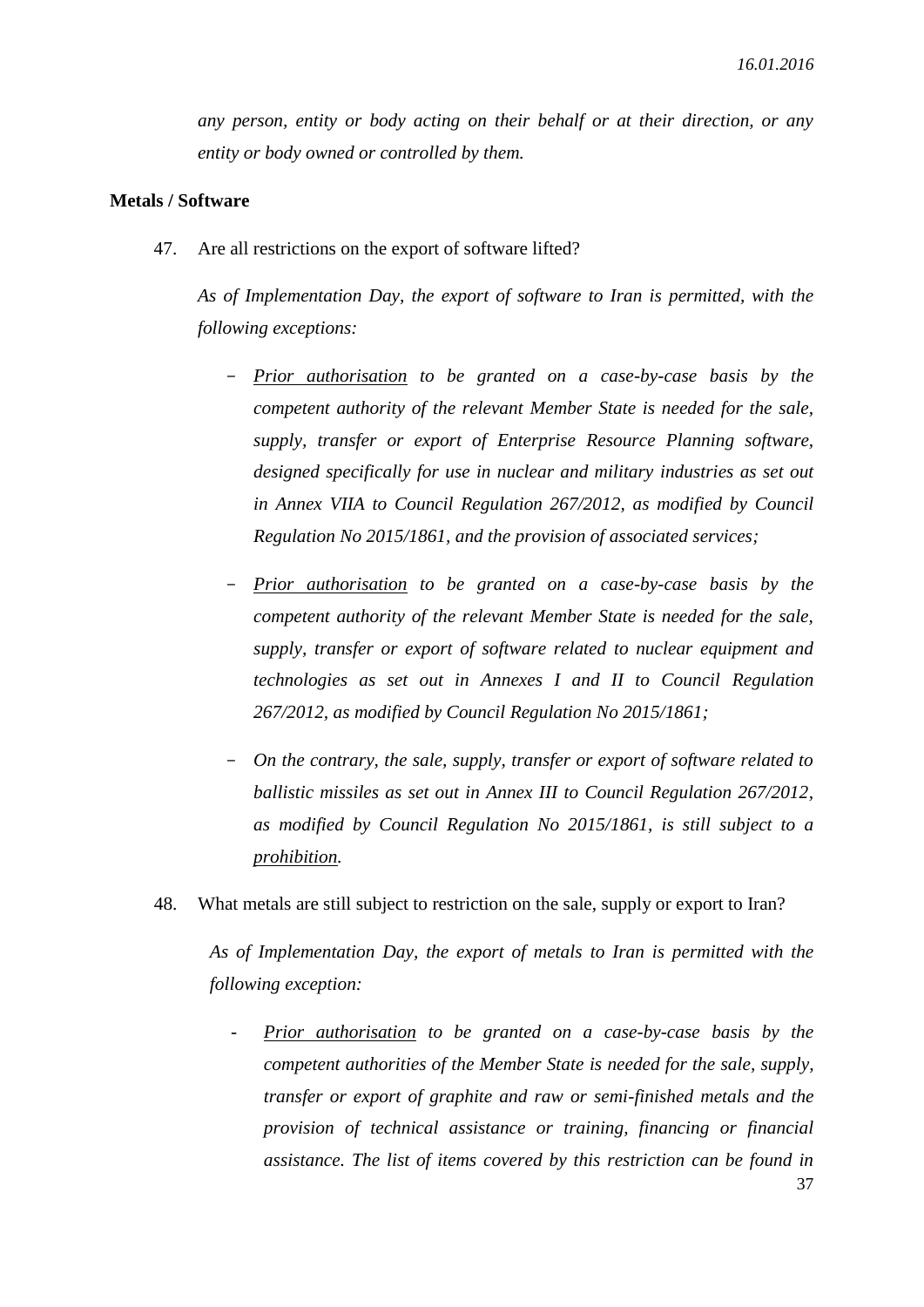*Annex VIIB to Council Regulation 267/2012, as modified by Council Regulation No 2015/1861.*

49. Is an entity allowed to invest in the production or in a production facility in Iran for the production of metals covered by an export authorisation regime?

*Yes, the JCPOA does not preclude investment in Iran in sectors related to goods the sale, supply, transfer or export, of which will remain subject to an authorisation regime.*

50. Is the sale or export of aluminium oxide (alumina) to Iran subject to prior EU authorisation?

*The list of graphite and raw or semi-finished metals subject to prior authorisation to be granted on a case-by-case basis by the competent authority of the relevant Member State<sup>83</sup> can be found in Annex VIIB to Council Regulation 267/2012, as modified by Council Regulation No 2015/1861.*

51. Is it permissible to sell, supply, transfer, export or to provide technical and financial assistance related to software to an Iranian person body or entity?

Sale, supply, transfer or export of Enterprise Resource Planning software<sup>84</sup>, *including updates and provision of associated services, to any Iranian person, entity or body, or for use in Iran is no longer prohibited as of Implementation Day but will be subject to prior authorisation to be granted on a case-by-case basis by the competent authorities of the Member States.*

#### **Nuclear proliferation-related measures**

1

52. Where can the list of dual-use goods which can be exported to Iran be found?

*The lists of dual-use goods which can be exported to Iran – subject to prior authorisation – are to be found in Annexes I (Nuclear Suppliers Group (NSG) list, Parts I and II) and II (EU autonomous list) of Council Regulation 267/2012, as* 

 $83$  Competent authorities of each Member Sate are identified in Annex X to Council Regulation 267/2012 concerning restrictive measures against Iran.

<sup>&</sup>lt;sup>84</sup> Described in Annex VIIA to Council Regulation 267/2012 as modified by Council Regulation No 2015/1861.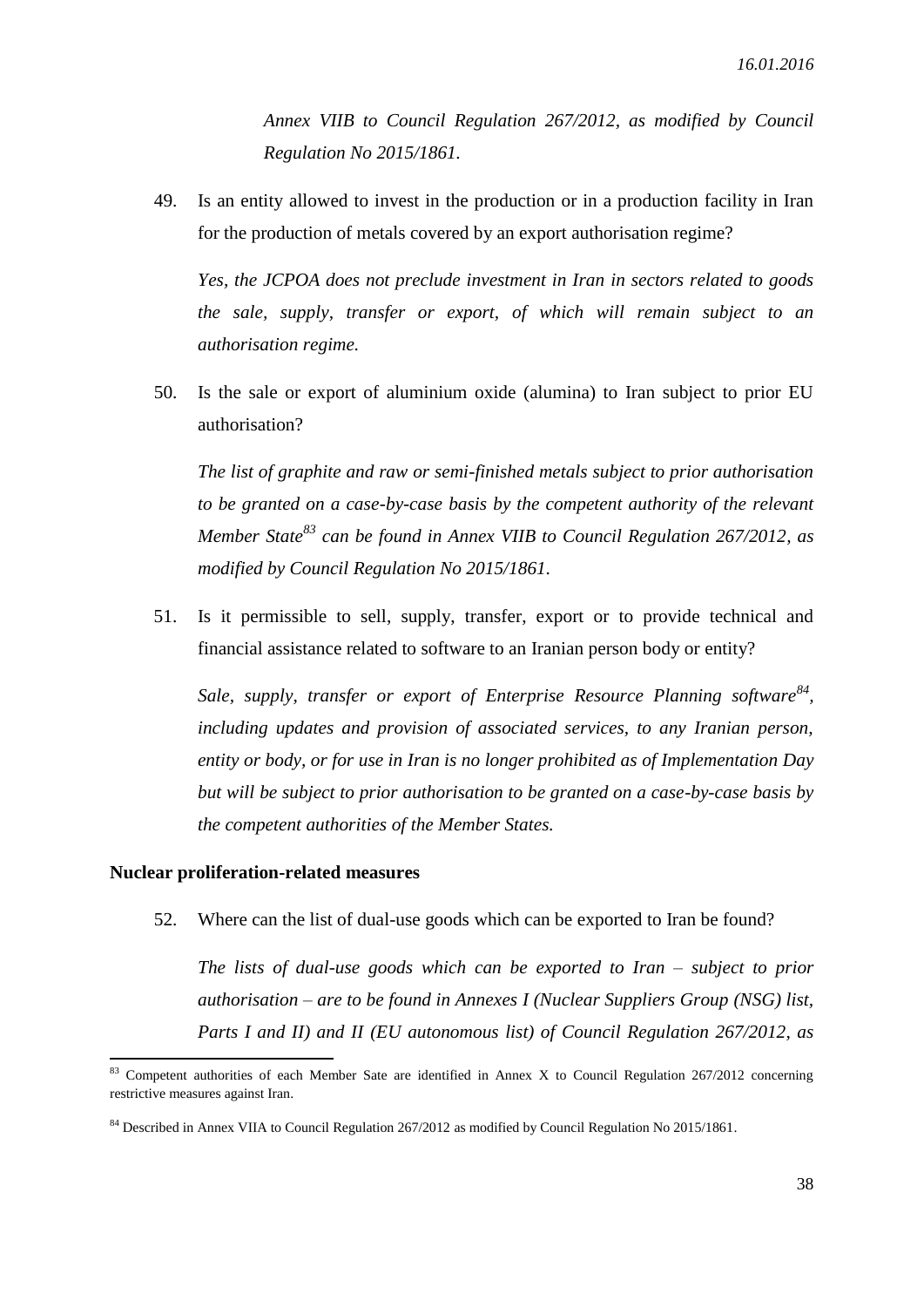*modified by Council Regulation No 2015/1861. In addition to this, export licenses for other dual-use goods listed in Annex I of Regulation (EC) No 428/2009 can be applied for in line with the provisions of that regulation.*

53. Is it permissible to apply for a license to export dual-use goods to Iran?

*Yes, licenses to export dual-use goods should be requested from the competent authority in the relevant Member State. A list of the national competent authorities is to be found in Annex X of Council Regulation 267/2012, as modified by Council Regulation No 2015/1861.*

54. Is an authorisation for the export of dual-use goods granted by an EU Member State valid in other EU Member States?

*Yes, authorisations for the export of dual-use goods granted by the competent authorities of the Member State where the exporter is established shall be valid throughout the Union.*

55. How much time will it take to obtain a licence?

*This is a matter for the relevant competent authority responsible for issuing licenses.*

56. Article 2d(3)(b) Council Regulation 267/2012, as modified by Council Regulation No 2015/1861, states that Member States shall notify the IAEA of supplied products included in the NSG list: Is a reference to both lists (NSG Part I and II) intended?

*Notification obligation concerns both lists – Part I and II - of the Nuclear Suppliers Group (NSG) and is to be found in Annex I to Council Regulation 267/2012, as modified by Council Regulation No 2015/1861.*

#### **Arms & ballistic missiles**

57. Are arms exports also subject to prior authorisation in the procurement channel?

*The EU arms embargo is not lifted on Implementation Day. Sanctions related to arms, including the provision of associated services, remain in place until Transition Day.*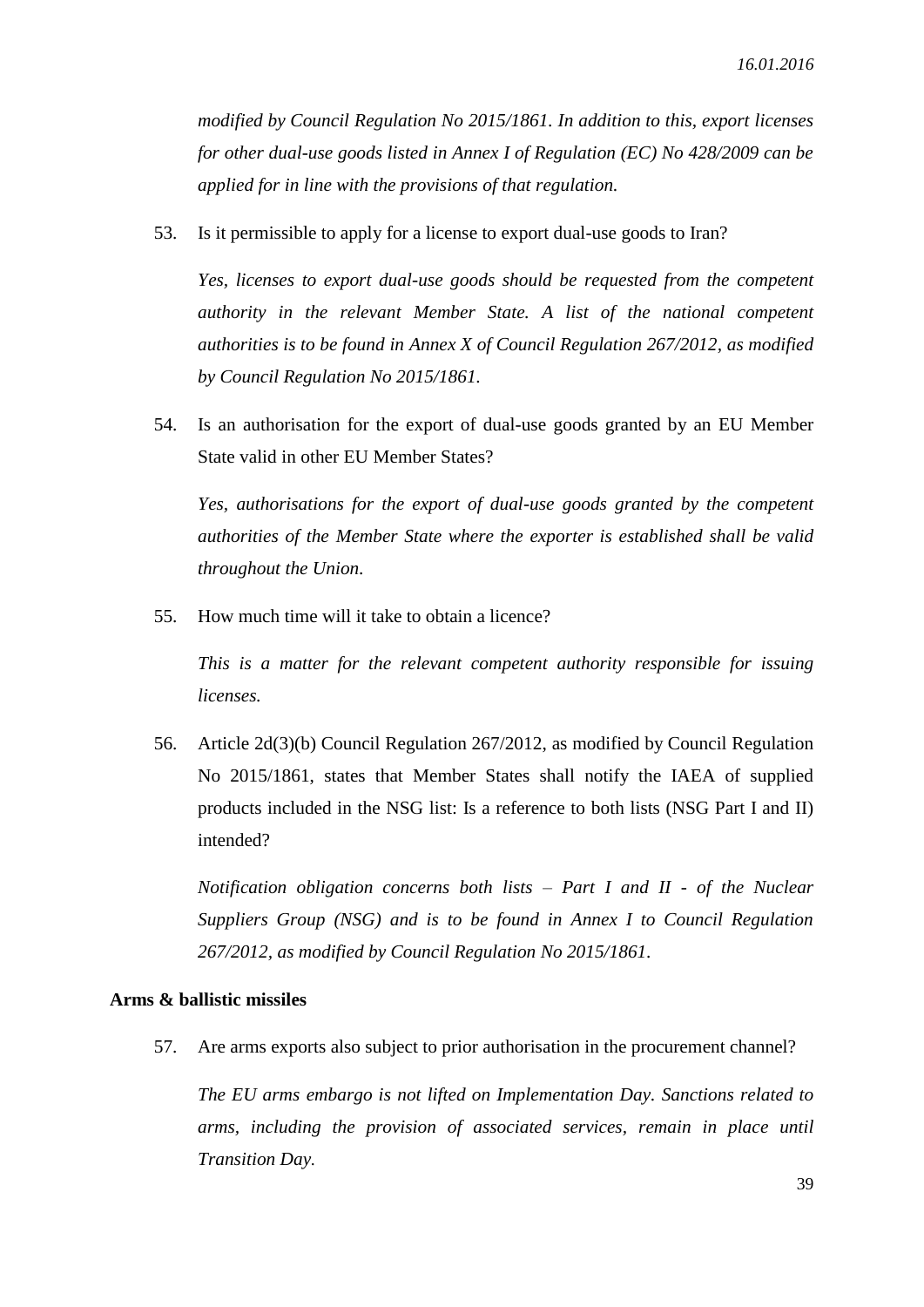#### **Listing of persons, entities and bodies (asset freeze and visa ban)**

58. Is it permissible to do business with anybody in Iran? Or are there still persons and entities listed?

*Yes, in general terms, as of Implementation Day, it is permissible to do business with Iranian persons or entities, with the exception of those that will remain listed until Transition Day or are listed under a different sanctions regime and thus remain subject to the asset freeze measures, including the prohibition to make funds or economic resources available. It is advised to consult these lists before engaging in a business relationship. A central register of persons and entities that are subject to EU sanctions is available online. 85*

59. How to verify if an entity or individual is on the sanctions list?

*It is the responsibility of every person or entity within the European Union, and EU nationals anywhere in the world to conduct due diligence checks to ensure that they are not making funds or economic resources available to a listed person.*

*A central register of persons and entities that are subject to EU sanctions is available online. 86*

60. Does the JCPOA allow new sanctions to be imposed against Iranian persons or entities for providing support to the Government of Iran after Implementation Day?

*In accordance with the JCPOA, the EU will refrain from imposing new sanctions against Iranian persons or entities exclusively on the grounds of providing support, such as material, logistical or financial support, to the Government of Iran.*

<sup>85</sup> http://eeas.europa.eu/cfsp/sanctions/consol-list/index\_en.htm

<sup>86</sup> http://eeas.europa.eu/cfsp/sanctions/consol-list/index\_en.htm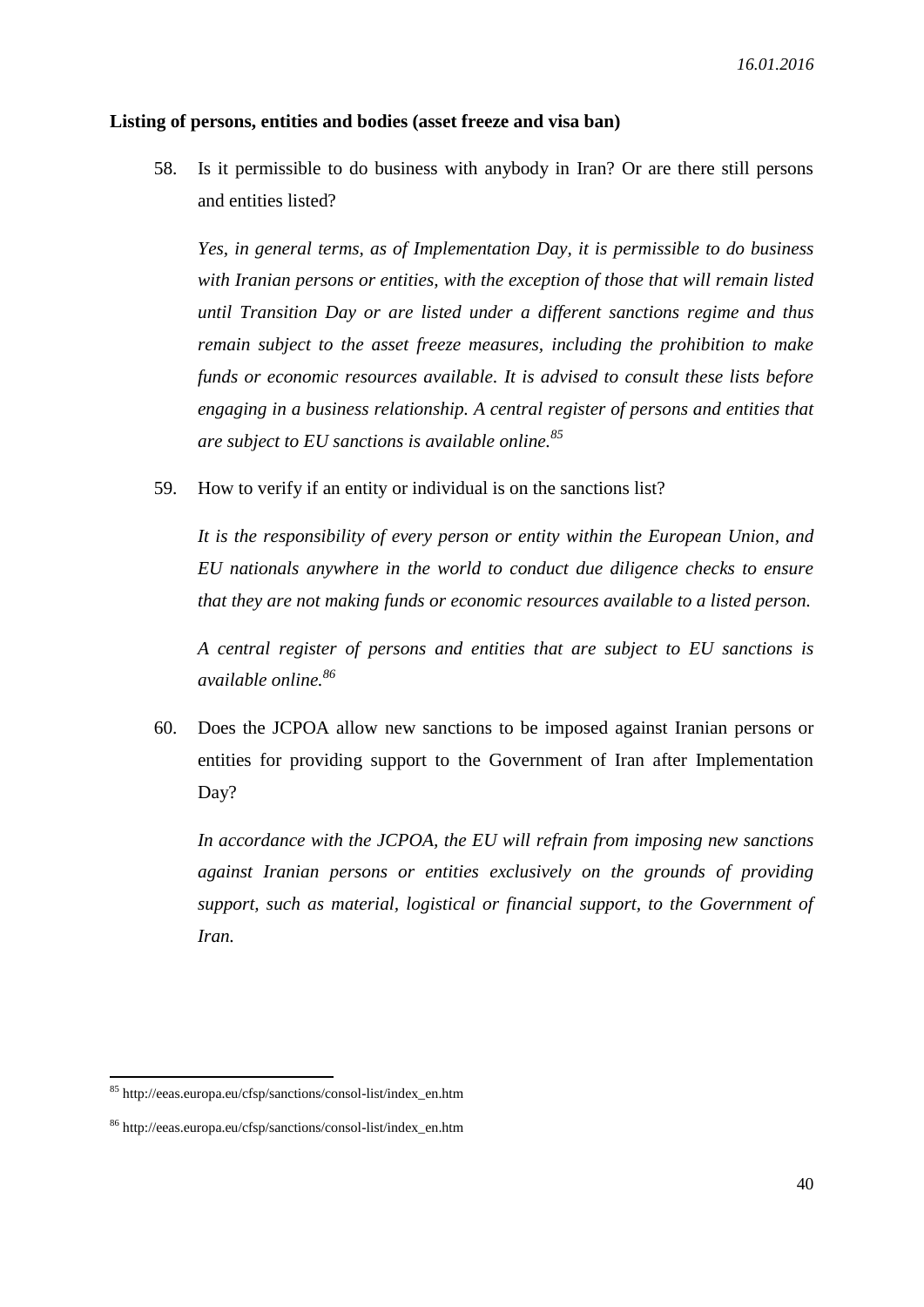#### **Reintroduction of sanctions**

61. What would trigger the reintroduction of EU economic and financial sanctions?

In the event of a significant non-performance by Iran of its commitments under *the JCPOA and having exhausted all the steps under the dispute resolution mechanism, the European Union shall reintroduce EU sanctions ("snapback") that have been lifted. It should be noted that all parties to the JCPOA are determined to avoid any behaviour which could be qualified as non-performance and to avoid a re-imposition of sanctions by engaging in the Dispute Resolution Mechanism.*

62. How will EU sanctions be reintroduced in case of snapback?

*A decision by the Council of the European Union, based on a recommendation by the High Representative of the European Union for Foreign Affairs and Security Policy, France, Germany and the United Kingdom, will reintroduce all EU sanctions taken in connection with the Iranian nuclear programme that have been suspended and/or terminated. Reintroduction of EU sanctions in case of significant non-performance by Iran of its commitments under the JCPOA will be done consistent with previous provisions when sanctions were originally imposed.*

63. What happens with existing contracts in the event of the reintroduction of EU sanctions?

*In the event of the reintroduction of EU sanctions, sanctions will not apply with retroactive effect. The execution of contracts concluded while the JCPOA sanctions relief was in force and in accordance with the EU legal framework will be permitted consistent with previous provisions when sanctions were originally imposed, in order to allow companies to wind down their activities. Details about the period of time allowed for the execution of prior contracts will be specified in the legal acts providing for the reintroduction of EU sanctions. For example, the reintroduction of sanctions on investment activities would not retroactively penalise investment made before the date of snapback, and the execution of investment contracts concluded before the reintroduction of sanctions will be permitted consistent with previous provisions when sanctions were originally*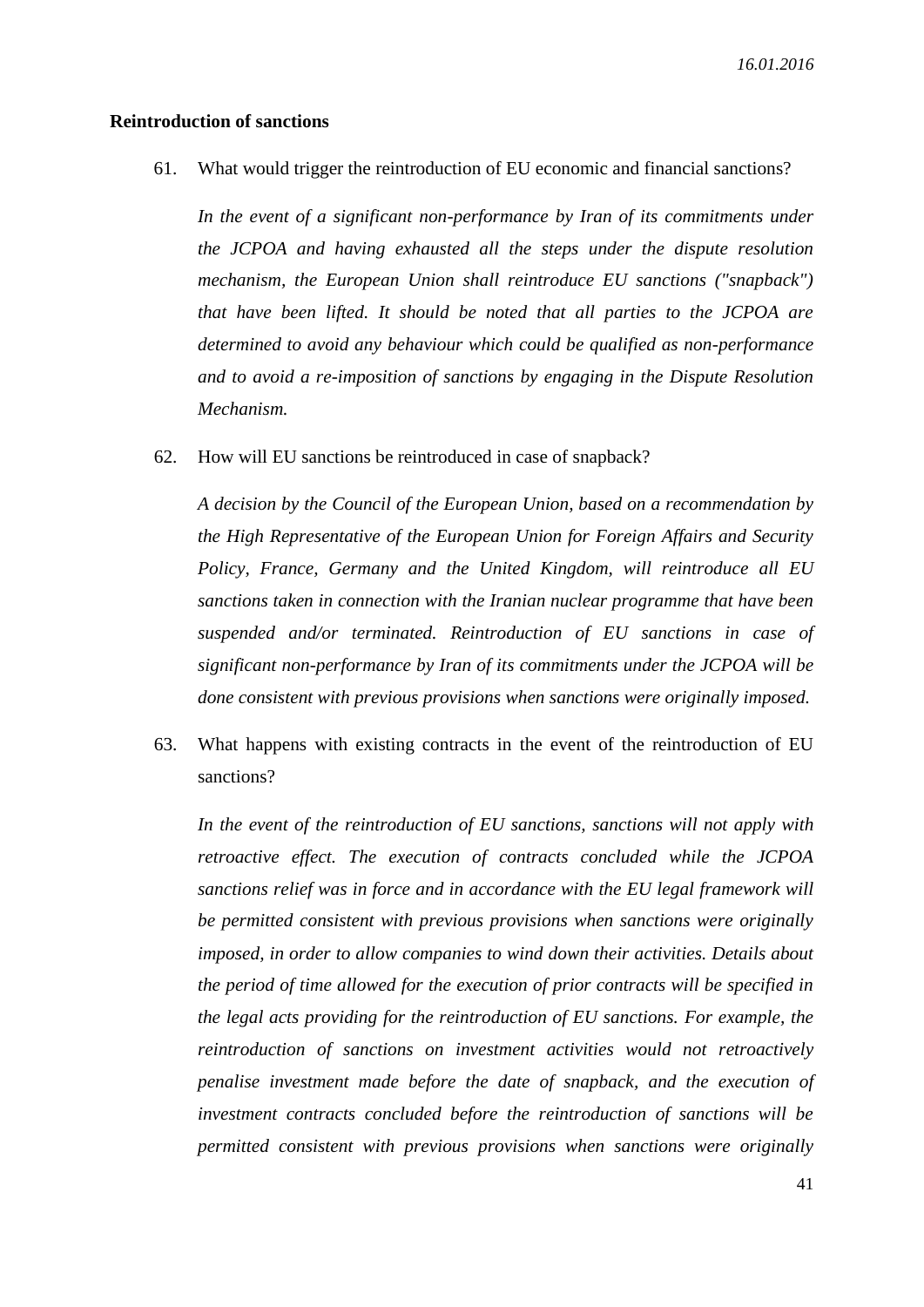*imposed. Contracts that were permitted when the sanctions regime was still in place will not be targeted by the reintroduction of sanctions.* 

64. Is the moment of a snapback publicly announced?

*The reintroduction of EU sanctions will imply the adoption of legal acts terminating the suspension of articles in Council Decision 2010/413CFSP, as amended by Council Decision 2015/1863, and reintroducing the corresponding articles in Council Regulation 267/2012, as modified by Council Regulation 2015/1861. These legal acts will be published in the Official Journal of the European Union and therefore publicly available. 87*

#### **Procurement channel**

65. How will the procurement channel function?

*The UN Security Council will respond to requests by States to export certain goods to and perform certain activities in Iran (NSG list/Annex I to Council Regulation 267/2012, as modified by Council Regulation 2015/1861) after the recommendation of the Procurement Working Group/Joint Commission.*

66. What is the role of the Procurement Working Group?

*The role of the Procurement Working Group is to review and make recommendations on behalf of the Joint Commission on proposals for nuclearrelated transfers to or activities with Iran through a Procurement Working Group.<sup>88</sup>*

67. Who is the "Coordinator" in point 6.4.1 of JCPOA Annex IV?

*The High Representative will serve as the Coordinator of the Procurement Working Group.<sup>89</sup>*

<sup>87</sup> See Article 2 of Council Decision (CFSP) 2015/1863 of 18 October 2015.

<sup>88</sup> Annex IV, paragraph 6.2, of the JCPOA.

<sup>89</sup> Annex IV, paragraph 6.3, of the JCPOA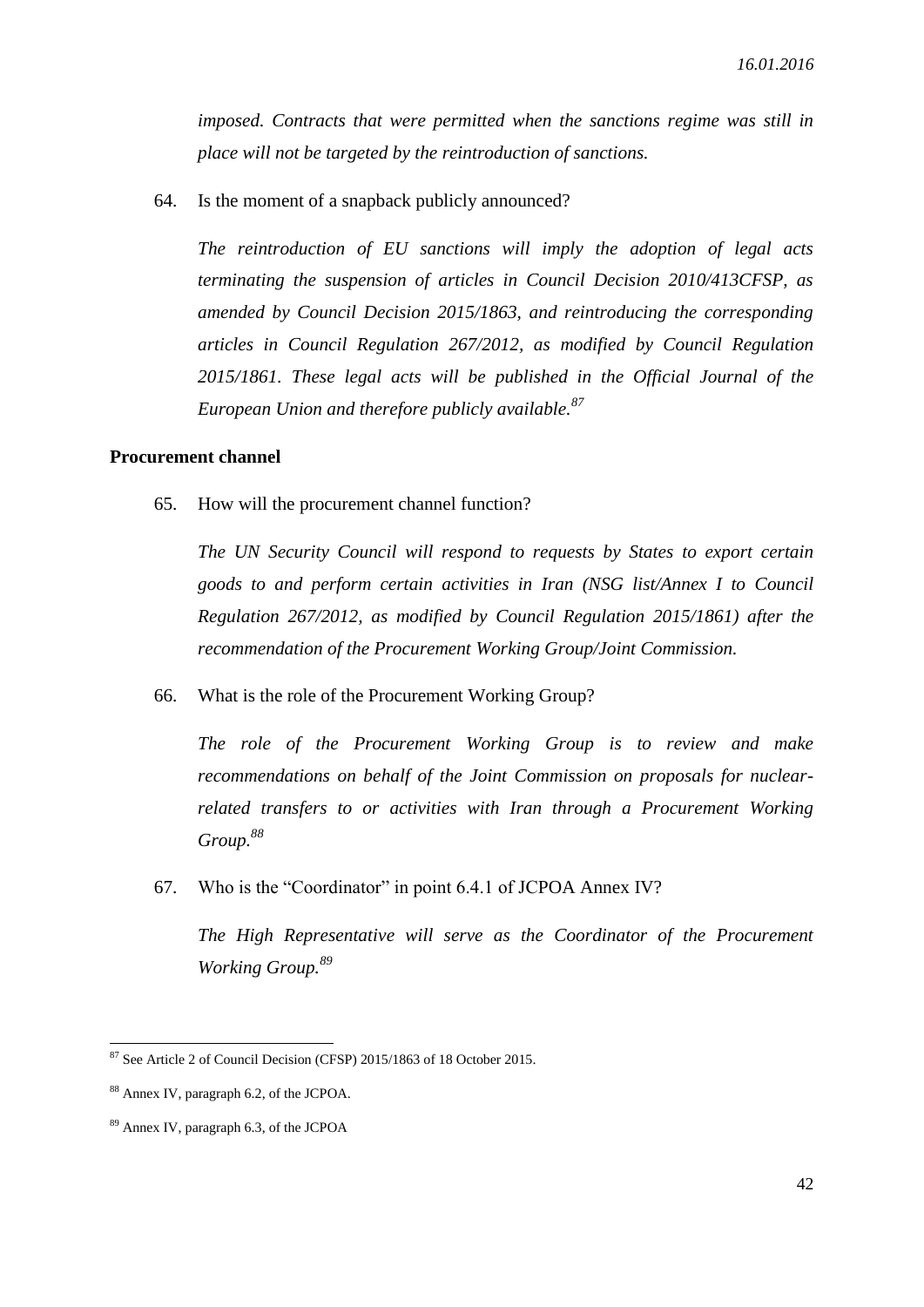68. How is confidentiality of information when sending an authorisation application ensured? For example, on sensitive business-related information.

*The operation of the Procurement Working Group is subject to the confidentiality rules of the UN.<sup>90</sup>*

69. How will the Procurement Working Group communicate its authorisation decisions to domestic authorities?

*The Procurement Working Group will review applications and make a recommendation to the UN Security Council, which will then communicate its decision to national competent authorities*.

<sup>1</sup> <sup>90</sup> Annex IV, paragraph 3.4, of the JCPOA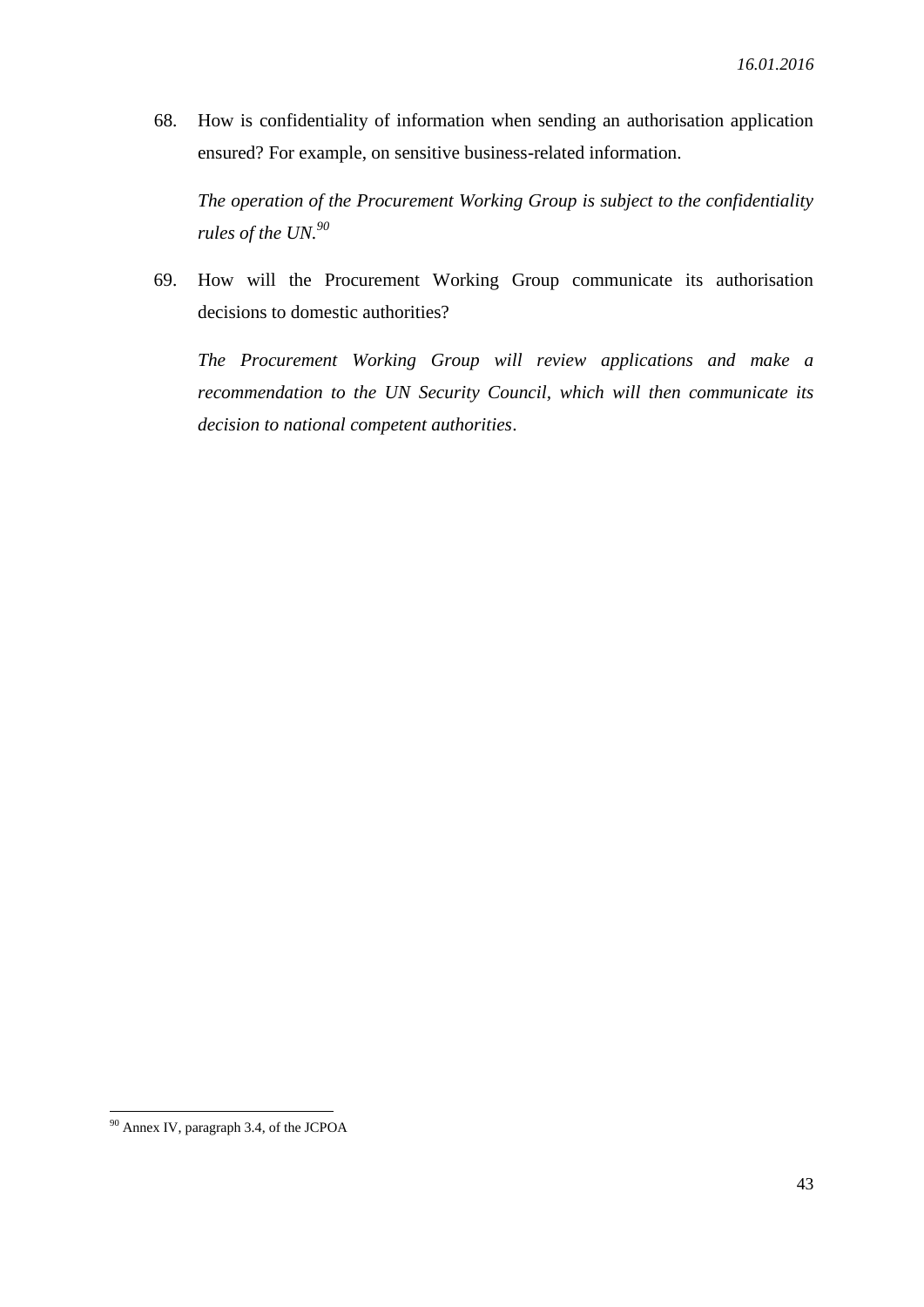## **8. Reference documents**

## **Joint Comprehensive Plan of Action (JCPOA)**

• JCPOA

[http://eeas.europa.eu/statements-eeas/docs/iran\\_agreement/iran\\_joint-comprehensive-plan](http://eeas.europa.eu/statements-eeas/docs/iran_agreement/iran_joint-comprehensive-plan-of-action_en.pdf)[of-action\\_en.pdf](http://eeas.europa.eu/statements-eeas/docs/iran_agreement/iran_joint-comprehensive-plan-of-action_en.pdf)

• JCPOA – Annex I – Nuclear-related measures

[http://eeas.europa.eu/statements-](http://eeas.europa.eu/statements-eeas/docs/iran_agreement/annex_1_nuclear_related_commitments_en.pdf)

[eeas/docs/iran\\_agreement/annex\\_1\\_nuclear\\_related\\_commitments\\_en.pdf](http://eeas.europa.eu/statements-eeas/docs/iran_agreement/annex_1_nuclear_related_commitments_en.pdf)

• **JCPOA** – Annex II – Sanctions-related commitments

[http://eeas.europa.eu/statements](http://eeas.europa.eu/statements-eeas/docs/iran_agreement/annex_2_sanctions_related_commitments_en.pdf)[eeas/docs/iran\\_agreement/annex\\_2\\_sanctions\\_related\\_commitments\\_en.pdf](http://eeas.europa.eu/statements-eeas/docs/iran_agreement/annex_2_sanctions_related_commitments_en.pdf)

Attachments Annex II

[http://eeas.europa.eu/statements-eeas/docs/iran\\_agreement/annex\\_1\\_attachements\\_en.pdf](http://eeas.europa.eu/statements-eeas/docs/iran_agreement/annex_1_attachements_en.pdf)

JCPOA – Annex III – Civil Nuclear Cooperation

[http://eeas.europa.eu/statements-](http://eeas.europa.eu/statements-eeas/docs/iran_agreement/annex_3_civil_nuclear_cooperation_en.pdf)

[eeas/docs/iran\\_agreement/annex\\_3\\_civil\\_nuclear\\_cooperation\\_en.pdf](http://eeas.europa.eu/statements-eeas/docs/iran_agreement/annex_3_civil_nuclear_cooperation_en.pdf)

JCPOA – Annex IV – Joint Commission

[http://eeas.europa.eu/statements-](http://eeas.europa.eu/statements-eeas/docs/iran_agreement/annex_4_joint_commission_en.pdf)

[eeas/docs/iran\\_agreement/annex\\_4\\_joint\\_commission\\_en.pdf](http://eeas.europa.eu/statements-eeas/docs/iran_agreement/annex_4_joint_commission_en.pdf)

JCPOA – Annex V – Implementation Plan

[http://eeas.europa.eu/statements](http://eeas.europa.eu/statements-eeas/docs/iran_agreement/annex_5_implementation_plan_en.pdf)[eeas/docs/iran\\_agreement/annex\\_5\\_implementation\\_plan\\_en.pdf](http://eeas.europa.eu/statements-eeas/docs/iran_agreement/annex_5_implementation_plan_en.pdf)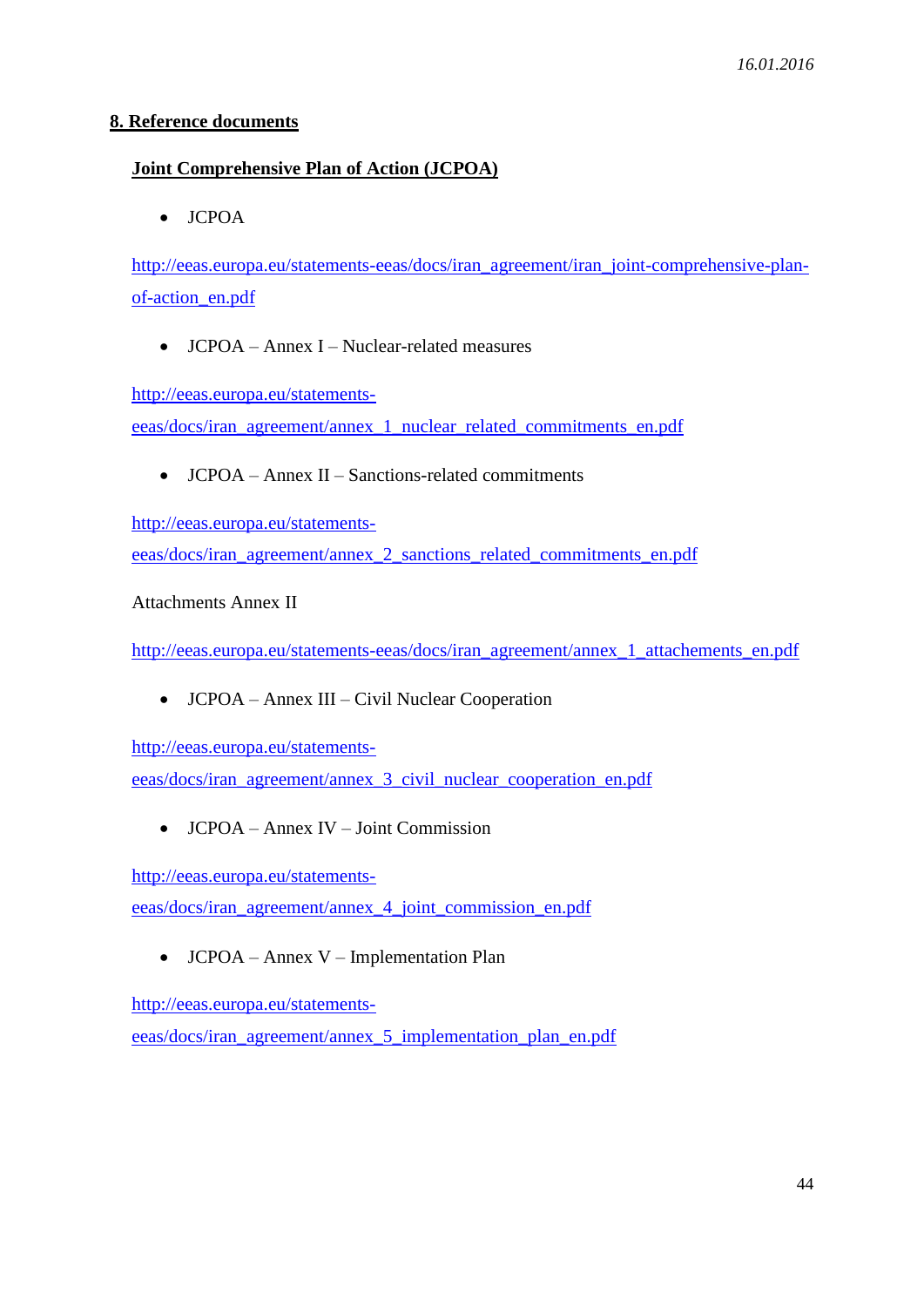## **United Nations**

• UN Security Council resolution 2231(2015)

[http://daccess-dds-](http://daccess-dds-ny.un.org/doc/UNDOC/GEN/N15/225/27/PDF/N1522527.pdf?OpenElement)

[ny.un.org/doc/UNDOC/GEN/N15/225/27/PDF/N1522527.pdf?OpenElement](http://daccess-dds-ny.un.org/doc/UNDOC/GEN/N15/225/27/PDF/N1522527.pdf?OpenElement)

UN Security Council

<http://www.un.org/en/sc/>

## **EU legal acts**

• Council Decision 2010/413/CFSP of 26 July 2010 concerning restrictive measures against Iran and repealing Common Position 2007/140/CFSP

[http://eur-lex.europa.eu/legal](http://eur-lex.europa.eu/legal-content/EN/TXT/?qid=1452107576951&uri=CELEX:32010D0413)[content/EN/TXT/?qid=1452107576951&uri=CELEX:32010D0413](http://eur-lex.europa.eu/legal-content/EN/TXT/?qid=1452107576951&uri=CELEX:32010D0413)

 Council Decision (CFSP) 2015/1863 of 18 October 2015 amending Decision 2010/413/CFSP concerning restrictive measures against Iran

<http://eur-lex.europa.eu/legal-content/EN/TXT/PDF/?uri=CELEX:32015D1863&from=EN>

• Council Regulation No 267/2012 of 23 March 2012 concerning restrictive measures against Iran and repealing Regulation (EU) No 961/2010

[http://eur-lex.europa.eu/legal-](http://eur-lex.europa.eu/legal-content/EN/TXT/?qid=1452107630568&uri=CELEX:32012R0267)

[content/EN/TXT/?qid=1452107630568&uri=CELEX:32012R0267](http://eur-lex.europa.eu/legal-content/EN/TXT/?qid=1452107630568&uri=CELEX:32012R0267)

 Council Regulation (EU) 2015/1861 of 18 October 2015 amending Regulation (EU) 267/2012 concerning restrictive measures against Iran. (including annexes)

<http://eur-lex.europa.eu/legal-content/EN/TXT/PDF/?uri=CELEX:32015R1861&from=EN>

 Council Implementing Regulation (EU) 2015/1862 of 18 October 2015 implementing Regulation (EU) No 267/2012 concerning restrictive measures against Iran

```
http://eur-lex.europa.eu/legal-
content/EN/TXT/PDF/?uri=CELEX:32015R1862&qid=1452102679407&from=EN
```